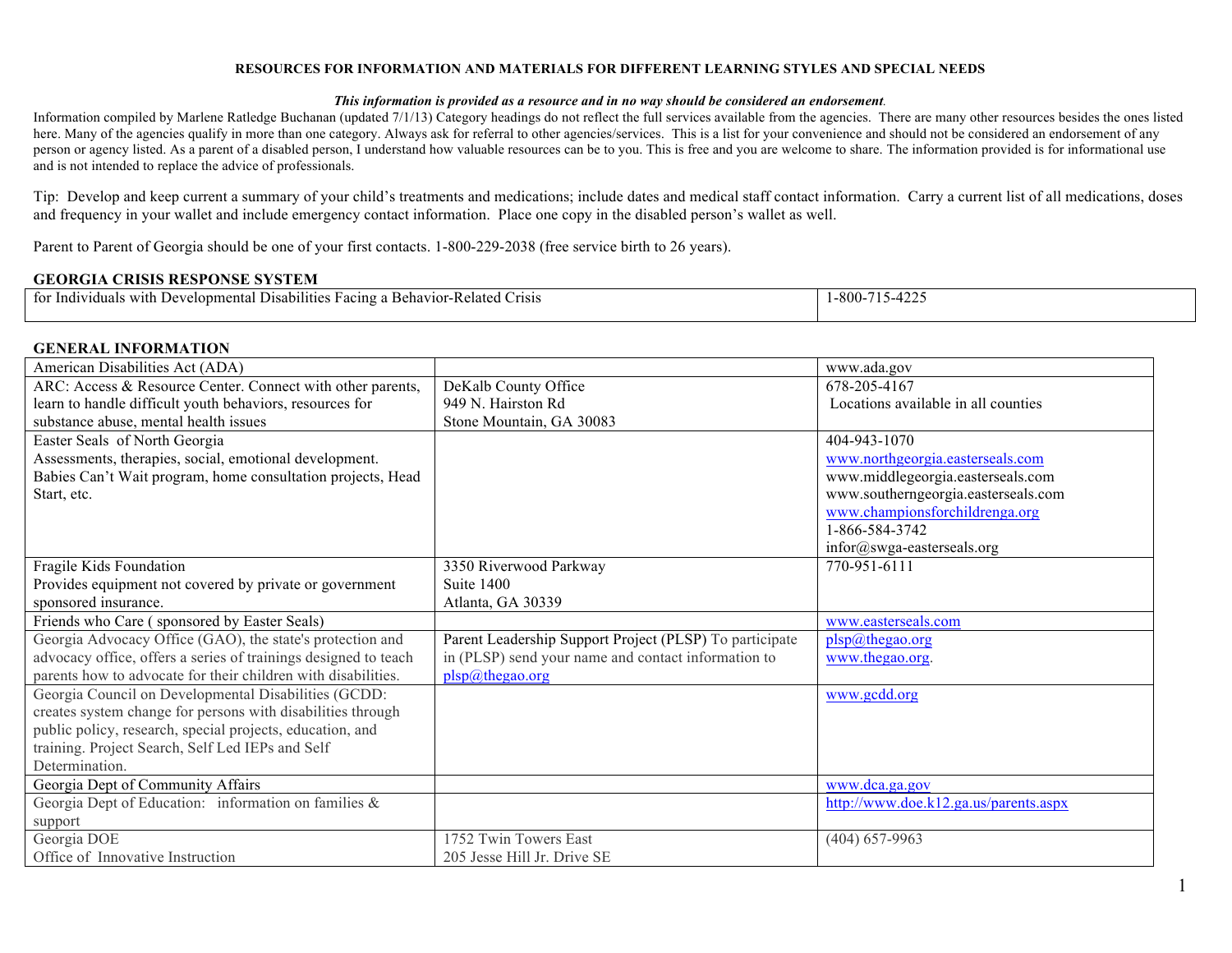|                                                            | Atlanta, GA 30334                                          |                                   |
|------------------------------------------------------------|------------------------------------------------------------|-----------------------------------|
| Georgia Free Clinic Network                                |                                                            | www.gfcn.org                      |
| Georgia Governor's Office                                  | Request that you be added to mailing list for publications | 404-656-1776                      |
| <b>GA Council for Disabilities</b>                         |                                                            | www.gov.state.ga.us               |
| Georgia Housing Search                                     |                                                            | www.georgiahousingsearch.org      |
|                                                            |                                                            | 877-428-8844                      |
| Georgia Information on Disabilities: Guide to Educating,   |                                                            | www.parentmentors.org             |
| Raising, and Supporting a Child Needing Special Education  |                                                            |                                   |
| <b>Related Services</b>                                    |                                                            |                                   |
| Georgia Learning Resource System                           |                                                            | www.grls.org                      |
| Georgia Parent Mentor Partnership (GaPMP) are parents of   | (Check with your local schools system)                     | www.glrs.org                      |
| special needs children who have been hired by local school | <b>Gwinnett County Public Schools:</b>                     | www.parentmentors.org             |
| systems to work with special education directors, parents, | Jackie McNair 678-301-7149                                 |                                   |
| school teams, teachers and the community                   | Jackie_McNair@gwinnett.k12.ga.us                           |                                   |
|                                                            | Anne Ladd 678-301-7212                                     |                                   |
|                                                            | Anne_Ladd@gwinnett.k12.ga.us                               |                                   |
| Georgia Parent Mentor Partnerships (GaPMP)                 | <b>Gwinnett County:</b>                                    | www.gadoe.org                     |
| Parents hired by local schools systems to work with sp, ed | Jackie McNair@gwinnett.k12.ga.us 678-301-7212              | www.parentmentors.org             |
| directors, parents, schools/teams, teachers, & community.  | Anne Ladd@gwinnett.k12.ga.us 678-301-7149                  |                                   |
| Georgia Special Education Services and Supports            | Debbie Gay                                                 | $(404) 656 - 3963$                |
|                                                            | Director, Special Education Services and Supports          | $d$ gay@doe.k12.ga.us             |
|                                                            | 1870 Twin Towers East                                      |                                   |
|                                                            | 205 Jesse Hill Jr. Drive SE                                |                                   |
|                                                            | Atlanta, GA 30334                                          |                                   |
| Georgia state agencies                                     | General Info on all state agencies                         | www.georgia.gov                   |
| Georgia State Financing & Investment Commission            | Mike Galifianakis                                          | www.gsfic.georgia.gov             |
|                                                            | Statewide ADA Coordinator                                  | 404-463-5600                      |
| Georgia Utility companies                                  | These 3 primary utility companies offer various            | GA Power 404-325-4001             |
|                                                            | assistance. Can request enlarged print bills.              | Bell South 404-780-2355           |
|                                                            |                                                            | Atlanta Gas 770-994-1946          |
| Georgia: Aging and Disability Resource Connection ADRC     |                                                            | www.georgiaadrc.com               |
| Handicapped parking permits                                | Dept of Pubic Safety                                       | 404-657-9300                      |
|                                                            | PO 1456                                                    | CVI 404-875-9011 ext 4360         |
|                                                            | Atlanta, GA 30371                                          |                                   |
| March of Dimes (all types of birth defects)                | 404-350-9800                                               | www.marchofdimes.com/birthdefects |
| <b>National Dissemination Center for Children with</b>     | Free service to find out if your child qualifies for free  | www.nichcy.org 1-800-695-0285     |
| <b>Disabilities</b>                                        | intervention services                                      |                                   |
| Parent Mentor Partnership                                  | Patti Solomon, Parent Liaison.                             | www.parentmentors.org.            |
| Georgia Department of Education                            |                                                            | psolomon@doe.k12.ga.us            |
|                                                            |                                                            | 404) 656-3963                     |
| Parent to Parent of Georgia: (birth through 26 years)      | 3805 Presidential Parkway, Suite 207                       | 770-451-5484                      |
| Parent Training and Information Center (PTI); Family to    | Atlanta, GA 30340                                          | 1-800-229-2038                    |
| Family Health Information Center (F2F); Babies Can't Wait  |                                                            | FAX: 770-458-4091                 |
| Central Directory; Georgia's Family Voices. Each state has |                                                            | www.p2pga.org                     |
| an agency developed by IDEA federal guidelines to provide  |                                                            | www.parentotparentofga.org        |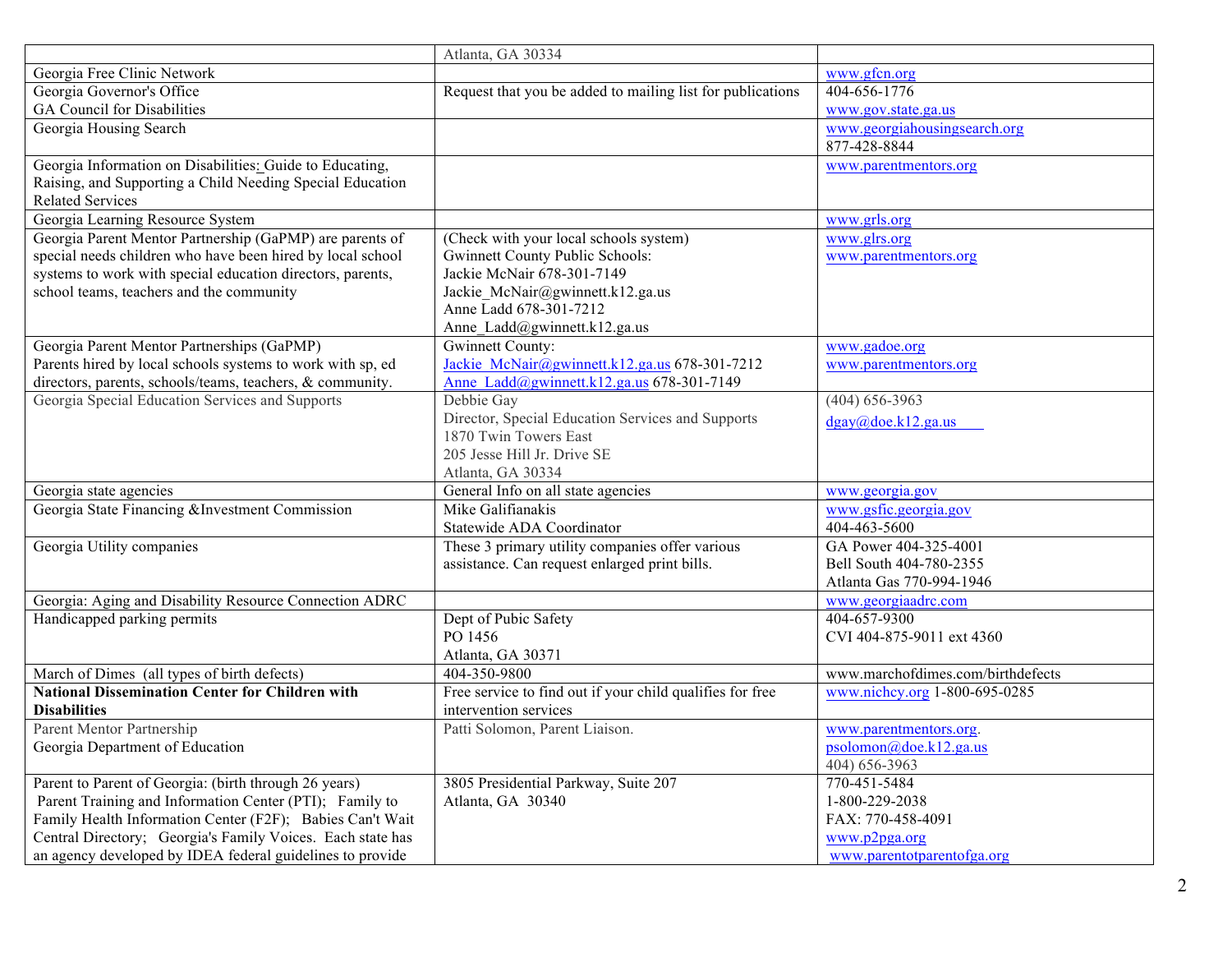| training on aspects of special needs, IEP, goal planning,     |                                                        |                            |
|---------------------------------------------------------------|--------------------------------------------------------|----------------------------|
| support, advocacy, etc.                                       |                                                        |                            |
| Parent Training Information (PTI)                             | Technical Assistance ALLIANCE for Parent Centers and   | 1-800-229-2038             |
| Federally funded programs through the US Department of        | the new Parent Center Technical Assistance Network     |                            |
| Education Office of Special Education Programs (OSEP)         | website.                                               |                            |
| authorized in Part D of the Individuals with Disabilities     |                                                        |                            |
| Education Act (IDEA). PTIs serve families of children with    |                                                        |                            |
| disabilities who are ages birth through 26. We serve families |                                                        |                            |
| of children with the full range of disabilities.              |                                                        |                            |
| Special needs Database for State of Georgia                   |                                                        | www.specialed.about.com    |
| United Way                                                    | information & referral                                 | www.unitedwayatl.org       |
| Veterans Administration (adult)                               | Various services for veterans                          | 404-728-4830               |
| Wright's Law: Special Education Law                           |                                                        | www.Wrightslaw.com         |
| Gwinnett County Special Needs List                            | Available to anyone anywhere. Announcements, info, etc | $candice(a)$ sophtware.com |

#### **ACTIVITIES, ORGANIZATIONS, AND CAMPS**

| <b>Ability Camp</b>                                             | Kevin Hickling, Director. Picton, Ontario               | 800-442-6992                               |
|-----------------------------------------------------------------|---------------------------------------------------------|--------------------------------------------|
| Conductive Education, Hyperbaric Oxygen Therapy                 | Canada. Directly across the lake from Syracuse NY (3)   | Kevin@abilitycamp.com                      |
|                                                                 | hours driving) or 2 1/2 hours East of Toronto.          | www.abilitycamp.com                        |
| Academic Summer Skills Camp                                     |                                                         | www.academicskillssummercamp/supercamp.com |
| American Camp Association                                       | Helps to locate appropriate camps for visually impaired | www.acacamps.org                           |
| Atlanta Jewish Center for Developmental Disabilities            | No religious affiliation required                       | 404-603-2500                               |
| Atlanta Jewish Family Center (no religious affiliation          | Career counseling, social activities, camps, etc        | 770-677-9300                               |
| required)                                                       |                                                         |                                            |
| Best Buddies International: Employment & Social skills.         | Many schools have chapters. Check with special Ed       | www.bestbuddies.org                        |
| Anthony Kennedy Shriver, founder. Non-profit dedicated to       | department                                              | www.e-buddies.org                          |
| enhancing the lives of people with intellectual disabilities by |                                                         |                                            |
| providing opportunities for 1 to 1 friendships and integrated   |                                                         |                                            |
| employment.                                                     |                                                         |                                            |
| <b>Blaze Sports</b>                                             | Mara Galic, Director                                    | www.blazesports.org                        |
| Project Development                                             |                                                         | 770-850-8199                               |
| Boy Scouts of America                                           | Trip Selman, Scout Executive/CEO                        | www.nega-bsa.org                           |
|                                                                 | Northeast GA Council                                    | 800-699-8806                               |
| Boys to Men (national organization) mentoring                   | Matt Zavadil                                            | 770-596-7527                               |
| program with boys 12-17, that are struggling with their         |                                                         | www.boystomenga.org                        |
| grades, drugs, family life, and their life in general.          |                                                         |                                            |
| Caglewood, Inc                                                  | Mary Ellen Fiddler                                      | 770-402-9355                               |
| Weekend camping, activities (hiking, art therapy swimming,      | 770-596-3850                                            | 678-405-9000                               |
| pet therapy, canoeing, horticulture therapy, games,             | 632 Roxboro Trace                                       | info@caglewood.org                         |
| devotions, etc.                                                 | Lawrenceville, GA30044                                  | www.caglewood.org                          |
| Camp Big Heart                                                  | Ft Yargo State park                                     | 678-294-1916                               |
| Sharon Langford, Director                                       | Winder, GA                                              | campbigheart@bellsouth.net                 |
| Camp Fire USA Georgia Council                                   | Elaine Brinkley                                         | www.campfireusaga.org                      |
|                                                                 | <b>Executive Director</b>                               | 706-886-2457                               |
| Camp Glisson                                                    | No religious affiliation required                       | www.campglisson.com                        |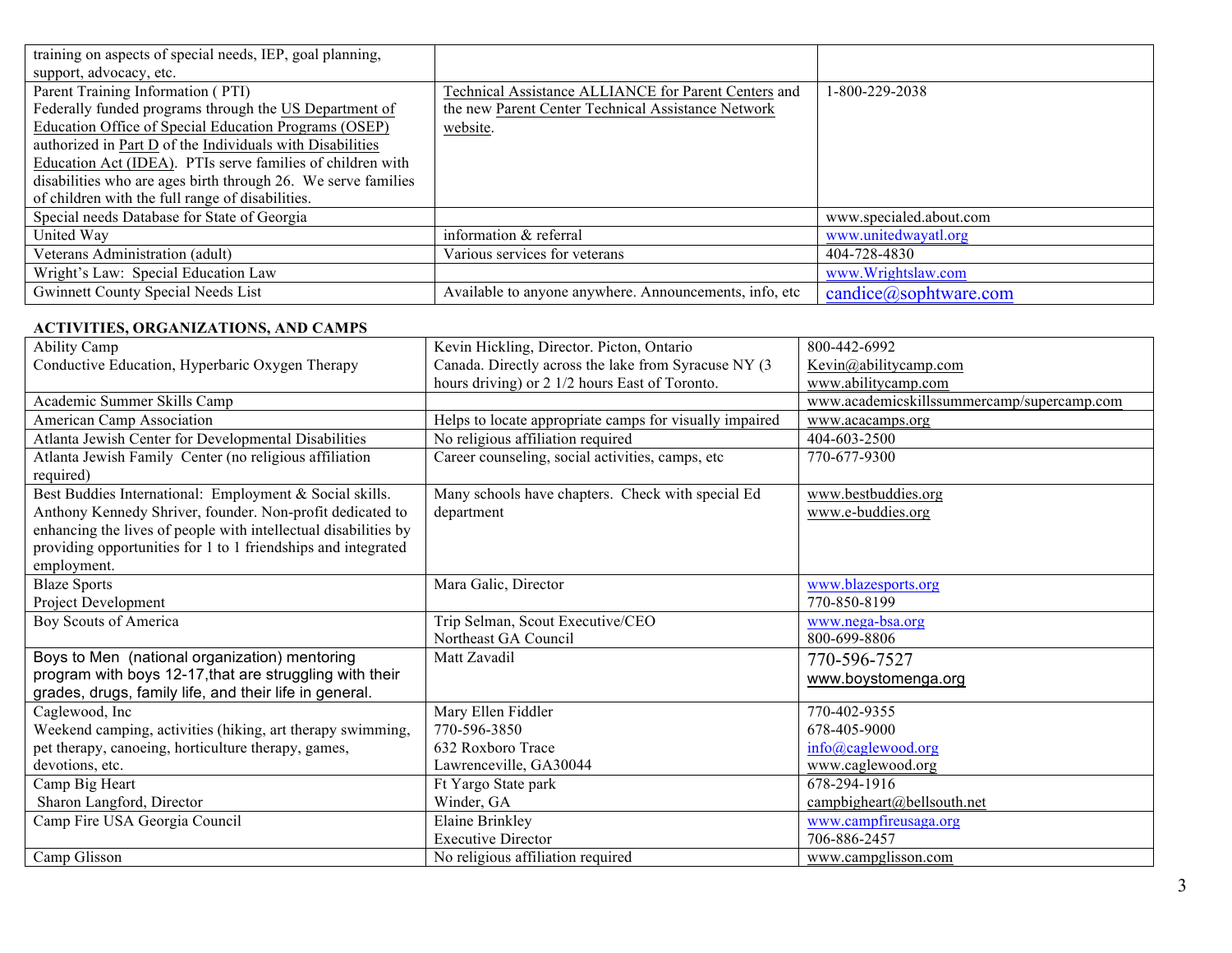| Camp Glisson & Camp Sparrowwood                                       | Russell Davis, Camp Director                          | www.campglisson.org<br>706-864-6181            |
|-----------------------------------------------------------------------|-------------------------------------------------------|------------------------------------------------|
| Camp Journey Abbey Hospice                                            | 215 Azalea Ct                                         | 770-464-5858                                   |
|                                                                       | Social Circle, GA 30025                               | bereavement@abbeyhospice.com                   |
| Camp Sunshine (cancer) at Hard Labor Creek                            | 1850 Clairmont Rd                                     | 404-325-7979                                   |
| Rutledge, GA                                                          | Decatur, GA 30033                                     | Mycampsunshine.com                             |
| Camp Twin Lakes, Camp Will-a-Way, Camp Big Heart, etc.                | Ft. Yargo State Park                                  | www.camptwinlakes.org                          |
| Offers camps for numerous disabilities & ages:                        | 210 S. Board St                                       |                                                |
| developmental, arthritis, heart defects, cancer, sexually             | Winder, GA 30680                                      | www.gastateparks.org                           |
| abused (girls), HIV, bereavement, autism, thalassemia,                |                                                       | 770-867-3489                                   |
| celiac diabetes, sickle cell, crohn's, colitis, burn victims,         |                                                       | Call for details on any disability and request |
| blood disorders, organ transplants, brain injuries, foster care,      |                                                       | information on camps                           |
| Tourette syndrome, muscular dystrophy, hemophilia, visual             |                                                       |                                                |
| impairments, war refugees, spina bifida, etc.                         |                                                       |                                                |
| Clayton County Parks and Recreation                                   | Ask for special needs programs                        | 770-996-4156                                   |
| Cobb County Parks & Recreation                                        | Ask for special needs programs                        | 770-582-8807                                   |
| Code Breaker for Asperger's, HFA and related conditions               | For improving interpersonal and social communication  | 770-354-5770                                   |
| Prism Parenting, for parents of above                                 | skills in the transition to adulthood.                | www.ShenanigansImprov.com                      |
| Dream Quest EFP & Therapeutic Riding                                  | Goal to enhance learning, personal & physical growth, | 678-227-2991 or 404-564-4044                   |
| E.F. P: Counseling students w/ behavioral & emotional                 | self esteem                                           | www.Dreamquestefp.com                          |
| problems while working w/ horses. (Kay Watson)                        | Bethlehem, GA (Gwinnett County off Hwy. 316).         | www.dreamquesttr.com                           |
| T.R. - Recreational Horseback Riding for Special Needs                |                                                       | Kaywatson@dreamquestefp.com                    |
| Students (Jackie Griswold)                                            |                                                       | jackiegriswold@dreamquesttr.com                |
| FOCUS Camp Hollywood: for children who are medically fragile          | 3825 Presidential Parkway, Suite 103                  | Phone: 770-234-9111                            |
| or have significant developmental or physical disabilities.           | Atlanta, GA 30340                                     | 770-234-9131<br>Fax:                           |
| Accessible recreational and social programs for children, teens; $\&$ |                                                       | Email: inquiry@focus-ga.org                    |
| fun, inclusive activities for entire family                           |                                                       | www.focus-ga.org                               |
| Georgia 4-H                                                           | Dr. Lori Bledsoe                                      | www.georgia4h.org                              |
|                                                                       | Program Development Coordinator                       | 770-233-5561                                   |
| Georgia Firefighters Burns Foundation                                 | 2575 Chantilly Dr, NE                                 | 404) 320-6223                                  |
|                                                                       | Atlanta, GA                                           |                                                |
| Girl Scouts of Greater Atlanta                                        | Jill Allison                                          | www.gsgatl.org                                 |
|                                                                       | Outdoor Program Manager                               | 770-702-9151                                   |
| Gwinnett County Parks & Recreation                                    | Janice S. Rinaldo - Program Shorty Howell Park        | 678.277.0900 Office - 678.277.0918 FAX         |
|                                                                       | Activity Building - Duluth, GA                        | www.gwinnettparks.com                          |
| Gwinnett Jobs and Camps                                               |                                                       | www.county.gwinnett.ga.us                      |
| <b>HAPPY Clubs</b>                                                    | Check with local YMCA for participating groups        | 404-687-2521                                   |
| For special needs children of various ages                            |                                                       | www.happyclubs.org                             |
| Jack & Jill Late Stage Cancer Foundation Camp                         | 3282 Northside Pkwy, NE                               | www.jajf.org                                   |
|                                                                       | Atlanta, GA                                           |                                                |
| JUST People, INC.<br>Social, employment, independent                  | Box 930037                                            | 770-441-1188                                   |
| living skills, optional residential (adult)                           | Norcross, GA 30003                                    | jpeople99@netscape.net                         |
| Marcus Center (Emory Egleston Hospital)                               |                                                       | 404-325-3011                                   |
| Medicine Bow Adventure Camps                                          | Year round camps and activities                       | 706-864-5928                                   |
|                                                                       | Dahlonega, GA                                         | www.medicinebow.com                            |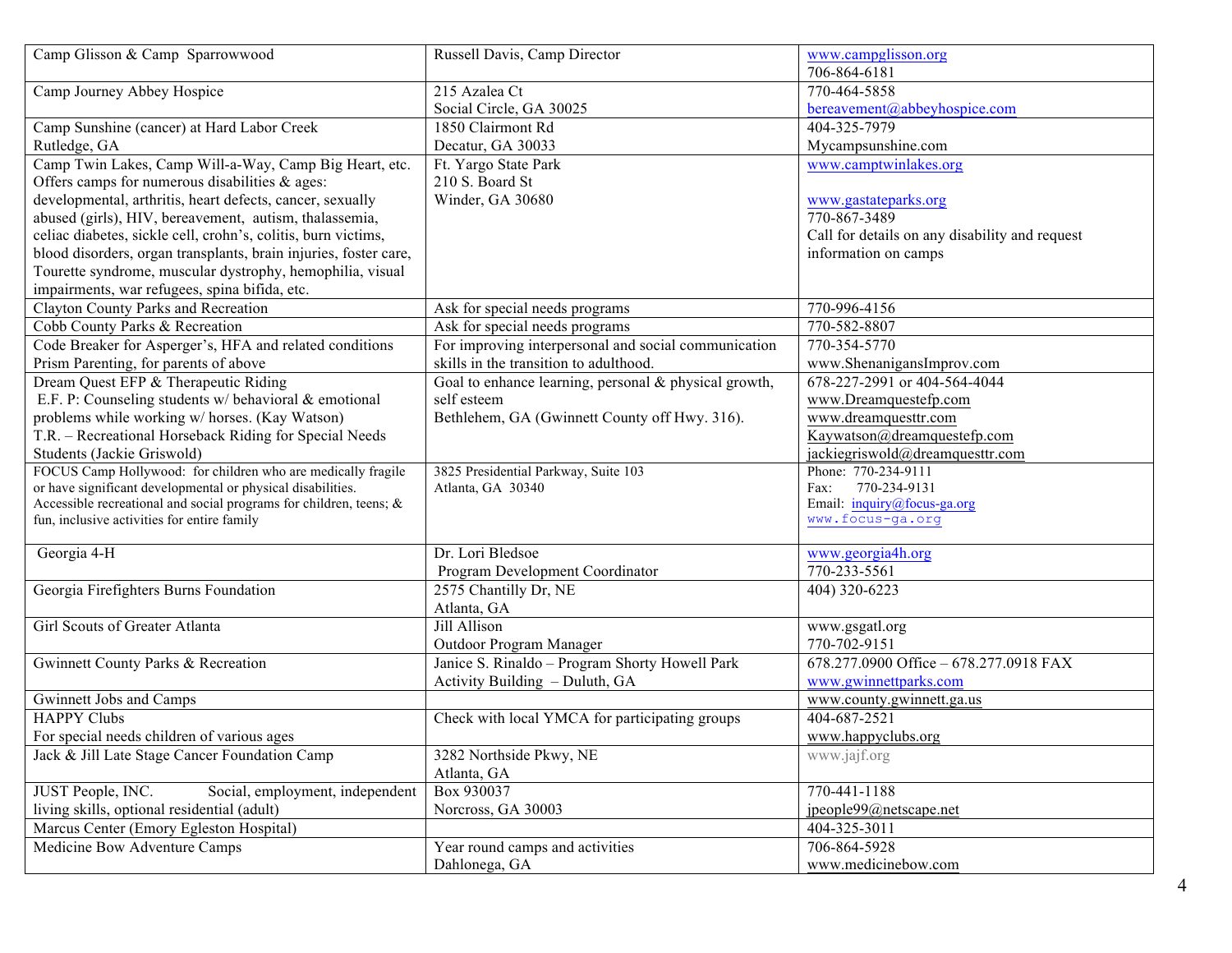| National Camps for Blind Children/Adults                           | US & Canada                                            | 402-488-0981                                    |         |
|--------------------------------------------------------------------|--------------------------------------------------------|-------------------------------------------------|---------|
|                                                                    |                                                        | www.christianrecord.org                         |         |
| Outdoor Therapeutic Programs                                       | 294 OTP Dr                                             | 706-865-3143                                    |         |
|                                                                    | Cleveland, GA 30528                                    |                                                 |         |
| Parkwood Farms Summer camps                                        | Parkwood Rd                                            | 678-344-6821                                    |         |
| physical, speech, occupational, horse back riding therapies        | Snellville, GA                                         | www.parkwoodforms.org                           |         |
| Project SOAR (Adult) Focus on ADD and ADHD teens-                  | Mary Wicklacz                                          | 952-401-6898                                    |         |
| adults. Develop independent thinking skills, self reliance         | 4584 Vine Hill Road                                    | myra.wicklacz@minnetonka.k12.mn.us              |         |
|                                                                    | Excelsior. MN 55331                                    | www.projectsoar.org                             |         |
| Right in the Community: Serving the Special Needs                  | 615 Roswell St, Suite 150                              | 770-427-8401                                    |         |
| Community                                                          | Marietta, GA 30060-2147                                | directoru@rightinthecommunity.org               |         |
| Information, referral services, advocacy, respite care,            |                                                        | www.rightinthecommunity.org                     |         |
| residential homes, summer camp                                     |                                                        |                                                 |         |
| Rockdale County, GA Dept of Parks and Rec                          | Tom McPike                                             | 770-278-7249                                    |         |
| Various programs                                                   | Director & Special Olympics                            | Tom.mcpike@rockdalecounty.org                   |         |
| <b>Skyland Trail Camps</b>                                         | 1903 North Druid hills Rd, NE                          | 404-315-8333                                    |         |
|                                                                    | Atlanta, GA 30319                                      |                                                 |         |
| Snellville First Baptist Church Social & Dinner 5-7:30 pm          | 2400 Main St East                                      | 770-978-5760 Director of Small Groups           |         |
| First Tuesday of month (meal \$3.00)                               | Snellville, GA 30078                                   | www.fbcsnellville.com                           |         |
| Snellville First Baptist Church Sunday School, Vacation            | 2400 Main St East                                      | 770-978-5760 Director of Small Groups           |         |
| <b>Bible School</b>                                                | Snellville, GA 30078                                   | www.fbcsnellville.com                           |         |
| Snellville First Baptist special needs Bible Study                 | 2400 Main St East                                      | 770-978-5760 Director of Small Groups           |         |
| 6:30 pm Wednesday                                                  | Snellville, GA 30078                                   | www.fbcsnellville.com                           |         |
| SOAR Adventure Camps for LD/ADD/ADHD                               |                                                        | 828-456-3435                                    |         |
| $\left( \text{ages } 8-18 \right)$                                 |                                                        | www.soar.org                                    |         |
| Space Camp for Visually Impaired                                   | US Space and Rocket Center                             | 304-822-4882                                    |         |
|                                                                    | Huntsville, AL                                         | www.tsbvi.edu/space                             |         |
| Starlight Awakening Ranch. Non-profit 501 organization.            | Jessica Howze                                          | 912-778-3475                                    |         |
| Uses horses to assist disabled with therapeutic riding.            | <b>Starlight Awakening Ranch</b>                       |                                                 |         |
| Rehabilitates unwanted, abused horses.                             | 13319 Slab Branch Rd                                   |                                                 |         |
|                                                                    | Nahunta, GA 31553                                      |                                                 |         |
| The Next Stop: Social group for high functioning disabled          | Vicki and Stu LaRoche                                  | Tuesdays, Wednesdays, and Thursdays from 1:00 - | 404-932 |
| adults                                                             | <b>Suwanee Sports Academy</b>                          | $5:00$ p.m.                                     |         |
|                                                                    | McGinnes Ferry Rd                                      | 404-932-3953.                                   |         |
|                                                                    | Suwannee, GA                                           | vicki@thenextstop.org                           |         |
| TRIPS, Inc.                                                        | Frequently cruises. Often need chaperones, who receive | 800-686-1013                                    |         |
| Adventures for special needs teens and adults                      | free trips                                             |                                                 |         |
| UCO After School Program                                           | Hi-Hope Services Center                                | Trudy Cyers                                     |         |
|                                                                    | Lawrenceville, GA 30045                                | 770-822-3444                                    |         |
| Victory Junction: Children attend camp free of charge. There is an | Shannon Summerlin Craver, Executive Assistant          | 336.495.2071 or 336.451.1102                    |         |
| application process that families must fill out every year.        | * 4500 Adam's Way, Randleman, NC 27317                 | www.victoryjunction.org                         |         |
|                                                                    | $\text{scraver}(a\text{,victory}$ unction.org          | http://www.victoryjunction.org/parents/camper-  |         |
|                                                                    |                                                        | application.php                                 |         |
| Village Events.<br>Drumming program for adolescents                | Charlotte Scott                                        | 770-596-7527                                    |         |
|                                                                    |                                                        |                                                 |         |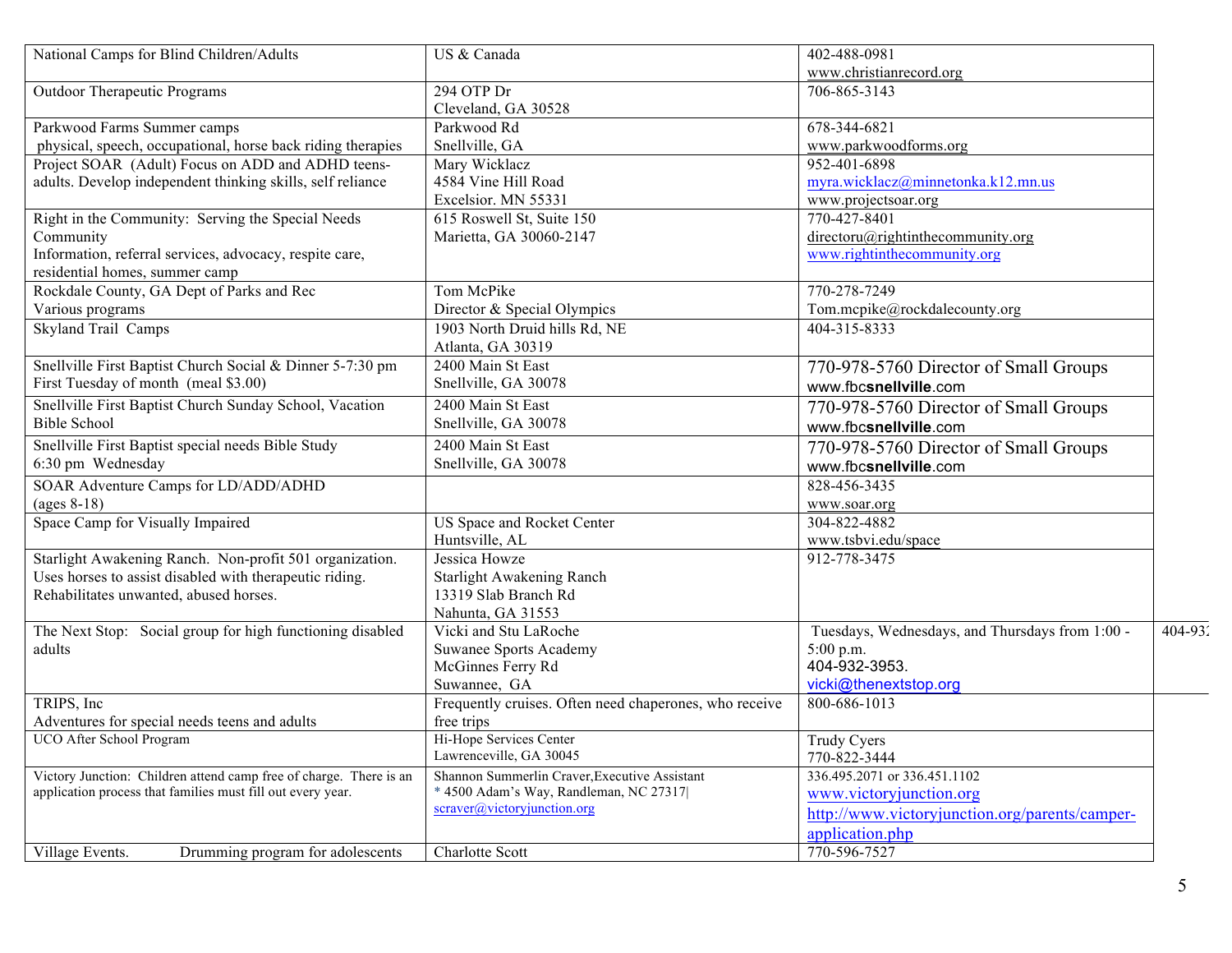| & adults. Relieve anxiety, improve focus | Matt Zavadil                      | www.villageevents.net          |
|------------------------------------------|-----------------------------------|--------------------------------|
| YMCA                                     | Kristen Obaranec                  | www.ymcaatlanta, org           |
|                                          | <b>Communications Director</b>    | 404-267-5335                   |
| Zaban Dunwoody Camp Barney Mendintz      | Atlanta, Ga                       | 770-396-3250                   |
|                                          | No religious affiliation required |                                |
| Driving Magic. Equine therapy            | PO Box 279                        | driving magic inc@gmail.com    |
|                                          | Duluth, GA 30096                  | activity site: Steadfast Farms |
|                                          | 404-358-4129                      | 269 Indian Creek Rd            |
|                                          |                                   | Hoschton, GA 30548             |

# **ADD/ADHD**

| ADHD Parent Support Group: Covenant Counseling           | 2219 Scenic Dr                                       | 770-985-0837                 |
|----------------------------------------------------------|------------------------------------------------------|------------------------------|
|                                                          | Snellville, GA 30078   Phone: (I Fax: (770) 985-6677 | info@covenantcounseling.org  |
| Attention Deficit Disorder Association (ADDA)            | Box 543                                              | 484-945-2101                 |
|                                                          | Pottstown, PA 19464                                  | www.ada.org                  |
| CHADD of Gwinnett & Metro Chapters Children and          | Jennifer Hasser                                      | 770-381-8687 or 770-414-3050 |
| Adults with Attention Deficit Disorder                   | Jennifer@syllablesreadingcenter.com                  | www.chadd.org                |
| Children and Adults with Attention-Deficit/Hyperactivity | 8181 Professional Place; Suite 150                   | 800-233-4050                 |
| Disorder (CHADD)                                         | Landover, MD 20785                                   | www.chadd.org                |
| Children and Adults with Hyperactively Disorder          |                                                      | www.chadd.org                |
| Learning Disabilities Association of GA                  |                                                      | www.ldga.org                 |
| Learning Disabilities Online                             |                                                      | www.ldonline.org             |
| National Center for Learning Disabilities                |                                                      | www.ncld.org                 |

**ADVOCACY, SUPPORT and PARENT MENTORING** (always check with hospital/medical social workers for additional information and contacts)

| ADAPT advocacy                                          |                                                   | www.adapt.org           |
|---------------------------------------------------------|---------------------------------------------------|-------------------------|
| American Association of People with Disabilities        |                                                   | www.aapd.com            |
| Annandale at Suwanee, Inc.                              |                                                   | 770-945-8381            |
| 3500 Annandale Lane                                     |                                                   | www.annandale.org       |
| Suwanee, GA 30024                                       |                                                   |                         |
| Atlanta Citizen Advocacy                                | 378 Oakdale Rd                                    | 404-523-8849            |
| Advocates are matched w/ individual w/ developmental    | Atlanta, GA                                       |                         |
| disability for providing protection & advocacy.         |                                                   |                         |
| Best Buddies International: Employment & Social skills. | Many schools have chapters. Check with special Ed | www.bestbuddies.org     |
| Anthony Kennedy Shriver, founder. Non-profit dedicated  | department                                        | www.e-buddies.org       |
| to enhancing the lives of people with intellectual      |                                                   |                         |
| disabilities by providing opportunities for 1 to 1      |                                                   |                         |
| friendships and integrated employment.                  |                                                   |                         |
| Boys to Men. (not limited to special needs)             | Matt Zavadil                                      | 770-596-7527            |
| Mentoring program for boys between ages 12-18.          |                                                   | www.boystomenga.org     |
| Childkind, INC                                          | Jow Sarra, Director                               | www.childkind.org       |
| <b>Family Support Service</b>                           |                                                   | 404-248-1980            |
| Children's Freedom Initiative                           | Dottie Adams, Director                            | dxadams@dhr.state.ga.us |
| GA Council on Developmental Disabilities                |                                                   | 404-657-2129            |
| Clinical Trails:                                        |                                                   | www.clinicaltrials.gov  |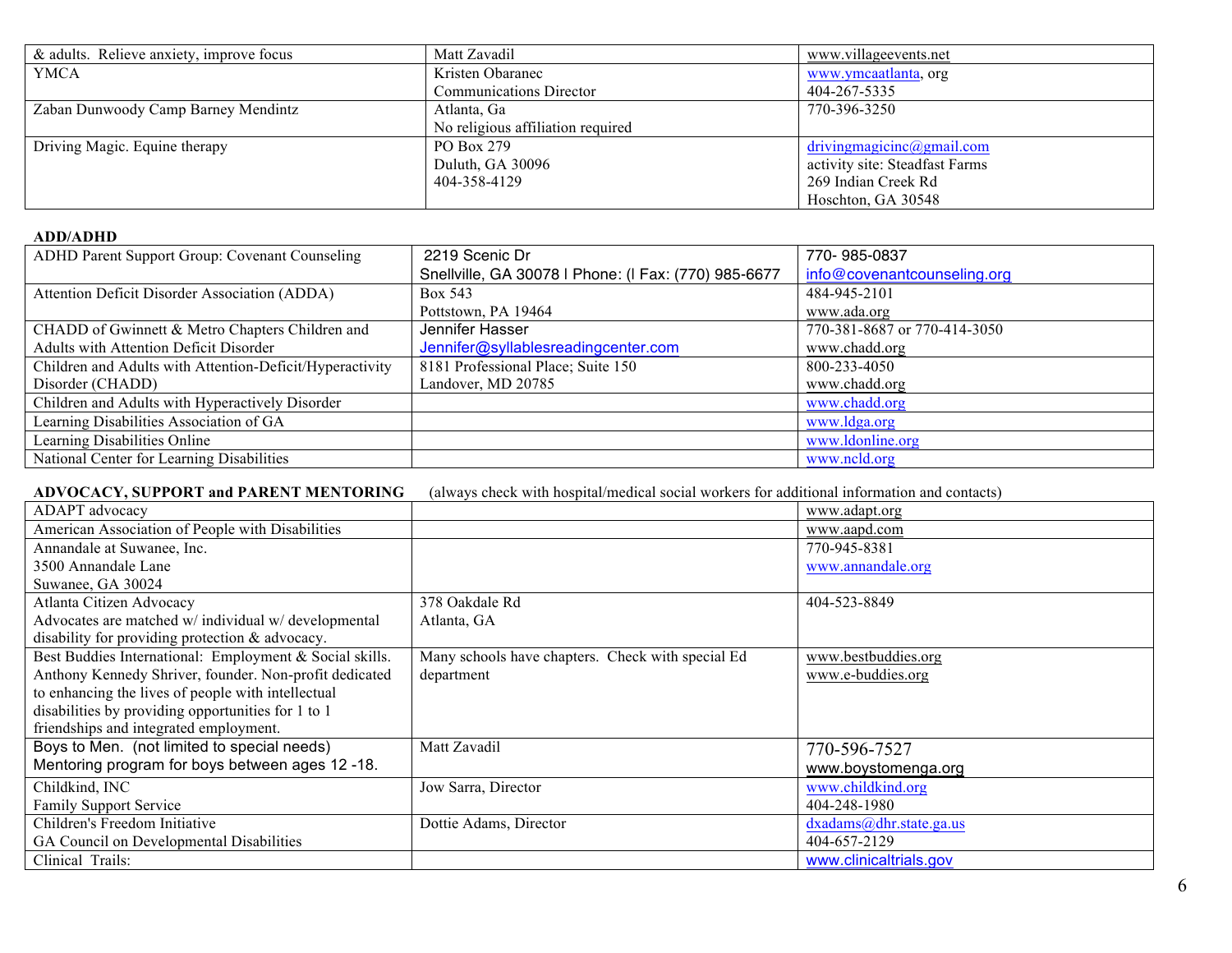| to find experts in various fields & to find out the latest   |                                             |                                               |
|--------------------------------------------------------------|---------------------------------------------|-----------------------------------------------|
| developments in treatment and cures. Participating in        |                                             |                                               |
| the trial is optional.                                       |                                             |                                               |
| <b>Connections for Special Parents</b>                       |                                             | 706-245-6095                                  |
|                                                              |                                             | www.cspofnortheastgeorgia.org<br>888-232-7733 |
| Council for Exceptional Children                             | 1110 North Glebe Road, Suite 300            |                                               |
|                                                              | Arlington, VA 22201                         | www.cec.sped.org                              |
| Disability Link Provides advocacy skills training,           | 755 Commerce Dr                             | 404-687-8890 Decatur                          |
| support, disability awareness & sensitivity training         | Decatur, GA                                 | 770-387-3730 Cartersville                     |
| programs, information, referrals, etc.                       |                                             |                                               |
| Disability Resource Group                                    | Nancy Duncan Executive Director             | www.disabilityresource group.org              |
|                                                              |                                             | 770-451-2340                                  |
| Easter Seals of North Georgia<br>Assessments,                |                                             | 404-943-1070                                  |
| therapies, social, emotional development. Babies Can't       |                                             | $info(\hat{\omega})$ esng.easterseals.com     |
| Wait program, home consultation projects, Head Start, etc.   |                                             | www.northgeorgia.easterseals.com              |
| Easter Seals Disability Services:                            | 1200 Lake Hearn Drive                       | 404-943-1070                                  |
| Helping all ages, all disabilities                           | Suite 250                                   | www.northgeorgia.easterseals.com              |
|                                                              | Atlanta, GA 30319                           | www.easterseals.org                           |
| FOCUS: understands and supports the unique needs of          | 3825 Presidential Parkway                   | 770-234-9111                                  |
| families with children who are medically fragile or have     | Atlanta, GA 30340                           | www.focus-ga.org                              |
| significant developmental or physical disabilities. FOCUS    |                                             |                                               |
| offers comfort, hope and information to parents; accessible  |                                             |                                               |
| recreational and social programs for children and teens; &   |                                             |                                               |
| fun, inclusive activities for the entire family. Through age |                                             |                                               |
| 29 years                                                     |                                             |                                               |
| Georgia Advocacy Office                                      | Katie B. Chandler, LMSW                     | www.thegao.org                                |
|                                                              |                                             | 404-885-1234                                  |
| Georgia Sate Financing &Investment Commission                | Mike Galifianakis Statewide ADA Coordinator | www.gsfic.georgia.gov                         |
|                                                              |                                             | 404-463-5600                                  |
| Gwinnett County Public Schools Parent Mentor program         | 437 Old Peachtree Rd, NW                    | Office (678) 301-7149                         |
|                                                              | Suwanee, GA 30024                           | Anne ladd@gwinnett.k12.ga.us                  |
|                                                              |                                             | Jackie mcnair@gwinnett.k12.ga.us              |
| JF&CS (Jewish Family & Career Services)                      | No religious affiliation required           | 770-677-9345                                  |
| Individualized community support, find/support               |                                             | TFI@jfcs-atlanta.org                          |
| employment. Day program. Transition Program, Life            |                                             |                                               |
| Skills Development                                           |                                             |                                               |
| Kids Enabled Info, education, advocacy, Specialty areas:     | 5579B Chamblee Dunwoody Rd                  | www.kidsenabled.com                           |
| schools, support groups, childcare, tutors, medical          | Suite318                                    |                                               |
| professionals, parks & rec, religious organizations, camps,  | Atlanta, GA 30338                           |                                               |
| therapy, testing, nutrition                                  |                                             |                                               |
| Maximum Potential                                            |                                             | info@maximumpotentialkids.com                 |
| Courses to educate & train parents, teachers and caregivers  |                                             | www.MaximumPotentialKids.com                  |
| to work with autistic children at home & other environs.     |                                             |                                               |
| P.U.R.E. Ministry Project                                    |                                             |                                               |
| Focus on helping churches serve special needs                |                                             |                                               |
|                                                              |                                             |                                               |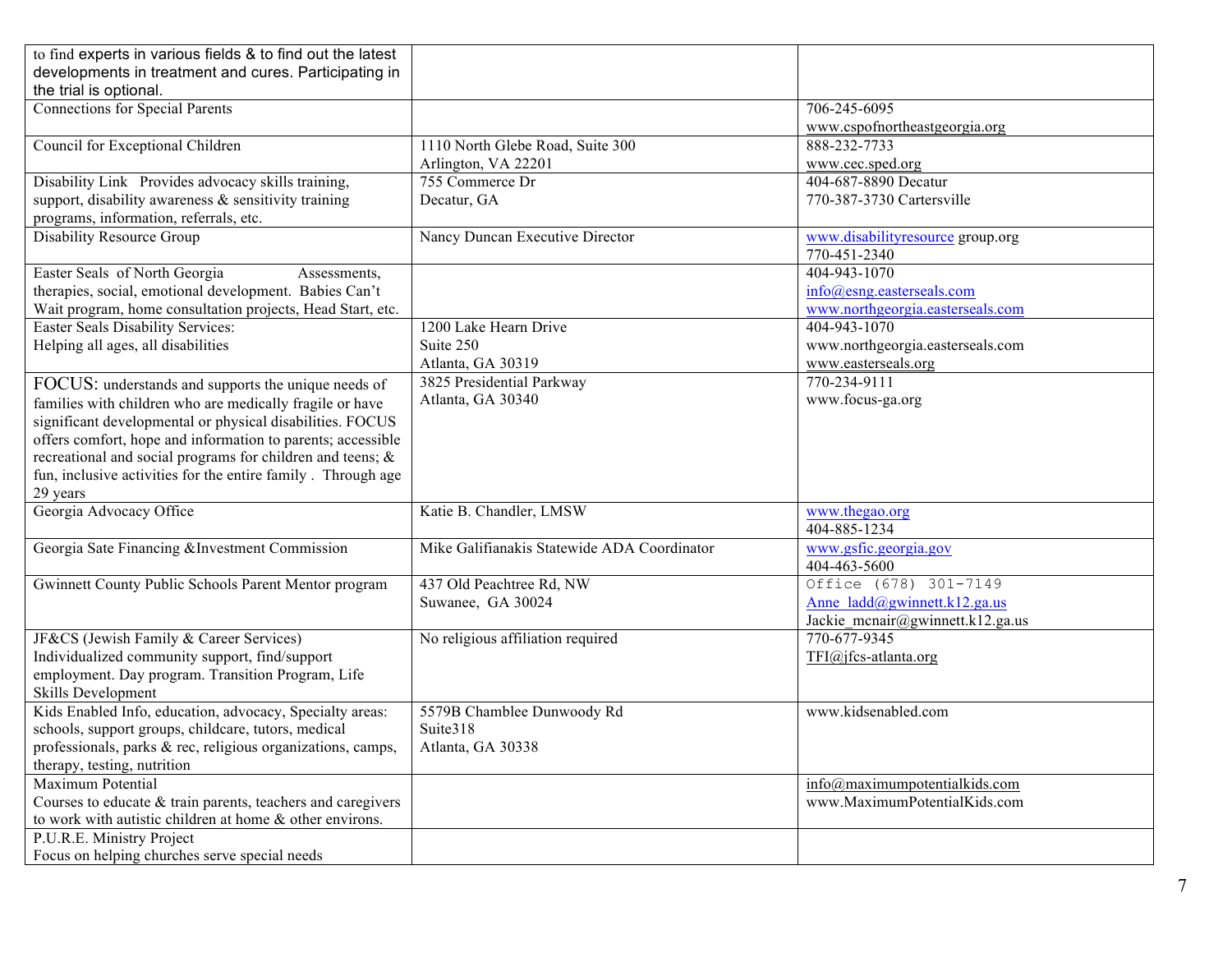| parishioners.                                              |                                      |                                             |
|------------------------------------------------------------|--------------------------------------|---------------------------------------------|
| Parent to Parent                                           | 3805 Presidential Parkway; Suite 207 | 1-800-229-2038                              |
| Support--Parental support, educational opportunities, and  | Atlanta, GA 30340-3720               | 770-451-5484                                |
| information                                                |                                      | www.parenttoparentofga.com                  |
| Free for all services                                      |                                      | $info(\hat{\omega})$ parenttoparentofga.org |
| Right in the Community: Serving the Special Needs          | 615 Roswell St, Suite 150            | 770-427-8401                                |
| Community w/ information, referral services, advocacy,     | Marietta, GA 30060-2147              | $direction(a) right in the community.org$   |
| respite care, residential homes, summer camp               |                                      | www.rightinthecommunity.org                 |
| Shepherd Center                                            | Peachtree St.                        | 404-352-2020                                |
| Medical $&$ emotional support for spinal injuries          | Atlanta, GA                          | www.shepherd.org                            |
| Support Group of Dacula (any disability)                   | Candice Lange                        | candice@sophtware.com                       |
|                                                            |                                      | www.candicelange.com                        |
| TLC 2                                                      | 2100 Riverside Parkway               | Dr Ken Reed                                 |
| Total Life Coaching & Counseling                           | Suite 119 PMB 124                    | 678-748-5830                                |
| (mentor-coach & pastoral counseling) for sp needs families | Lawrenceville, GA 30024              |                                             |
| and individuals, Community Services Planning, Waiver       |                                      |                                             |
| support, Education planning, employment consulting         |                                      |                                             |
| Zachariah's Way. PURE Ministry. Helps churches to          | PO Box 1009                          | 678-318-1929                                |
| better ministry to special needs people.                   | Sautee Nacoochee, GA 30571           | www.zacharia'sway.com                       |
| Education Advocate/attorney Tim Schwartz                   | Atlanta, GA                          | Tim.schwarz@educationlawgeorgia.com         |

# **ASSESSMENT** (check with your local public school system for most assessment services)

| Cobb Pediatric Therapy Services. Assessment & therapy        | Cobb County, GA                                           | 770-218-6274   |
|--------------------------------------------------------------|-----------------------------------------------------------|----------------|
| DeKalb Rehab Results Center: Disabled Driver programs,       | 2701 N. Decatur Rd                                        | 404-501-5749   |
| Assessments, etc.                                            | Decatur, GA 30033                                         |                |
| Driving Assessment & rehab--                                 |                                                           |                |
| Georgia Department of Education                              |                                                           | www.gadoe.gov  |
| National Dissemination Center for Children with Disabilities | Free service to find out if your child qualifies for free | 1-800-695-0285 |
|                                                              | intervention services                                     |                |

# **ASSISTANCE**

| DRM Web Watcher                                              | National info on all related disability resources.        | www.disabilityresources.org |
|--------------------------------------------------------------|-----------------------------------------------------------|-----------------------------|
| Georgia Department of Community Affairs                      |                                                           | www.dca.ga.gov              |
| Georgia Lieutenant Governor's Office                         |                                                           | 404-656-5030                |
|                                                              |                                                           | www.ltgov.georgia.gov       |
| National Dissemination Center for Children with Disabilities | Free service to find out if your child qualifies for free | 1-800-695-0285              |
|                                                              | intervention services                                     |                             |
| US Government Comprehensive Resource Education,              |                                                           | www.disabilityinfo.gov      |
| employment, housing, civil rights, health, income support    |                                                           |                             |
| technology, transportation, community life, etc.             |                                                           |                             |

# **AUTISM/ASPERGER SYNDROME**

| $\triangle$ sperger<br>syndrome                 | www.aspie.com                                                 |
|-------------------------------------------------|---------------------------------------------------------------|
|                                                 | raarc<br>1rome.or<br><b><i><u>WANTAW</u></i></b><br><b>VV</b> |
| . Autism and<br>Syndrome of<br>Asperger<br>' GA | www<br>'anc<br><b>VV</b>                                      |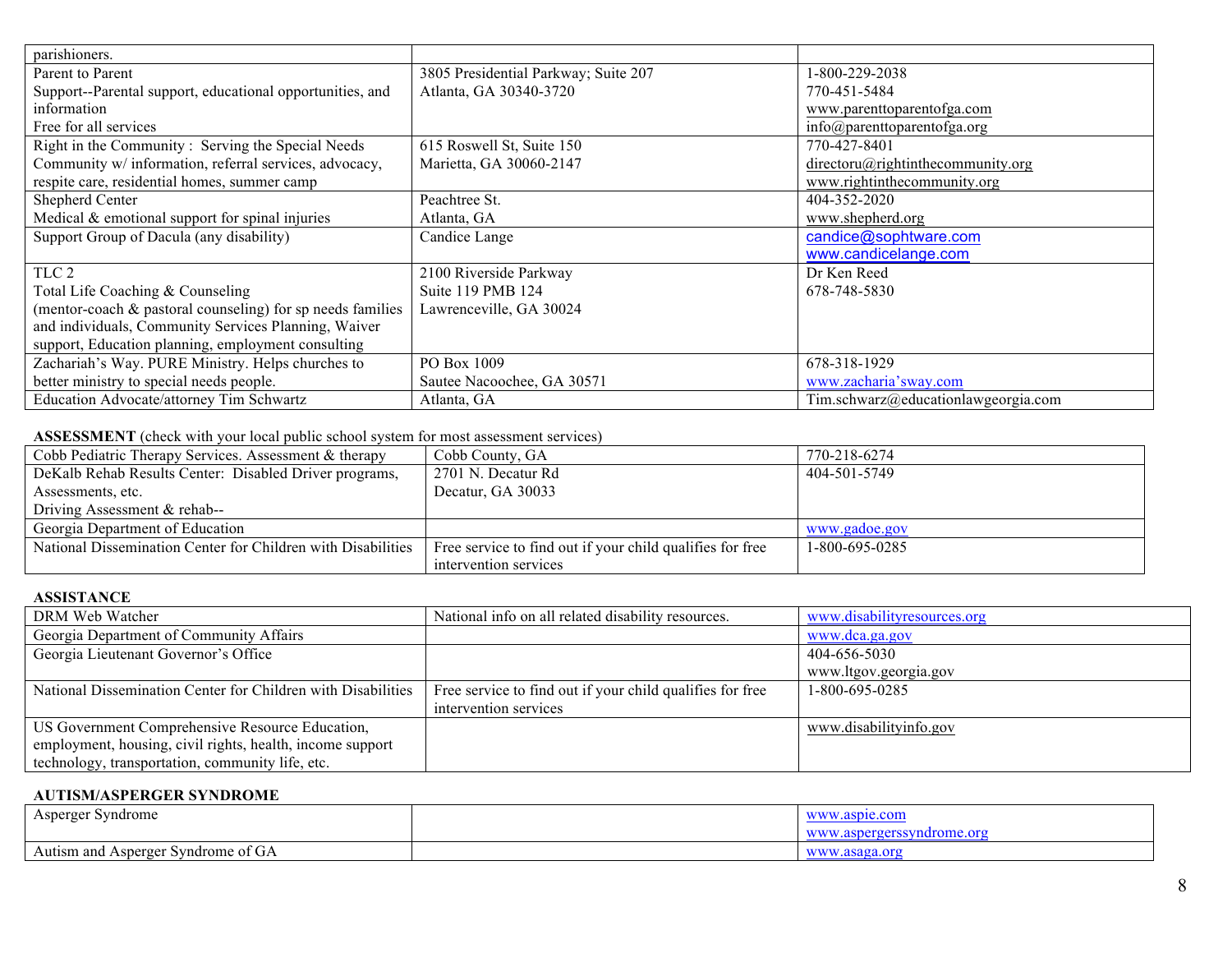| Autism Society of America                                   |                                                           | www.autism-society.org          |
|-------------------------------------------------------------|-----------------------------------------------------------|---------------------------------|
| Autism Society, GA Chapter (Spectrum)                       | PO Box 3707                                               | 770-904-4474                    |
|                                                             | Suwanee, GA 30024-0994                                    | www.atl-spectrum.com            |
| Autism Spectrum Disorder (ASD) Centers for Disease          | 24 hr-free service                                        | cdc.gov/ncbddd/autism           |
| <b>Control and Prevention</b>                               |                                                           | 1-800-232-4636                  |
| <b>Autism Support Network</b>                               |                                                           | www.autismnetworksupport.com    |
| Guiding Eyes for autism                                     |                                                           | 1-800-942-0149                  |
|                                                             |                                                           | www.guidingeyes.org/autism      |
| Myles-a-Part: Autism: Initiatives for Minorities            |                                                           | www.Mylesapart.org              |
| National Dissemination Center for Children with             | Free service to find out if your child qualifies for free | 1-800-695-0285                  |
| <b>Disabilities</b>                                         | intervention services                                     |                                 |
| OASIS (Online Asperger Syndrome Information and             |                                                           | www.aspergerssyndrome.org       |
| Support)                                                    |                                                           |                                 |
| <b>PLAY Project</b>                                         |                                                           | 404-214-0847                    |
| Play and language for Autistic children                     |                                                           | jpopoviich@esng.easterseals.com |
| Spectrum Autism Support Group                               | PO Box 502                                                | www.atl-spectrum.com            |
| Support, /social--Family events, support & activity groups, | Grayson, GA 30017                                         |                                 |
| social skills, autism-Asperger 's/HFA group. Overnights     | Meet: First Thursday each month                           |                                 |
| weekend retreats, Respite Gwinnett, Spectrum                | 6:30-8:00 PM @ Stonemill Church                           |                                 |
| Kommunity, Inclusion Project, summer camps, drama           | 855 Northbrook Pkwy                                       |                                 |
| camp, art camp                                              | Suwannee, GA 30024                                        |                                 |
| Autism Society of America Georgia Chapter                   | Newsletter and ASD Research Studies                       | office@asaga.com                |
| Code Breaker                                                |                                                           |                                 |

## **CANINE ASSISTANCE**

| A Paws For Ability—Taking the "dis" out of disability.                                                               | 253 Dayton Ave                                    | 937-374-0384               |
|----------------------------------------------------------------------------------------------------------------------|---------------------------------------------------|----------------------------|
| Mobility, seizure response, autism, hearing-ear, emotional                                                           | Xenia, Ohio 45385                                 | www.4pawsforability.org    |
| support, Parkinson's assist, search & rescue, community                                                              |                                                   |                            |
| education, multi-purpose service dogs                                                                                |                                                   |                            |
| Canine Companions for Independence                                                                                   | For visually, physically or behaviorally impaired | 800-572-2275               |
|                                                                                                                      |                                                   | www.caninecompanions.org   |
|                                                                                                                      |                                                   | info@caninecompanions.oreg |
| Canine Companions: National Headquarters                                                                             | PO Box 446                                        | 707-577-1700               |
|                                                                                                                      | 2965 Dutton Avenue                                | www.caninecompanions.org   |
|                                                                                                                      | Santa Rosa, CA 95402-0446                         | info@canine companions.org |
| Canine Companions: Southeast Regional Center                                                                         | PO Box 547511                                     | 407-834-2555               |
|                                                                                                                      | Orlando. FA 32854-7511                            | www.caninecompanions.org   |
| Canine Assistance                                                                                                    | 160 Francis Road                                  | 770 664-7178               |
|                                                                                                                      | Alpharetta, GA 30004-0921                         | www.canineassistants.org   |
| Guiding Eyes                                                                                                         |                                                   | 1-800-942-0149             |
|                                                                                                                      |                                                   | www.guidingeyes.org        |
| Red Fern Farms: nonprofit organization that improves lives                                                           | 3607 Parkside Court                               | 770) 840-9145              |
| of at-risk youth by teaching kids to train dogs., using a<br>curriculum similar to that taught to dogs who serve the | Norcross, GA 30092                                | redfernfarms.org           |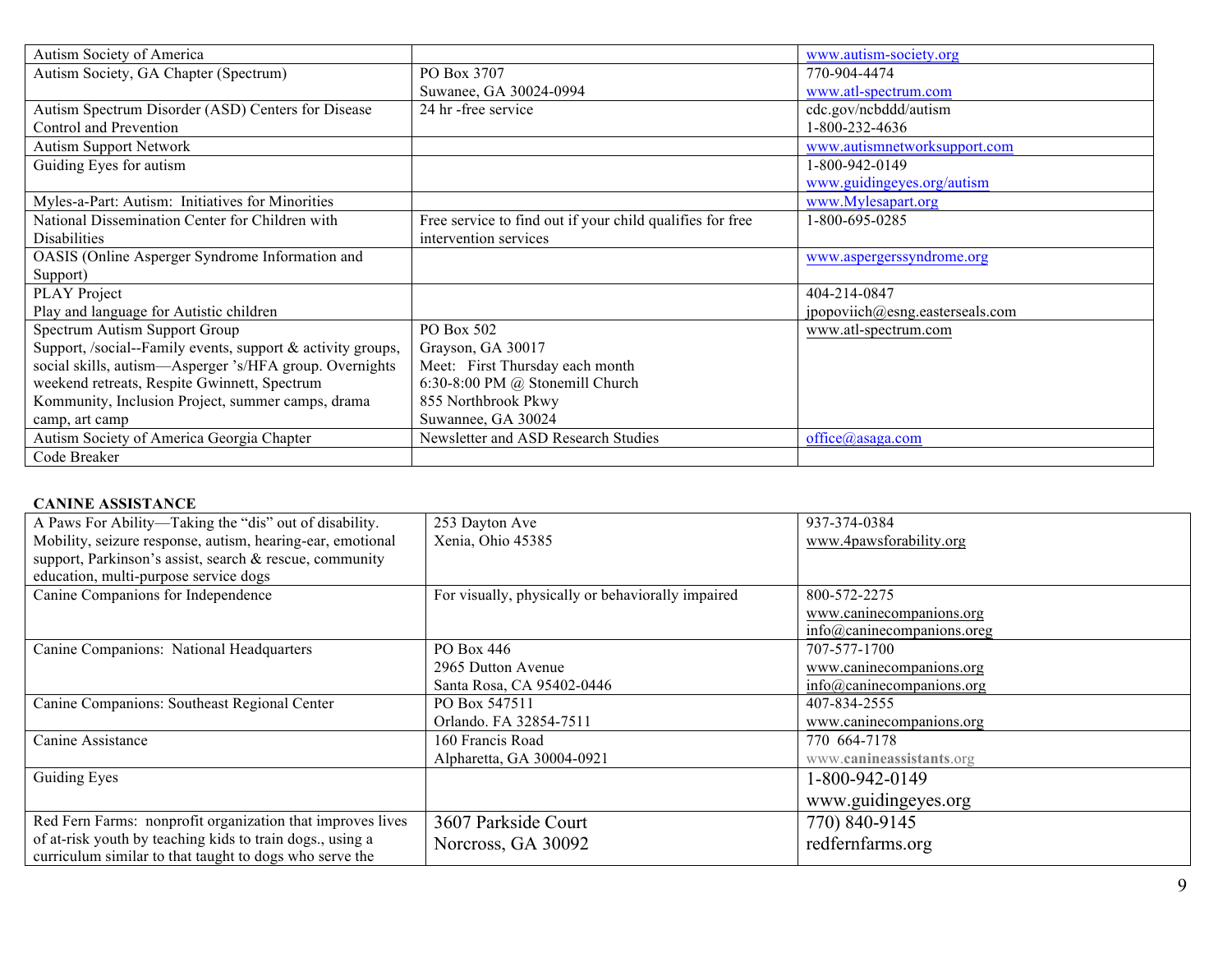| disabled, young people learn many of the psychological $\&$    |                                   |                                 |
|----------------------------------------------------------------|-----------------------------------|---------------------------------|
| behavioral skills needed to become happier people, better      |                                   |                                 |
| students, & strong leaders. Reading Rovers: Helps develop      |                                   |                                 |
| reading skills in elementary aged school children by teaching  |                                   |                                 |
| them how to train dogs to read                                 |                                   |                                 |
| Let's Fo-kes, Inc: fundraising $\&$ allocation of resources to | 3375 Centerville Hwy: unit 390584 | 678-951-0075                    |
| various programmatic needs for families & communities by 4     | Snellville, GA 30039              | $info@$ lets fo-kes.org         |
| ways: Education, Advbocacy, Extra-curricular, Awareness        |                                   | $\theta$ dbattle@letsfo-kes.org |

## **CEREBRAL PALSEY**

| CP Day Care/ Gwinnett County<br><b>Contact Trudy Cyers</b> | Hi-Hope Center<br>882 Hi-Hope Rd<br>Lawrenceville, GA 30043 | 770-822-3444<br>tevers@UCPGA.org                                             |
|------------------------------------------------------------|-------------------------------------------------------------|------------------------------------------------------------------------------|
| United Cerebral Palsy of GA                                | 3300Northeast Expressway<br>Building 9<br>Atlanta, GA 30341 | 1-888-827-9455<br>770-676-2000<br>$info(\hat{a})$ ucpga.org<br>www.ucpga.org |

# **CANCER**

| Amanda Riley Foundation. Non-profit. Goal to provide            | Amanda Riley Foundation    | 678-871-8150                                 |
|-----------------------------------------------------------------|----------------------------|----------------------------------------------|
| immediate help with children $&$ Families dealing with          | 1354 Baniff Court          | 770-241-7848                                 |
| cancer. Offer special items $\&$ assistance to ease some of the | Snellville, GA 30078       | www.amandarileyfoundation.org                |
| burdens caused by having a child with cancer.                   |                            | $amandariley foundation(\partial gmail.org)$ |
| CURE Childhood Cancer. Non-profit focuses. Can help             | 1117 Perimeter Center West | 770-986-0035                                 |
| with negotiations and medical bills                             | Suite N 402                | 800-443-2873                                 |
|                                                                 | Atlanta, GA 30338          | www.curechildhoodcancer.org                  |
| National Federation of Grandmothers Clubs of America            | 27 East Monroe Street      | 312-917-4941                                 |
| Service club supporting CURE Childhood Cancer.                  | Chicago, IL 60603          |                                              |

# **DAY CARE**

| Annandale at Suwanee, Inc.                             |                                                     | 770-945-8381                                      |
|--------------------------------------------------------|-----------------------------------------------------|---------------------------------------------------|
| 3500 Annandale Lane                                    |                                                     | www.annandale.org                                 |
| Suwanee, GA 30024                                      |                                                     |                                                   |
| Atria Adult/Senior care                                | 9 Sherwood Lane Southeast.                          | $(770)$ 859-0570                                  |
| Also has residential facilities                        | Marietta, GA 30067.                                 |                                                   |
| Atria Care (adults)                                    |                                                     | www.atriaseniorliving.com                         |
| Child care licensing regulations (GA)                  |                                                     | http://.tiny.cc/uayej (center)                    |
|                                                        |                                                     | http://tiny.cc.1q8my (group)                      |
|                                                        |                                                     | http://timy.cc/yc11x (family)                     |
| Child care: choosing a facility (GA)                   |                                                     | www.childcareaware.org                            |
| Corrigan Care, Inc. - providing affordable,            | We will be opening the first early intervention and | 404) 434-7893                                     |
| developmentally appropriate care for special needs     | educational childcare center in the metro Atlanta   | info@corrigancare.org http://www.corrigancare.org |
| children and support for their families. Corrigan Care | area by the Fall of 2013                            |                                                   |
| offers Mom's Morning Out for special needs kids and    |                                                     |                                                   |
| Respite.                                               |                                                     |                                                   |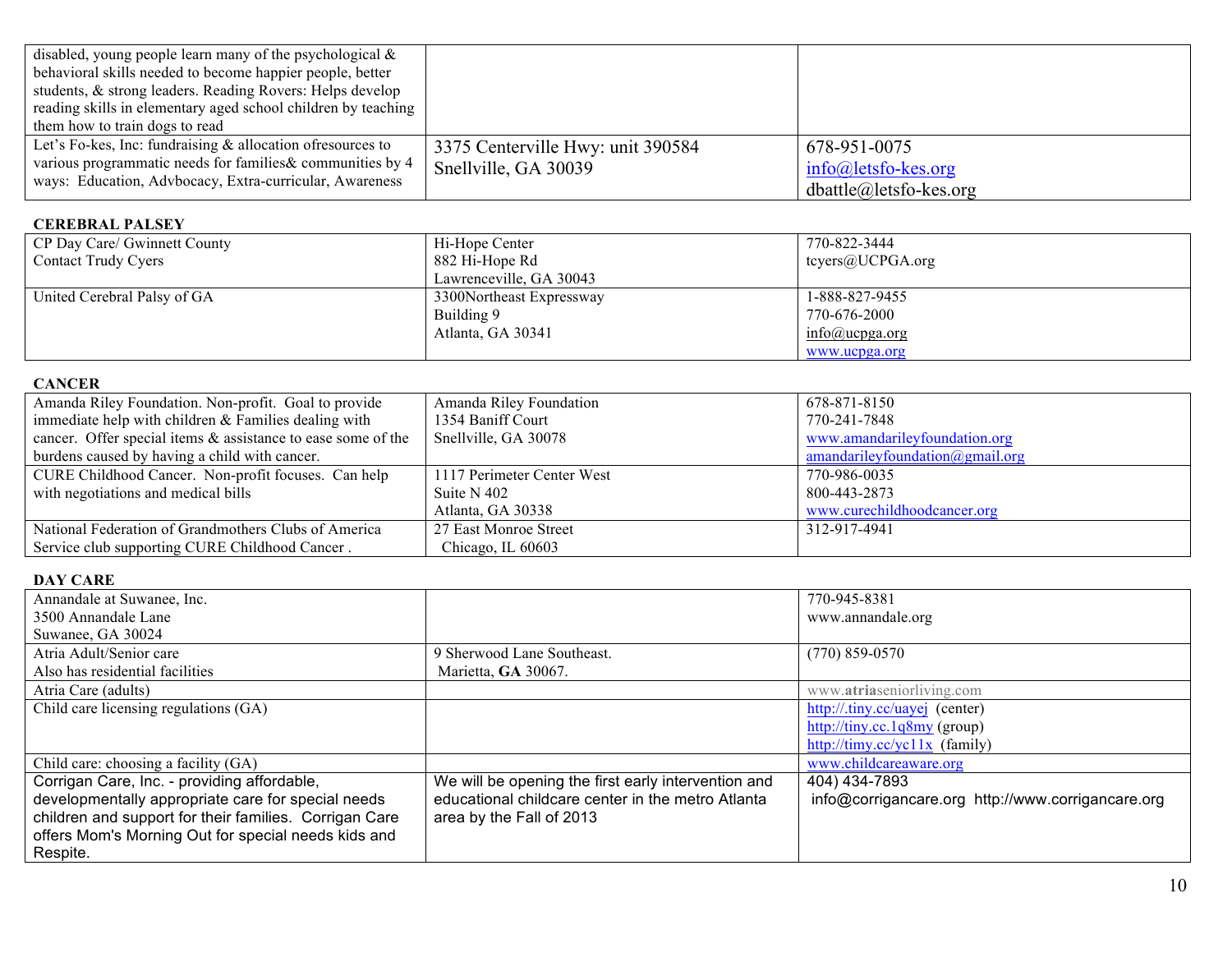| Day care help                                              | Free assistance in locating appropriate help | http://www.aplaceformom.com/                            |
|------------------------------------------------------------|----------------------------------------------|---------------------------------------------------------|
| Day care: Benton House                                     | Covington, GA                                | www.principalseniorliving.com/                          |
| Principal Senior Living                                    |                                              | bentonhouse covington 1.htm.                            |
| Both men and women                                         |                                              |                                                         |
| Day care: Highland Circle Personal Care Home (Adults)      | Convers                                      |                                                         |
| Day care: Westminster Presbyterian Church (Adults)         | Main Street                                  | http://wpcsnellville.org/calvincove.html                |
|                                                            | Snellville, GA 30078                         |                                                         |
| Early child care and Learning                              |                                              | http://www.tiny.cc/96lak                                |
| Bright from the Start (GA)                                 |                                              |                                                         |
| Inclusions programs                                        |                                              | www.decal.ga.gov/documents/attachments/inclusion.coord. |
|                                                            |                                              | pd1                                                     |
| National Association for the Education of Young Children   |                                              | www.naeyc.org/academy/accreditation/search              |
| Rising Scholars Academy Family Day Care                    | Earline Mally                                | 770-899-2739                                            |
| Specializes in children with special needs                 | 2580 Drum Roll Lane                          |                                                         |
|                                                            | Snellville, GA 30039                         |                                                         |
| Sarah Care: Adult& & senior day care and support in social | Available in most communities                | http://sarahcare.com                                    |
| centers                                                    |                                              |                                                         |

## **DENTAL:** Reduced fees for cleaning, x-rays, exams.

| $\cdots$                                               |                            |                          |
|--------------------------------------------------------|----------------------------|--------------------------|
| Georgia Perimeter Dental Hygiene Program               | 86 School Drive            | $(770)$ 274-5130         |
|                                                        | Alpharetta, GA 30009-1556  |                          |
| Lanier Technical College                               | 4 1/2 Stallworth Street    | $(770)$ 531-6368         |
|                                                        | Gainesville, GA 30501-6824 |                          |
| Medical College of Georgia                             | 1459 Laney Walker Blvd.    | 706-721-2371             |
| School of Dentistry (free & reduced full dental clink) | Augusta, GA 30912          |                          |
| Free & reduced dental care                             |                            | www.freemedicalcamps.com |

# **DEVELOPMENTAL DISABILITES**

| Atlanta Alliance on Developmental Disabilities (AADD)<br>Advocacy, collaborative recreation programs, referrals,<br>transportation services, life skill training, fetal alcohol<br>syndrome training, etc. | 1400 Dutch Valley Pl, NE<br>Atlanta, GA                        | www.aadd.org                                                                        |
|------------------------------------------------------------------------------------------------------------------------------------------------------------------------------------------------------------|----------------------------------------------------------------|-------------------------------------------------------------------------------------|
| Babies Can't Wait                                                                                                                                                                                          | Early intervention                                             | Isabel Santiago 770-822-9115 ext 106<br>www.northgeoriga.easterseals.com            |
| Developmental Disabilities Ministries                                                                                                                                                                      |                                                                | 770-623-4899 or 888-340-5820<br>www.ddmga.org                                       |
| Disability Resources, INC                                                                                                                                                                                  | Dept. IN<br>Four Glatter Lane<br>Centereach, NY 11720-1032     | www.disabilityresources.org                                                         |
| Families of Children Under Stress (GA)                                                                                                                                                                     |                                                                | www.focus-ga.org                                                                    |
| Georgia Council on Developmental Disabilities<br>Tom Seegmueller, Chair                                                                                                                                    | Two Peachtree St, SW<br>Suite 26-246<br>Atlanta, Ga 30303-3142 | 404-657-2123<br>TDD 404-657-2133<br>www.gcdd.org<br>$\text{rms}(a)$ dhr.state.ga.us |
| Governors Council on Developmental disabilities (GA)                                                                                                                                                       |                                                                | www.gcdd.org                                                                        |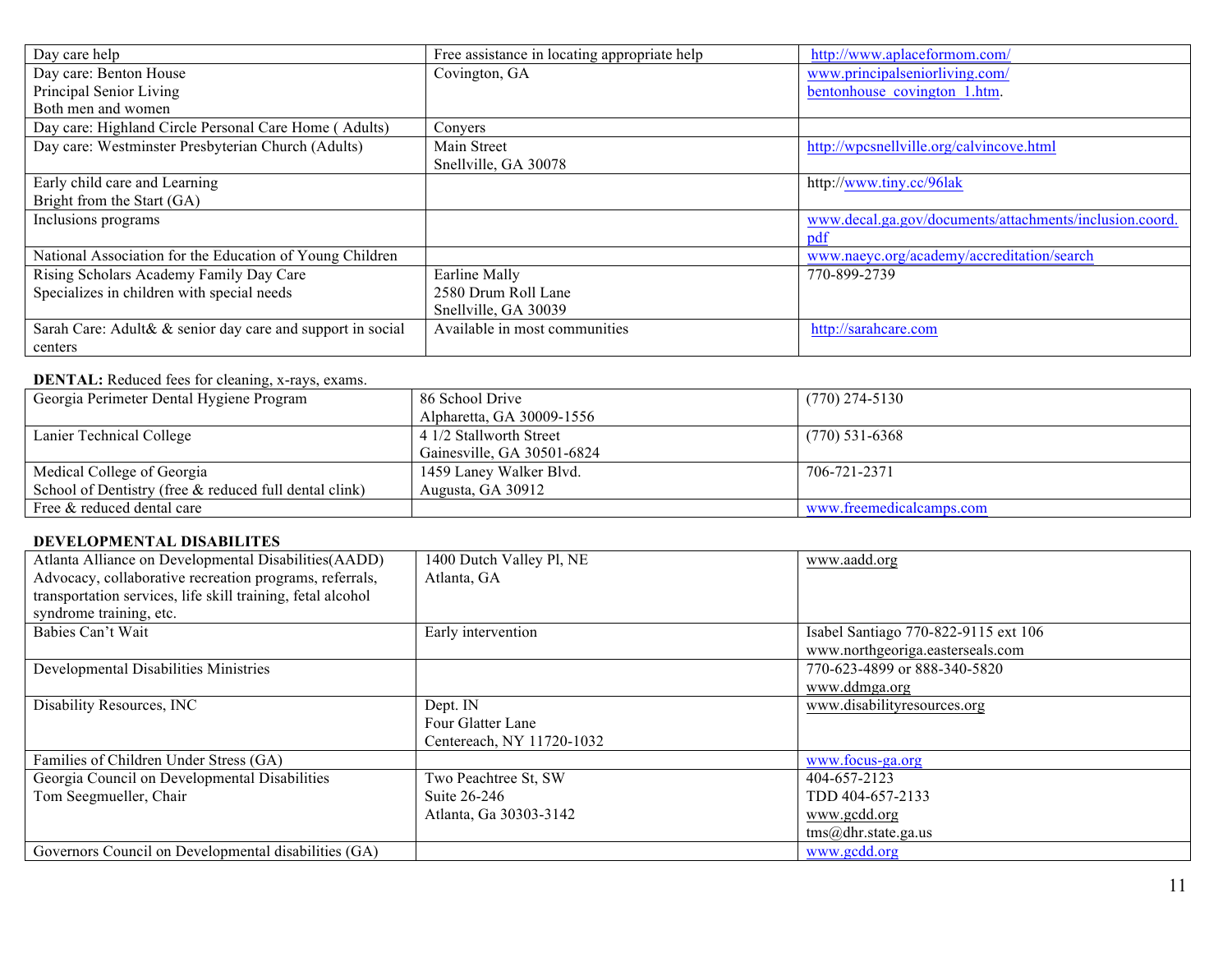| Interfaith Disability Connection                      |                                              | www.interfaithdisability.org |
|-------------------------------------------------------|----------------------------------------------|------------------------------|
| Marcus Center at Emory Egleston                       | <b>Egleston Hospital of Emory University</b> | 404-419-4000                 |
|                                                       | Clifton Rd                                   |                              |
|                                                       | Atlanta, Ga                                  |                              |
| National Center on Birth Defects & Developmental      | 1600 Clifton Rd                              | 800-232-4636                 |
| <b>Disabilities</b>                                   | MS-E86                                       | www.cdcinfo@cdc.gov          |
| (Part of CDC-Center for Disease Control)              | Atlanta, GA 30333                            |                              |
| State Interagency Coordinating Council SICC for Early |                                              | 404-657-4395                 |
| Intervention Programs                                 |                                              | rfcantor@dhr.state.ga.us     |

#### **DOMESTIC VIOLENCE**

| $\cdots$<br>$\sim$<br><b>Partners</b><br>with Disabilities v<br>' outh<br>ers for | 0700<br>770<br>'70-96: |
|-----------------------------------------------------------------------------------|------------------------|
|                                                                                   | WWW.<br>.padv.org      |

### **DOWN SYNDROME**

| Down Syndrome Association of Atlanta                                               |                     | 404-320-3233                                                    |
|------------------------------------------------------------------------------------|---------------------|-----------------------------------------------------------------|
| Down Syndrome Awareness                                                            | Jennifer Sheran     | awareness@dsaa.org                                              |
| Down Syndrome Buddy Walk                                                           |                     | http://buddywalk.kintera.org/faf/home/default.asp?ievent=485012 |
|                                                                                    |                     |                                                                 |
| Down Syndrome of GA                                                                | Lisa Brown          | lisa@dscga.com                                                  |
| Gigi's Playhouse Atlanta Down syndrome                                             |                     | 404) 434-7893                                                   |
| awareness and educational centers that                                             |                     |                                                                 |
| provide resources, specialized teaching, and                                       |                     | http://www.gigisplayhouse.org/location-Atlanta.asp              |
| support to individuals with Down syndrome,                                         |                     |                                                                 |
| their families and the community. All of our<br>programs are free to our families. |                     |                                                                 |
| March of Dimes                                                                     | 404-350-9800        | www.marchofdimes.com/birthdefects downsyndrome.html             |
| National Association for Down Syndrome                                             | Post Office Box 206 | $info(a)$ nads.org                                              |
| [NADS]                                                                             | Wilmette, IL 60091  |                                                                 |
|                                                                                    | 630-325-9112        |                                                                 |
|                                                                                    |                     |                                                                 |
| National DOWN Syndrome                                                             |                     | www.ndscenter.com                                               |

## **DYSLEXIA**

| International Dyslexia Association of Georgia          | The Georgia Branch, IDA           | Phone: (404) 256-1232                                  |
|--------------------------------------------------------|-----------------------------------|--------------------------------------------------------|
|                                                        | 1951 Greystone Rd.                | Ann Marie Lewis - Outreach Coordinator: info@idaga.org |
|                                                        | Atlanta, GA 30318                 |                                                        |
| International Dyslexia Association                     | Cheater Building; Suite 142       | http://www.interdys.org                                |
|                                                        | 8600 LaSalle Rd                   | 212-687-7211                                           |
|                                                        | NY. NY                            |                                                        |
| Reading for the Blind and Dyslexic                     | <b>RFBD</b> National Headquarters | <b>FREE</b> Memberships/documented print disabilities  |
|                                                        | 20 Roswell Road                   | Information for Individuals and Families:              |
|                                                        | Princeton, NJ 08540               | http://www.rfbd.org/24                                 |
|                                                        |                                   | Info for Schools & Educators: http://www.rfbd.org/26   |
| SMART Training for Parents & Teachers                  | Jennifer Hasser                   | 770-752-1724                                           |
| (Comprehensive instructions and innovative tools that) | <b>Syllables Reading Centers</b>  | Read@SyllablesReadingCenter.com                        |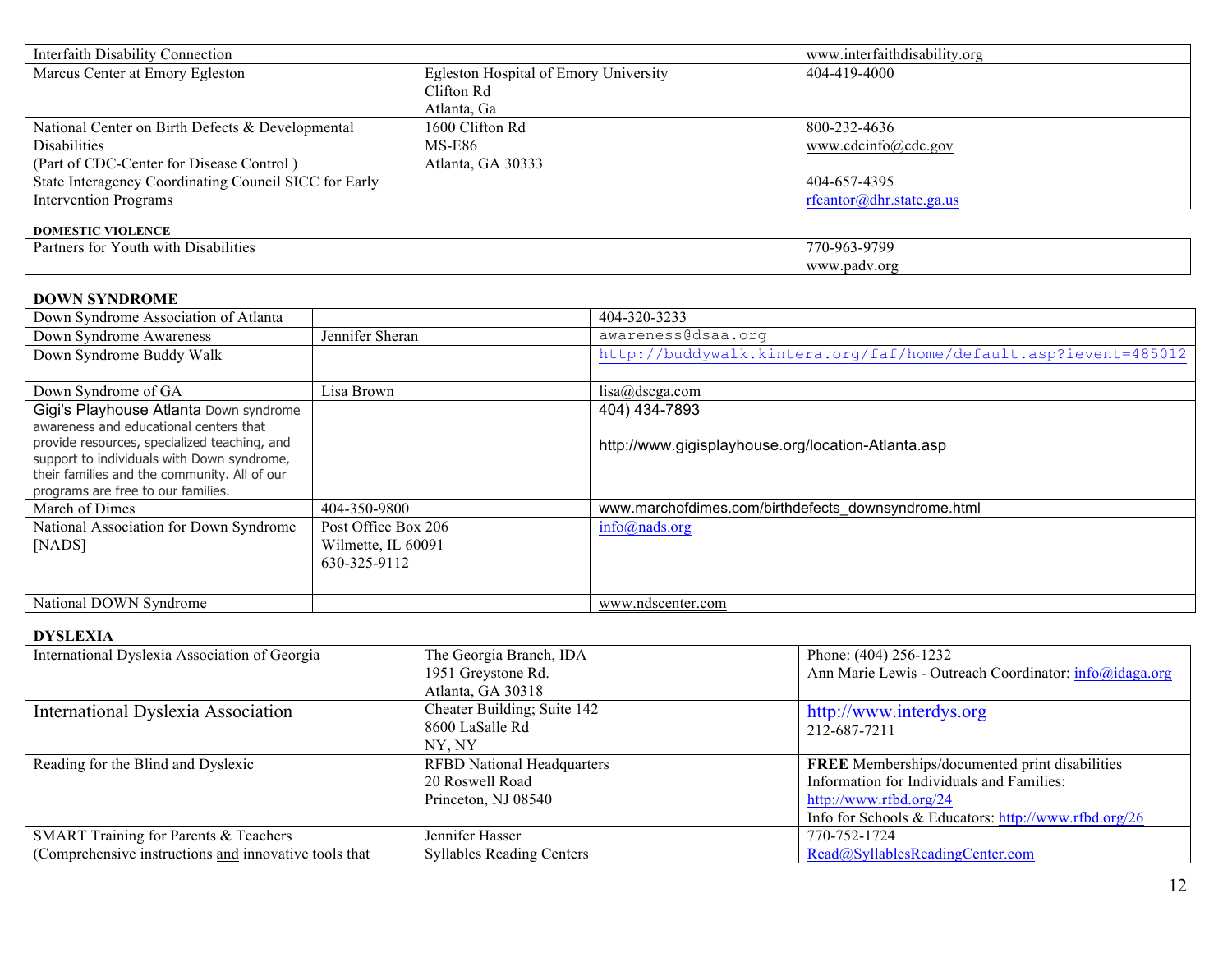| $\cdot$ .<br>children.<br>learn how to<br>adults<br>can use to help<br>. anv<br>age.<br>01 | $\sim$<br>$\sim$<br>Drive<br>Suite C<br>entury<br>14 I J |  |
|--------------------------------------------------------------------------------------------|----------------------------------------------------------|--|
| read)                                                                                      | 30004<br>Alpharetta.<br>$\mathbf{U}$                     |  |

#### **EDUCATIONAL and LIFE LEARNING PROGRAMS** (\*residential facilities available)

| Alabama Institute for the Deaf and Blind*                                             | <b>Box 698</b>                                       | 205-761-3200                      |
|---------------------------------------------------------------------------------------|------------------------------------------------------|-----------------------------------|
|                                                                                       | Talladega, AL 35161                                  | jbust@aidb.state.al.us            |
| <b>AMIT Jewish Family Services</b>                                                    | No religious affiliation required                    | 404-961-9966                      |
| Atlanta School for the Deaf                                                           | 890 North Indian Creek Drive                         | $(404)$ 296-6626                  |
|                                                                                       | Clarkston, GA 30021-2228                             | www.gsdweb.org                    |
| <b>Ben Franklin School</b>                                                            | 1585 Clifton Rd                                      | 404-633-7404                      |
| Grades 10-12                                                                          | Atlanta, GA                                          | www.benfranklinacademy.org        |
| Boys to Men. (National organization) mentoring program                                | Matt Zavadil                                         | 770-596-7527                      |
| with boys 12-17, that are struggling with their grades, drugs,                        |                                                      | www.boystomenga.org               |
| family life, and their life in general.                                               |                                                      |                                   |
| Brandon Hall School* Coeducational day and boarding school for                        | 1701 Brandon Hall Dr                                 | 770-394-8177                      |
| boys. Focuses on students with some form of learning challenges                       | Atlanta , GA 30350                                   | www.brandonhall.org               |
| Grades 4-12.                                                                          |                                                      |                                   |
| Cave Spring School for the Deaf                                                       | 232 Perry Farm Rd, SW                                | 800-497-3371                      |
|                                                                                       | Cave Spring, GA 30124                                | Video phone 866-761-5762          |
| Challenged Child and Friends: Early intervention. Infant                              | 2360 Murphy Blvd                                     | 770-535-8372                      |
| stimulation, therapy, nursery, family support                                         | Gainesville, GA                                      | www.challengedchild.org           |
| Child Development Centers (GA) Easter Seals                                           |                                                      | 404-943-1070                      |
|                                                                                       |                                                      | www.northgeorgia.easterseals.com  |
| <b>Creative Enterprises</b>                                                           | 701 Hi Hope Lane                                     | 770-962-3908                      |
| Life skills, job training, assessments (day only) (not for profit)                    | Lawrenceville, GA 30043                              | www.ceisite.com                   |
| Directory of Residential Services (free)                                              |                                                      | 404-634-5515                      |
| Eagle Ranch School *                                                                  | 5500 Union Church Rd                                 | 770-967-8500                      |
| For boys $\&$ girls in crisis, in need of hope $\&$ healing.                          | Flowery Branch, GA 30542                             | www.eagleranch.org                |
| <b>Glancey Rehabilitation Center</b>                                                  | Duluth, GA                                           | 678-584-6789                      |
|                                                                                       | Neuropsychological eval & counseling, long term care | www.gwinnetthealth.org            |
| Goodwill Industries Client Assistance Program                                         | Also, check with state Depart of Voc-rehab           | 404-373-2040 www.theombudsman.com |
| Greater Atlanta Christian Schools (GACS)                                              |                                                      |                                   |
| <b>Gwinnett County Public Schools (GCPS)</b>                                          | Oakland Center                                       | 770-513-6818                      |
| Hidden Lake Academy                                                                   | 830 Hidden Lake Rd                                   | 800-394-0640                      |
|                                                                                       | Dahlonega, GA 30533                                  | 706-864-4730                      |
|                                                                                       |                                                      | www.hiddenlakeacademy.com         |
| Hi-Hope Center for Developmentally Disabled Adults                                    | 883 Hi-Hope Rd                                       | 770-513-6818                      |
| Day program. Life skills, activities, support                                         | Lawrenceville, GA 30045                              | www.hihopecenter.org              |
| Howard School: educational program for students with learning                         | 1192 Foster Street, NW                               | 404-377-7436                      |
| differences and disabilities. Early learning (ages 4-6); Lower                        | Atlanta, GA 3031                                     | www.howardschool.org              |
| school (ages 6-11), middle school (ages 11-14), high school<br>$\text{(grades 9-12)}$ |                                                      | admissions@HowardSchool.org       |
|                                                                                       |                                                      |                                   |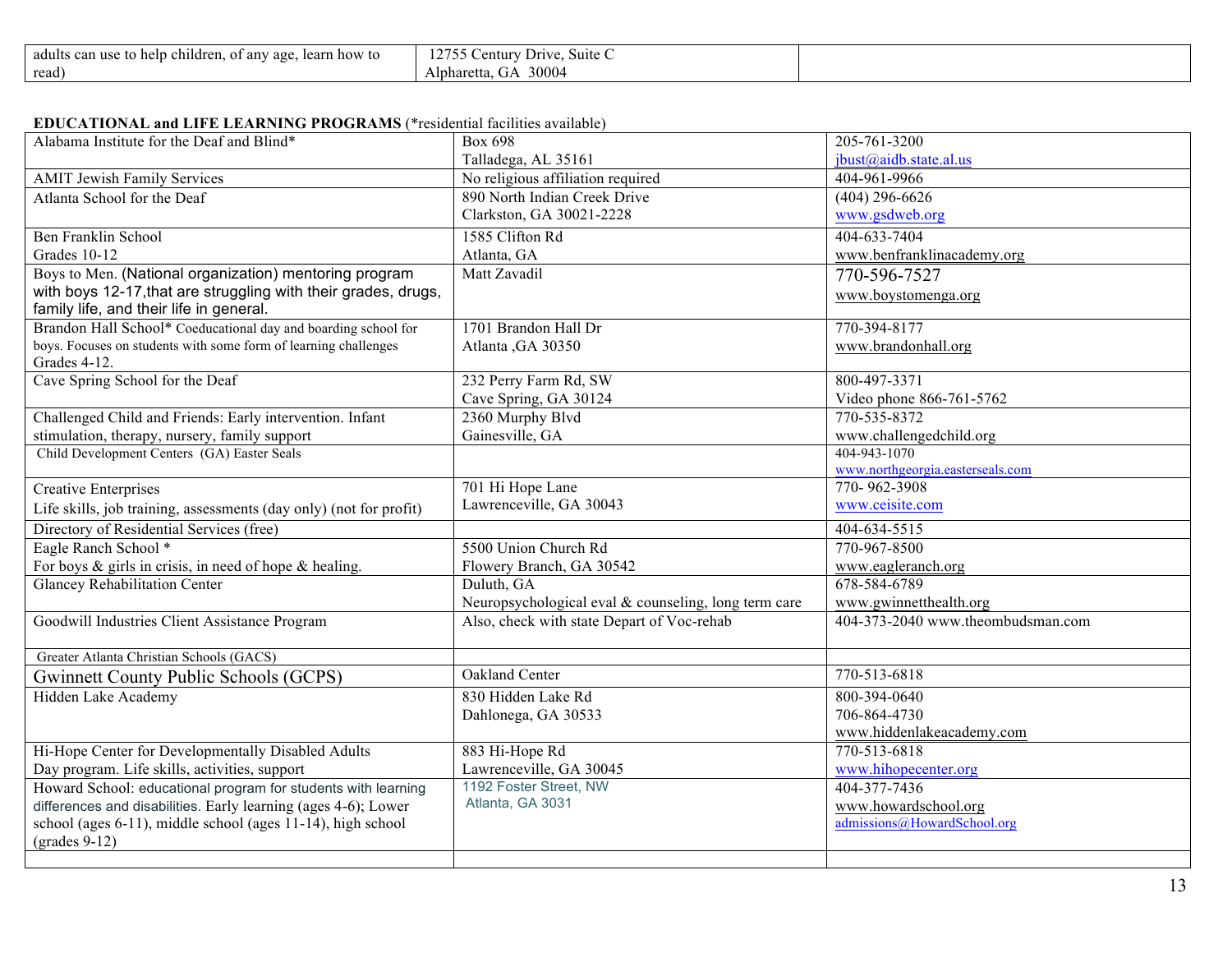| Orange Grove Residential Center*                                | 615 Derby St                          | 615-629-1451                      |
|-----------------------------------------------------------------|---------------------------------------|-----------------------------------|
|                                                                 | Chattanooga, TN 37404                 |                                   |
| Outward Bound Discovery                                         | 177 Salem Ct                          | 1-866-270-7986                    |
| Serves at risk & committed delinquent youth                     | Tallahassee, FA 32301                 | 850-487-4365                      |
|                                                                 |                                       | www.outwardbound.org/discovery    |
| Peninsula Village School                                        | 2340 Jones Bend Road                  | 865-970-3255                      |
| For both sexes ages 13-18. Experiencing disordered conduct,     | PO Box 100                            | 800-255-8336                      |
| severe affective symptoms, chemical dependency, brief psychotic | Louisville, TN 37777                  | www.peninsulavillage.org          |
| episodes, attention deficit, & hyperactivity.                   |                                       |                                   |
| Project Rescue: A Drop-Out Recovery Program                     | GED program                           | 770-513-6644                      |
|                                                                 | <b>Gwinnett County Public Schools</b> | Penny reliford@gwinnett.k12.ga.us |
| Rabun Gap Nacoochee School*                                     | 339 Nacoochee Dr                      | 800-542-7467                      |
| Grades 6-12                                                     | Rabun Gap, GA 30568                   | 706-746-7467                      |
|                                                                 |                                       | www.rabungap.org                  |
| Riverside Military Academy*                                     | 2001 Riverside Dr                     | 800-464-2338                      |
| Boys only. Focus on college prep                                | Gainesville, GA 30501                 | www.cadet.com                     |
| Special Needs School of Gwinnett                                | 660 Davis Rd                          | $(678)$ 442-6262                  |
|                                                                 | Lawrenceville, GA 30046-6127          | www.specialneedsschools.org       |
| Tallulah Falls School*                                          | <b>Box 10</b>                         | 706-7754-7131                     |
| Grades 7-12. Both sexes.                                        | Tallulah Falls, GA 30573              | www.talullahfalls.org             |
| The Cottage School                                              | 700 Grimes Bridge Rd                  | 770-641-8688                      |
| Grades 6-12academis/pre-vocational, After School program and    | Roswell, Ga 30075                     | tcs@cottageschool.org             |
| Summer School. Structured for school failure, ADD, mild-        |                                       | www.cottageschool.org             |
| moderate learning disabilities                                  |                                       |                                   |
| Tommy Nobis Center                                              | <b>Corporate Headquarters</b>         | 770/427-9000                      |
| Community rehabilitation program providing job training and     | 1480 Bells Ferry Road                 | www.tommynobiscenter.org          |
| employment services to youth and adults with obstacles to       | Marietta, Georgia 30066-6014          |                                   |
| employment. Includes Supportive employment, vocational          |                                       |                                   |
| evaluation, work eval, Skills training, etc.                    | Numerous locations                    |                                   |
| The Community School                                            | Whitney Boda, MS, LAPC                | $(770)$ 337-2089                  |
| non-profit private school for adolescents and young adults with | Therapist & Marketing Coordinator     | www.thecommunityschool.net        |
| developmental disorders, such as autism and Asperger's          | 308 Clairemont Ave.                   |                                   |
|                                                                 | Decatur, 30030                        |                                   |
| Bearfoot Ranch helping people meet their potential through the  | 5150 Oak Grove Circle                 | $(678) 805 - RIDE$                |
| love of horses. Therapy horseback. Member of Professional       | Cumming, GA 30028                     | info@bearfootranch.org            |
| Association of Therapeutic Horsemanship International           |                                       | www.bearfootranch.org             |

# **EDUCATION INFORMATION ( call local schools system for evaluation, information on special events and opportunities)**

| DeKalb County Public Schools                                   | 1701 Mountain Industrial Blyd                            | 678-676-1200                  |
|----------------------------------------------------------------|----------------------------------------------------------|-------------------------------|
|                                                                | Stone Mountain, Ga 30083                                 | Support Services 678-676-1809 |
| Dr. Irving M.D. and Bobby:                                     | Bobby Manheim has other animals and will come to         | 678-429-4242                  |
| Dr Irving is a therapeutically trained monkey who works with   | hospitals, elder care facilities, and schools. They work | Prime8@bellsouth.net          |
| children $\&$ adults with disabilities.                        | with many fundraisers                                    | www.monkeydoctor.net          |
| Georgia Pines (Parent Infant Network for Educational Services. | 890 North Indian Creek Drive                             | 1-800-522-8652                |
| For children with sensory impairments included multiple        | Clarkston, GA 30021                                      | 404-298-4882 Atlanta          |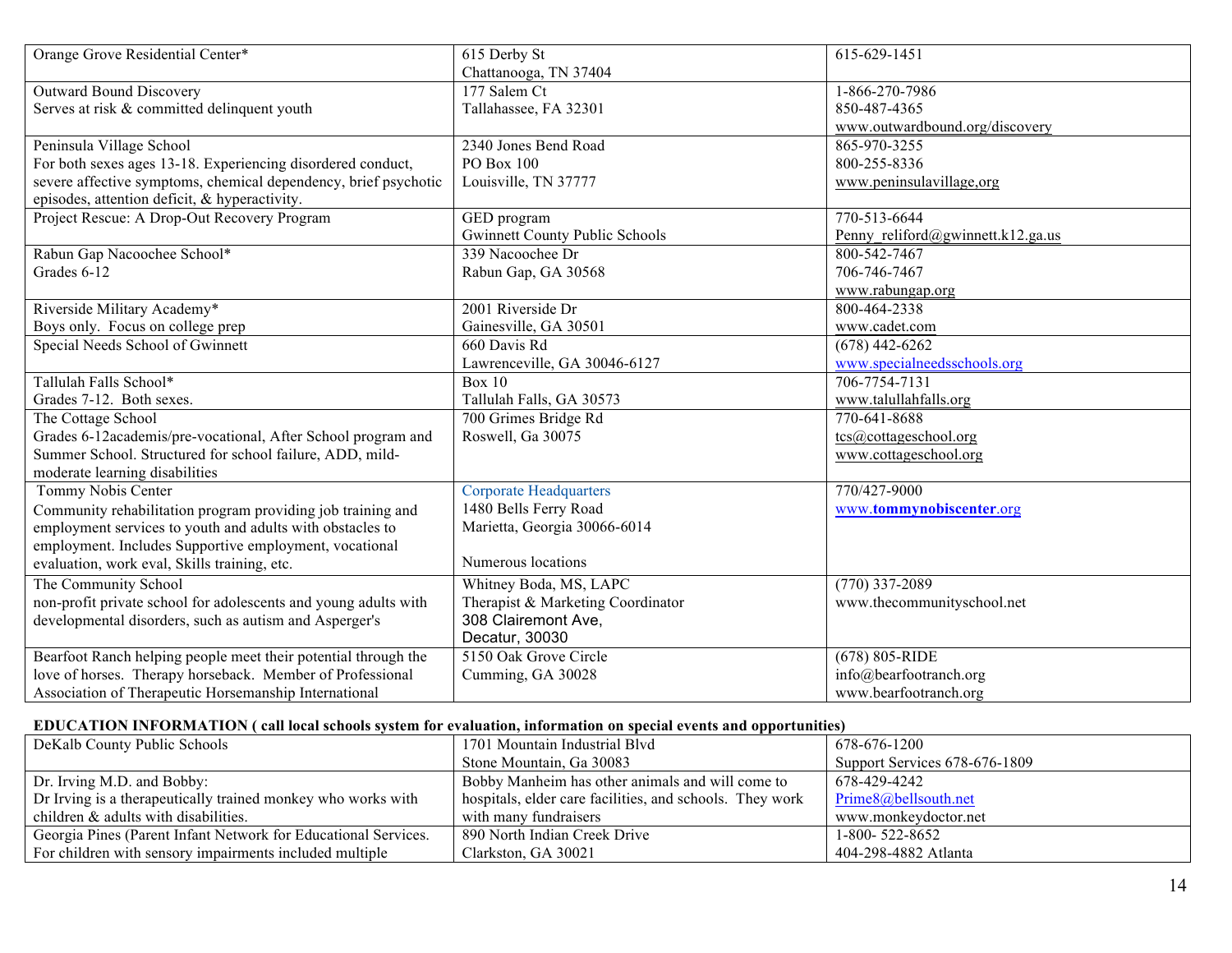| disabilities, hearing loss, visual impairments, deaf-blind.                  |                          | astanley@doe.k12.ga.us                     |
|------------------------------------------------------------------------------|--------------------------|--------------------------------------------|
|                                                                              |                          | www.gapines.info                           |
| <b>Gwinnett County Public Schools</b>                                        | 437 Old Peachtree Rd, NW | www.gwinnett.k12.ga.us                     |
| Special Education & Psych services                                           | Suwanee, GA 30024-2978   | 678-301-7110                               |
| Parent mentor                                                                | 678-301-6000             | Parent mentor 678-301-7149 or 678-301-7212 |
| Special Needs Schools of Gwinnett, Inc. (pre-school through 12 <sup>th</sup> | 660 Davis Rd             | 678-442-6262                               |
| grade, Young adult programs                                                  | Lawrenceville, GA 30046  | www.specialneedsschools.org                |
|                                                                              |                          | $s$ nsofgwinnnett@bellsouth.net            |
| US Dept Of Education                                                         |                          | 1-800-433-3243                             |
| Student Aid audio guide                                                      |                          | www.studentaid.ed.gov/audioguide           |

#### **EDUCATIONAL PROGRAMS FOR PARENTS AND TEACHERS**

| Developmental Resources Workshops                        | Oppositional Defiant Disorder, Anger management, | 800-251-6805                             |
|----------------------------------------------------------|--------------------------------------------------|------------------------------------------|
|                                                          | mentoring, etc.                                  | DR@sc.rr.com                             |
| Green Living Teacher Workshops                           | 2020 Clean Water Drive                           | 770-904-3500                             |
| Gwinnett Environmental & Heritage Center                 | Buford, GA30519                                  | www.gwinnettEHC.org                      |
| National Association for the Education of Young Children |                                                  | www.naeyc.org                            |
| Parent Mentoring Gwinnett County Public Schools          | 437 Old Peachtree Rd, NW                         | 678-301-7212                             |
|                                                          | Suwanee, GA 30024                                | Jackie mcnair@gwinnett.k12.ga.us         |
|                                                          |                                                  | Anne $ladd(\partial g$ winnett.k12.ga.us |
| Parent to Parent of Georgia                              | 3805 Presidential Parkway, Suite 207             | 1-800-229-2038                           |
|                                                          | Atlanta, GA 30340                                | www.p2pga.org                            |
|                                                          |                                                  | www.parentotparentofga.org               |
| The Baby Signs Program                                   |                                                  | www.babysigns.com                        |
| Sign language program for hearing babies                 |                                                  |                                          |

# **ELDER/GERIACTRIC**

| Care Managers: Geriatric social workers referral info              |                                                      | www.caremanagers.org                             |
|--------------------------------------------------------------------|------------------------------------------------------|--------------------------------------------------|
| Elder Law specialist                                               | Snellville, GA 30039                                 | 770-736-0369                                     |
| N Wallace Kelleman                                                 |                                                      | attynwk@aol.com.                                 |
| <b>Eldercare Systems</b>                                           | Tucker, GA                                           | 770-496-9986                                     |
| Georgia: Aging and Disability Resource Connection ADRC             |                                                      | www.georgiaadrc.com                              |
| <b>Gwinnett Council for Seniors</b>                                | 186 E. Pike St.                                      | www.gwinnettcouncilforseniors.org                |
|                                                                    | Lawrenceville, GA 30046                              | info@gwinnettcouncilforseniors.org               |
|                                                                    | $(770)$ 822-5147                                     | 770-822-5147                                     |
| Gwinnett Senior Center: Bethesda Park                              | 225 Bethesda Church Road, Lawrenceville 30044.       | www.gsrlc.org                                    |
|                                                                    |                                                      | www.gwinnettcounty.com/                          |
|                                                                    |                                                      | 678.277.0179 225                                 |
| NeuroScience Foundation (Dekalb Neurology)                         | 2665 N. Decatur Rd, Suite 540 Decatur, GA 3033       | Medical 404-508-4008; Research 404-475-0552      |
| (Identification, treatment, support: stroke, Alzheimer's, vascular |                                                      | Study/Research 770-339-3312 www.neuroStudies.net |
| dementia, seizure, chronic migraine, Parkinson's disease,          | 500 Medical Center Blvd, Suite 140 Lawrenceville, GA |                                                  |
| neuropathy                                                         | 30046                                                | www.NSFoundation.net 404-508-1094                |
| For speakers, more info: Susie Brown, Executive Director           |                                                      |                                                  |
| Susie@nsfoundation.net 404-508-1094                                |                                                      |                                                  |
| Seniors Helping Seniors                                            | in home service with sites throughout the country.   | www.seniorshelpingseniors.com/fultoncounty, GA   |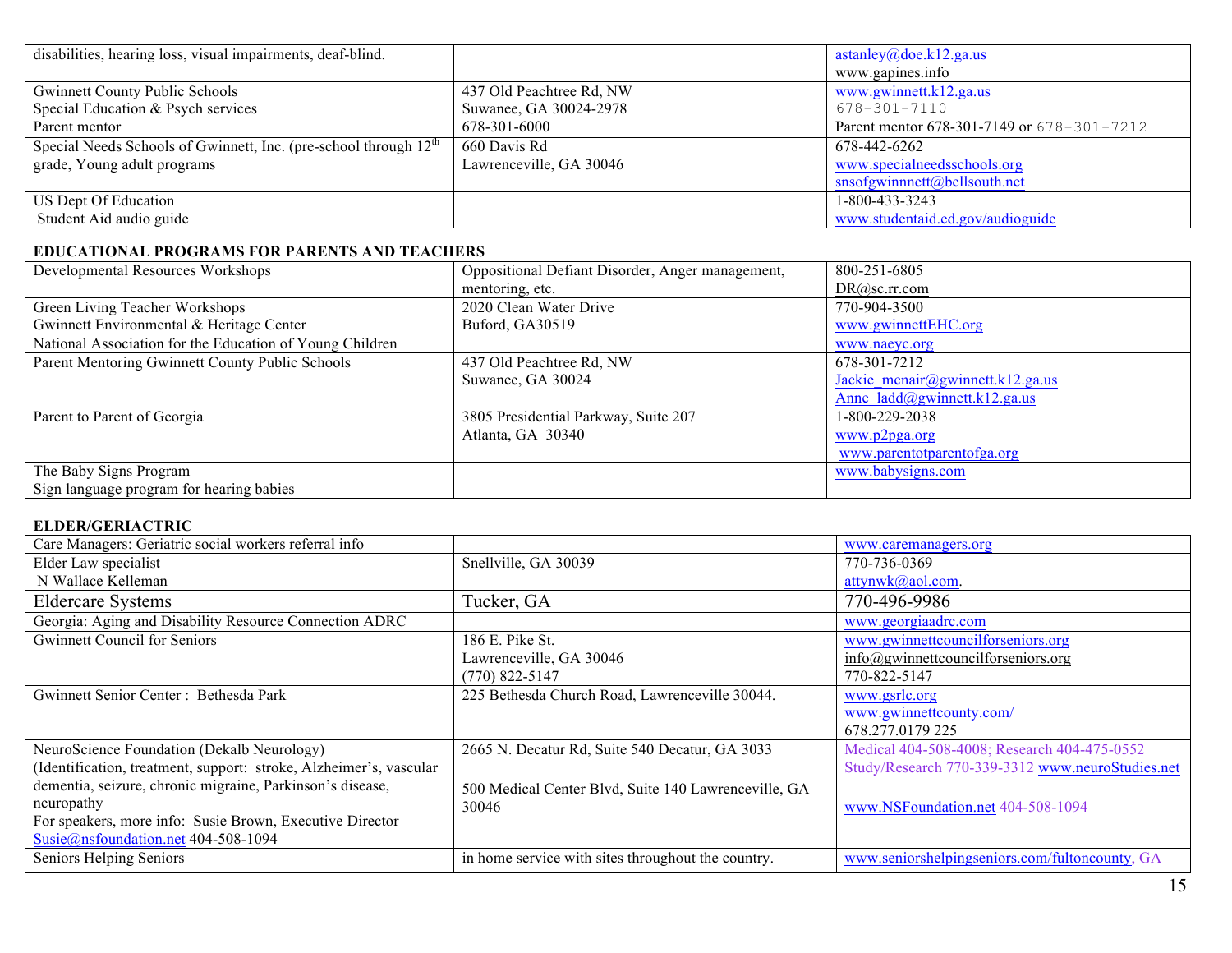|                                 | Designed to help seniors live independently. Help with<br>home and personal care, passing the time, cooking, yard<br>work, etc. | 770-237-3177     |
|---------------------------------|---------------------------------------------------------------------------------------------------------------------------------|------------------|
| <b>Snellville Senior Center</b> | 2350 Oak Rd<br>Snellville, GA 30078                                                                                             | 770-985-3580     |
| US Administration on Aging      |                                                                                                                                 | $1-800-677-1116$ |

#### **EMOTIONAL/ BEHAVIOR DISORDERS**

| Federation of Families for Children's Mental Health |                                                      | www.ffcmh.org  |
|-----------------------------------------------------|------------------------------------------------------|----------------|
| I GEORGIA CRISIS RESPONSE SYSTEM                    | Individuals with Developmental Disabilities Facing a | 1-800-715-4225 |
|                                                     | Behavior-Related Crisis                              |                |
| <b>Gwinnett Community Service Board</b>             |                                                      | www.gmcsb.con  |

#### **EQUIPMENT, COMPUTER, SUPPLIES, ETC.**

| FODAC: Friends of Disabled Adults and Children          | 4900 Lewis Rd                | 770-491-9014       |
|---------------------------------------------------------|------------------------------|--------------------|
| Free health care equipment, installations, & resources. | Stone Mountain. GA 30083     | 770-491-0054       |
|                                                         |                              | www.fodac.org      |
| Fragile Kids Foundation                                 | 3350 Riverwood Parkway       | 770-951-6111       |
| Provides equipment not covered by private or government | Suite 1400                   |                    |
| sponsored insurance.                                    | Atlanta, GA 30339            |                    |
| Gold Violin, Independent Living Products                | PO Box 147                   | www.goldviolin.com |
|                                                         | Jessup, PA $18434$           | 1-877-648-8400     |
| Dunamis, Inc.                                           | 3423 Fowler Boulevard        | 770-279-1144       |
| Computer and technical equipment and support            | Lawrenceville, GA 30044-4264 | www.dunamisinc.com |
| Safety First—low or no cost cell phone service          |                              | www.Safelink.com   |
|                                                         |                              | 1-800-723-3546     |

#### **EMPLOYMENT ASSISTANCE**

| Atlanta Job Corp-- Employment & advocacy                      |                                     | 404-684-6480                       |
|---------------------------------------------------------------|-------------------------------------|------------------------------------|
|                                                               |                                     | www.jobcorp.org                    |
| Creative Consulting Services: Employment & advocacy,          | 353 Resource Parkway                | 770-868-5949 ext 1                 |
| training, technical support, consultations, support to client | Winder, Ga 30680                    | www.creativeconsultingservices.org |
| and employer                                                  |                                     |                                    |
| Easter Seals Disability Services: Helping all ages, all       | 1200 Lake Hearn Drive               | 404-943-1070                       |
| disabilities                                                  | Suite 250                           | www.northgeorgia.easterseals.com   |
|                                                               | Atlanta, GA 30319                   | www.easterseals.org                |
| Employee Assistance & Recruitment Network                     |                                     | 866-327-6669                       |
|                                                               |                                     | www.earnworks.com                  |
| FOCUS: Mental health, emotional, informational, support       | 3825 Presidential Parkway           | 770-234-9111                       |
| to families                                                   | Atlanta, GA 30340                   | www.focus-ga.org                   |
| Georgia Dept of Vocational-Rehabilitation Services            | 2211 Beaver Ruin Rd, Suite 160      | 770-729-5400                       |
| GA Department of Labor                                        | Norcross, GA 30071-3340             | www.dol.gov                        |
|                                                               |                                     | www.jobsonline.net                 |
|                                                               |                                     | www.dol.state.ga.us                |
| Gwinnett JOB Line                                             | Employment opportunities for anyone | 770-822-7930                       |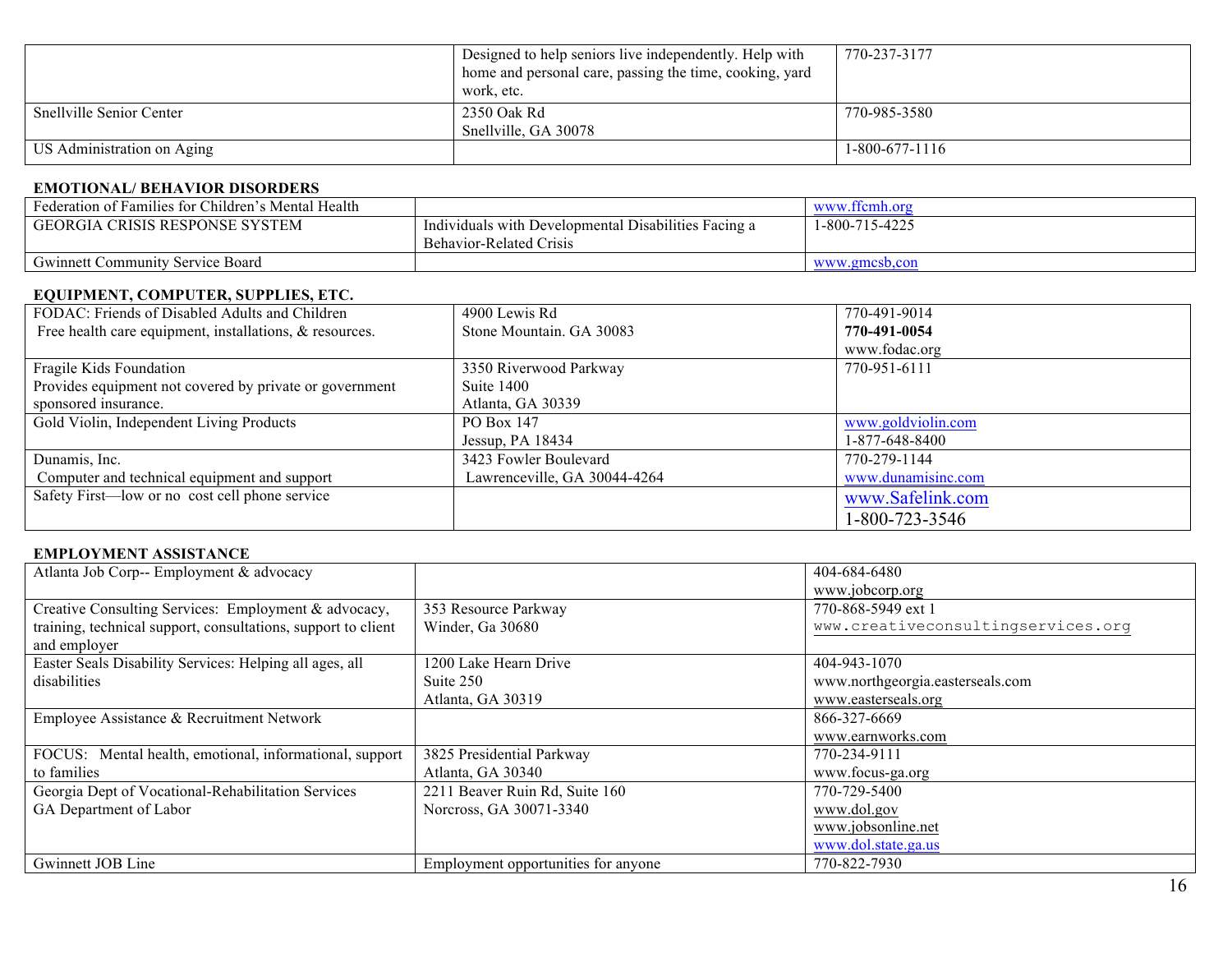|                                                          | www.gwinnett.ga.us     |
|----------------------------------------------------------|------------------------|
| <b>JF&amp;CS</b> (Jewish Family & Career Services)       | 770-677-9345           |
| Individualized community support, find/support           | $TFI@jfcs-atlanta.org$ |
| employment. Day program. Transition Program, Life Skills |                        |
| Development                                              |                        |

# **FAS: FETAL ALCOHOL SYNDROME**

| Fetal Alcohol Syndrome Family Support | 770-514-9606                      |
|---------------------------------------|-----------------------------------|
|                                       | 404-292-7303                      |
|                                       | www.psychiatry.emory.edu/PROGRAMS |
| <b>Marcus Center</b>                  | 404-785-9312                      |
| Emory University/ Egleston Hospital   | 404-788-3783                      |

# **FRAGILE X**

| $\sim$<br>$\mathbf{v}$ $\mathbf{r}$<br>Fragile<br>Foundation                                                                               | $\mathbf{X} \mathbf{X} \mathbf{X} \mathbf{X} \mathbf{X} \mathbf{X}$<br>tragues:<br>$\alpha$ ra<br>vv vv |
|--------------------------------------------------------------------------------------------------------------------------------------------|---------------------------------------------------------------------------------------------------------|
| $\sim$<br>e retardation<br>$\rightarrow$ $\rightarrow$ $\rightarrow$ $\rightarrow$ $\rightarrow$ $\rightarrow$ $\rightarrow$ $\rightarrow$ |                                                                                                         |

## **HEARING IMPAIRED/DEAF**

| Alabama Institute for the Deaf and Blind*                      | Box 698                                                 | 205-761-3200                 |
|----------------------------------------------------------------|---------------------------------------------------------|------------------------------|
|                                                                | Talladega, AL 35161                                     | ibust@aidb. state.al.us      |
| Alexander Graham Bell Association for the Deaf and Hard of     |                                                         | www.agbell.org               |
| Hearing                                                        |                                                         |                              |
| Atlanta School for the Deaf                                    | 890 North Indian Creek Drive                            | $(404)$ 296-6626             |
|                                                                | Clarkston, GA 30021-2228                                | www.gsdweb.org               |
| <b>Better Hearing Institute</b>                                |                                                         | www.betterhearing.org        |
| Cave Spring School for the Deaf                                | 232 Perry Farm Rd, SW                                   | 800-497-3371                 |
|                                                                | Cave Spring, GA 30124                                   | www.gsdweb.org               |
| Georgia Association of the Deaf                                |                                                         | www.gadeaf.org               |
| Georgia Council for Hearing Impaired                           | 4151 Memorial Dr                                        | 404-292-5312                 |
|                                                                | Decatur, GA                                             | www.gachi.org                |
| Georgia Pines (Parent Infant Network for Educational Services. | 890 North Indian Creek Drive                            | 1-800-522-8652               |
| For children with sensory impairments included multiple        | Clarkston, GA 30021                                     | 404-298-4882 (Metro Atlanta) |
| disabilities, hearing loss, visual impairments, deaf-blind.    |                                                         | 478-751-4459 (Macon)         |
|                                                                |                                                         | astanley@doe.k12.ga.us       |
|                                                                |                                                         | www.gapines.info             |
| Hands and Voices                                               |                                                         | www.handsandvoices.org       |
| Sign Language Classes for your Community                       | 890 N. Indian Creek Drive                               | 404-294-3572 - 404-296-7101  |
| Parent Involvement Program Liaison                             | Clarkston, Georgia 30021                                |                              |
| Atlanta Area School for the Deaf                               |                                                         | sglenn@doe.k12.ga.us         |
| Contact Shelly A. Glenn, Secretary for locations and dates     |                                                         |                              |
| Lions Lighthouse                                               | Funding for hearing exams, hearing aids, etc. (also eye | 404-325-3630                 |
|                                                                | exams, treatments, surgery, glasses hearing aids)       |                              |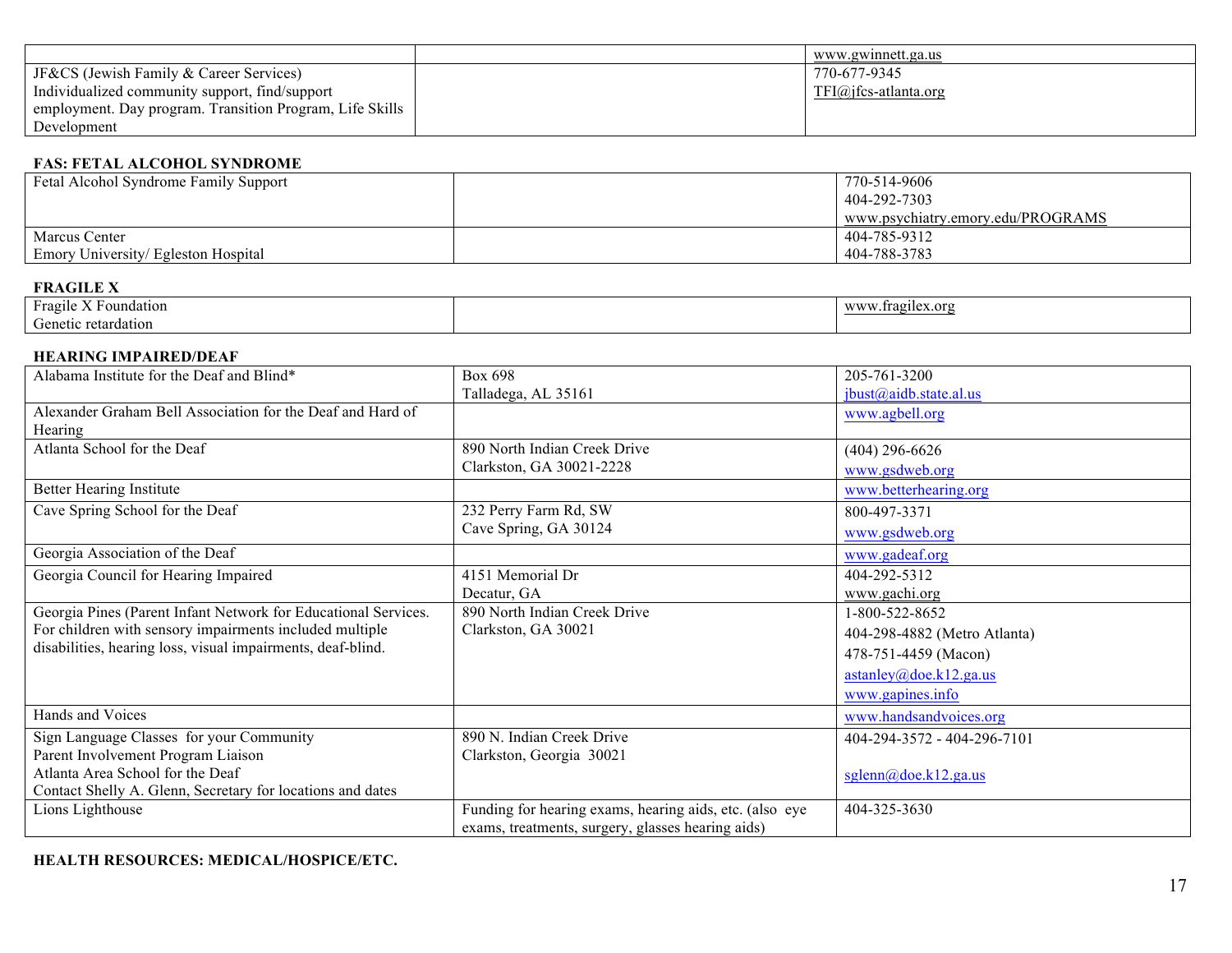| Acupuncture, acupressure, herbal sciences, massage (various      | 2296 Henry Clower Blvd.                           | www.drchenacupuncure.com                 |
|------------------------------------------------------------------|---------------------------------------------------|------------------------------------------|
| types), reflexology                                              | Suite B                                           | 770-736-3121                             |
| Dr. Hong Jessica Chen                                            | Snellville, GA 30078                              |                                          |
| Easter Seals of North Georgia                                    |                                                   | 404-943-1070                             |
| Assessments, therapies, social, emotional development. Babies    |                                                   | www.northgeorgia.easterseals.com         |
| Can't Wait program, home consultation projects, Head Start, etc. |                                                   |                                          |
| Georgia Department of Community Health;                          | Division of Public Health (central office)        | 404) 657-2700                            |
| Right from the Start; Medicaid; Peachnet for Kids, etc.          | Two Peachtree Street, NW                          | www.dhr.state.ga.us                      |
|                                                                  | Atlanta, Georgia 30303-3186                       |                                          |
| Gwinnett Department of Family and Children Services (children's  | 446 West Crogan Street                            | 678) 518-5500                            |
| health insurance, etc.)                                          | Suite 300                                         | FAX (678) 518-5505                       |
|                                                                  | Lawrenceville, GA 30046-2475                      |                                          |
| Massage, Reike, Energy Balancing--Charlotte Scott                | Therapeutic touch, Reike, energy balancing, yoga, | 770-596-7527                             |
|                                                                  | massage therapy for sp. needs $\&$ others         |                                          |
| Medical ID Bracelets by Lauren's Hope                            |                                                   | 800-360-8680                             |
| Individualized, stylish bracelets                                |                                                   | www.LaurensHope.com                      |
| Medical: Susan Tanner, MD                                        | 3200 Downwood Circle, NW, Suite 520               | 404-845-7484.                            |
|                                                                  | <b>Atlanta, GA 30327.</b>                         | FAX: 404-549-3005. www.susantannermd.com |
|                                                                  |                                                   |                                          |
| Neurology--Howard Schubb, MD                                     | 5505 Peachtree-Dunwoody Rd                        | 404-256-3535                             |
| Neurology/psychiatry--Pediatric & Adolescent Neurology &         | Suite East                                        |                                          |
| Psychiatry                                                       | Atlanta, GA 30342                                 |                                          |
| Neurology--Jacob's Ladder Neuro-developmental Learning           | 11705 Mountain Park Rd                            | 770-998-1017                             |
| Center                                                           | Roswell, GA 30075                                 | www.jacobsladdercenter.com               |
|                                                                  |                                                   |                                          |

# **HYPERBARIC CHAMBER**

| Therapy--Mild Hyperbaric Therapy                                 | 2519 Park wood Rd   | 770-344-6821          |
|------------------------------------------------------------------|---------------------|-----------------------|
| Dr. Marilyn Peterson, Director. Increased oxygenation causes de- | Snellville, GA 3007 | www.parkwoodfarms.org |
| tox, improving memory, focus, function                           |                     |                       |

### **LEARNING DISABILITIES**

| Kids Enabled: Information & Resources for Parents of Children | Kids Enabled                            | www.kidsenabled.org                      |
|---------------------------------------------------------------|-----------------------------------------|------------------------------------------|
| with Learning Differences                                     | P.O. Box Kids Enabled™, Inc.            | Montie Stone                             |
|                                                               | 5579-B Chamblee Dunwoody Rd. - Ste. 318 | mstone@kidsenabled.org                   |
|                                                               | Atlanta, GA 30338                       | 404-784-0521                             |
| Learning Disabilities Association of America (LDA)            | 4156 Library Rd                         | 416-341-1515                             |
|                                                               | Pittsburg, PA 15234                     | www.ldanatl.org                          |
| Learning Disabilities Association of Georgia (LDGA)           | 2566 Shallowford Road                   | 678-461-4474                             |
|                                                               | Suite 104 PMB 353                       | 404-467-0190                             |
|                                                               | Atlanta, Ga 30345                       | www.ldga.org                             |
|                                                               |                                         | Email recommended: $ldaga@bellsouth.net$ |
| National Center for Learning Disabilities                     | 381 Park Avenue South, Suite 1401       | 212-545-7510                             |
|                                                               | New York, NY 1016                       | www.ncid.org                             |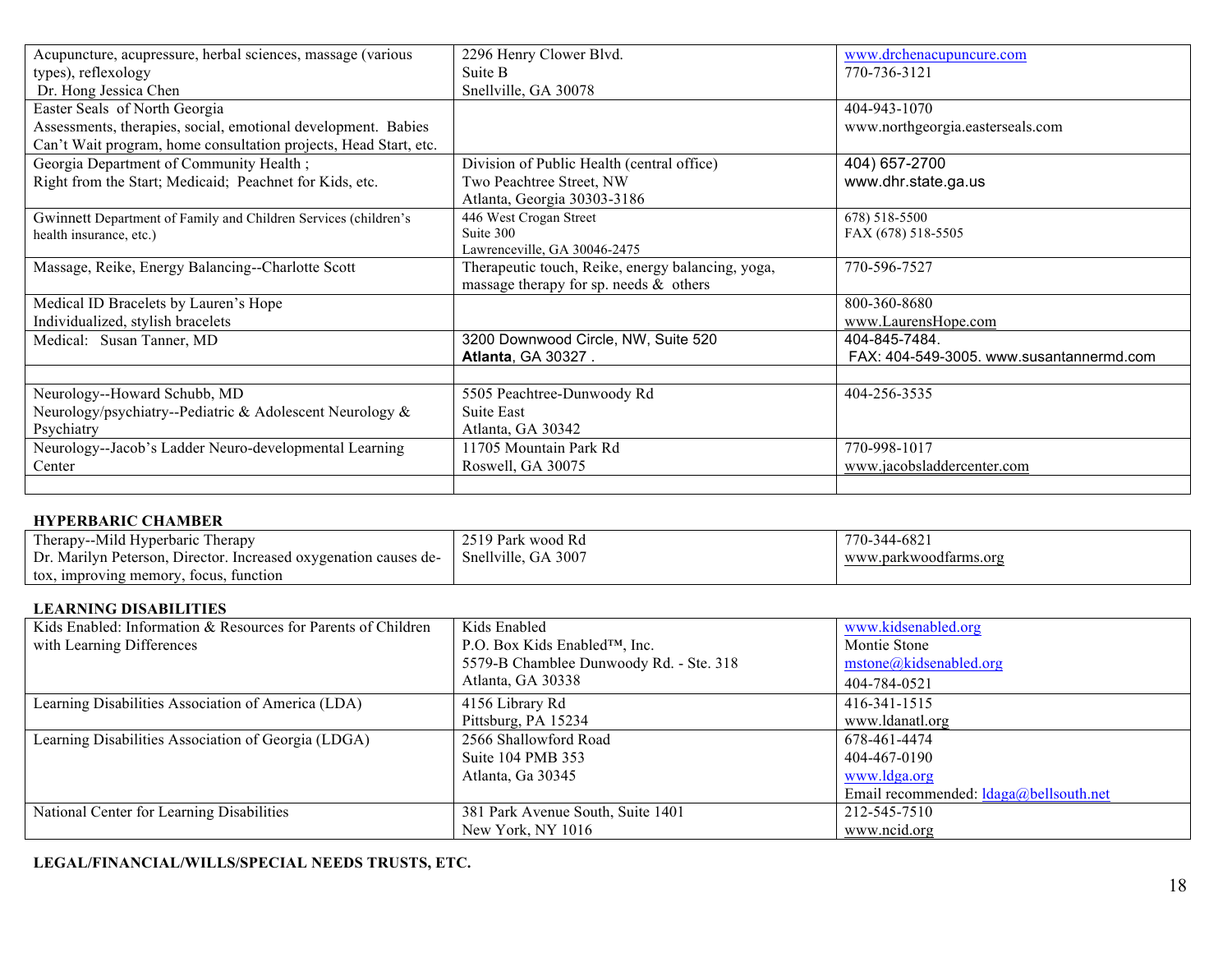| Attorney: Web, Tanner & Powell                                     | 10 Lumpkin St                               | 770-962-0100                 |
|--------------------------------------------------------------------|---------------------------------------------|------------------------------|
| Special needs trusts and wills                                     | Lawrenceville, GA 30045                     |                              |
| Attorney: David Ivey,                                              | Atlanta, GA                                 | 678-372-6552                 |
| Special needs trusts, wills                                        |                                             |                              |
| Attorney: Elder Law specialist                                     | Snellville, GA 30039                        | 770-736-0369                 |
| N Wallace Kelleman                                                 |                                             | attynwk@aol.com.             |
| Attorney: John O. Moore                                            | 260 Constitution Blvd                       | 770-277-7767                 |
|                                                                    | Lawrenceville 30045                         |                              |
| <b>Attorney: Roger Bauer</b>                                       | 770) 932-1777                               |                              |
| Focus in the area of estates, trusts and wills.                    |                                             |                              |
| Georgia Senate & House of Representatives                          | Atlanta, GA                                 | www.lwgis.state.ga.us        |
| Keenan's Kids Foundation : Assist $\&$ advise children both        |                                             | 404-223-5437                 |
| directly & through training of law students and practicing         |                                             | www.keenankidsfoundtaion.com |
| lawyers so they are more aware of the needs of children at-risk in |                                             | office@keenanlawfirm.com     |
| the legal system                                                   |                                             |                              |
| National Academy of Elder Law Attorneys                            |                                             | NAELA. com                   |
| <b>Sugarloaf Wealth Management</b>                                 | Special needs trusts and financial planning | 770-985-5473                 |
|                                                                    |                                             |                              |

#### **LIBRARIES: SPECIAL NEEDS/ TALKING BOOKS**

| Library for the Blind and Handicapped                        | Source for Talking Books & Textbooks on Tape. | Athens, GA: 1-800-531-2063                  |
|--------------------------------------------------------------|-----------------------------------------------|---------------------------------------------|
| Applications are available at all public libraries or online | FREE service from Library of Congress         | $specal need slibrarv(a)athenslibrarv.org)$ |
| Georgia Library for Accessible Services (GLASS)              | 150 Murphy Ave, SW                            | 404-756-4619                                |
|                                                              | Atlanta. GA                                   | www.georgialibraries.org/public.glass.html  |

#### **LITERACY**

| 811ns.<br>storie<br>10T | communitie<br>read to<br>tΩ<br>:ome<br>'SI).<br>$\mathbf{u}$<br>w   | http:<br>ex.html<br><b>TTT</b><br>-etet-<br>com/index.<br>$\ldots$ weep $V \cap \Gamma$<br>etstories<br>sulls |
|-------------------------|---------------------------------------------------------------------|---------------------------------------------------------------------------------------------------------------|
|                         | $\cdot$ $\cdot$<br>ribute books:<br>and<br>d <sub>1S</sub><br>enuar |                                                                                                               |

# **LUNG, ASTHMA, COPD, CYSTIC FIBROSIS, ETC.**

| Medical Acoustics Lung Flute                                      | The Lung Flute does the job with just 15 to 20 puffs of      | www.medicalacoustics.com |
|-------------------------------------------------------------------|--------------------------------------------------------------|--------------------------|
| "The nearly 10 million Americans who suffer from chronic          | air. Blowing into the reed instrument sends a steady 16-     |                          |
| obstructive pulmonary disease rely on medications and strenuous   | hertz vibration into a user's chest, dislodging mucus in the |                          |
| coughing to help break up the thick globs of mucus clogging their | lungs so that it is easier to cough up. "                    |                          |
| lungs.                                                            |                                                              |                          |

## **MEDICAL PROFESSIONALS, RESEARCH STUDIES; ENVIRONMENTAL MEDICAL; HEALTH PROFESSIONALS**

| American Academy of Pediatrics: Sample medical plans | www.medicalhomeinfo.org/for families/care notebook? | www.aap.org                  |
|------------------------------------------------------|-----------------------------------------------------|------------------------------|
| Egleston Hospital                                    | 1405 Clifton Rd, NE                                 | 404-785-6000                 |
| Emory University (Children's Health Care of Atlanta) | Atlanta, GA                                         | www.choa.org                 |
| Marcus Center<br>Emory University/ Egleston Hospital | 1405 Clifton Rd, NE<br>Atlanta, GA                  | 404-785-9312<br>404-788-3783 |
| Scottish Rite Children's Hospital                    | 1001 Johnson Ferry Road NE                          | 404-785-5252                 |
|                                                      | Atlanta, GA 30342                                   |                              |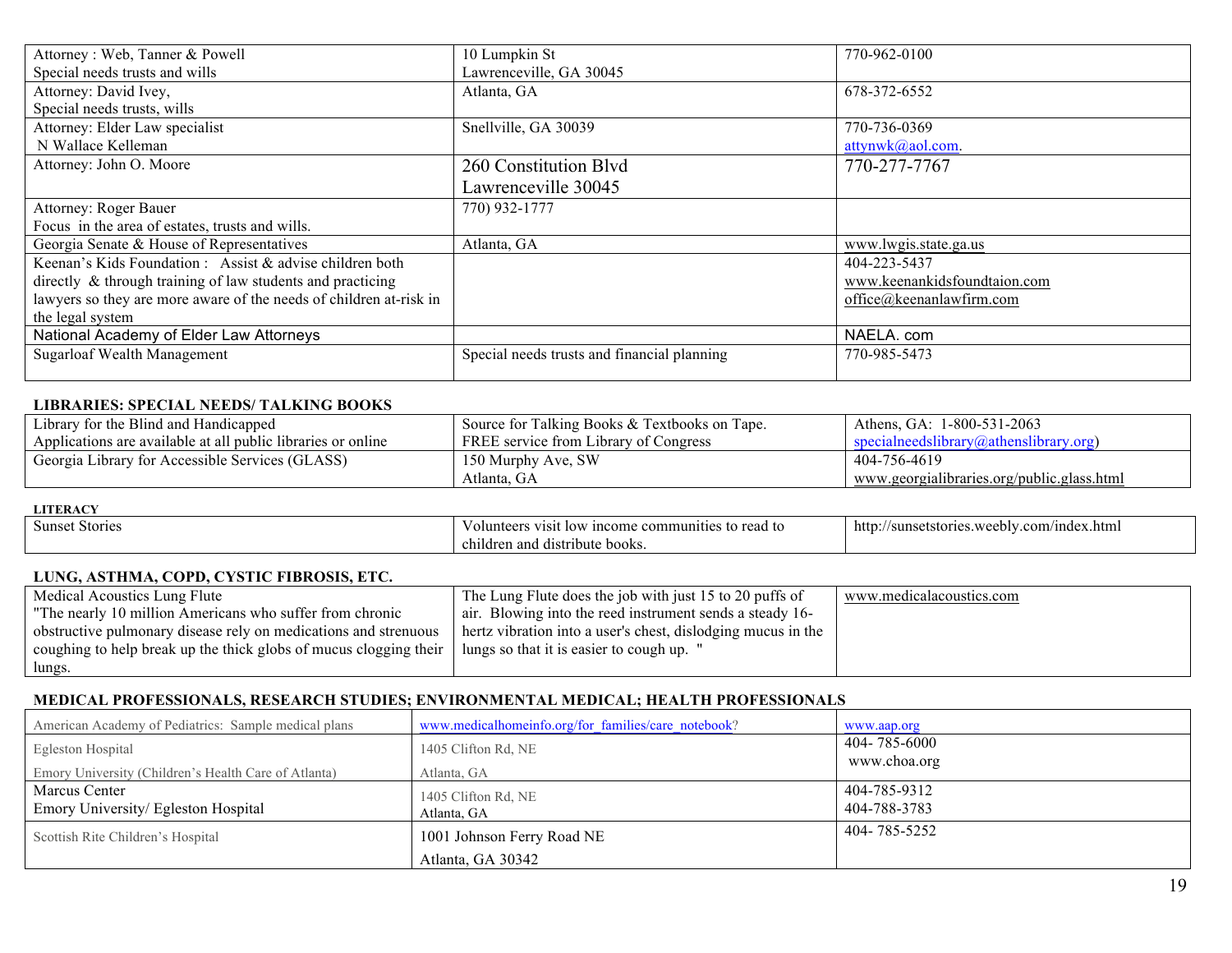| Shepherd Spinal Center | Mark Johnson, director of Advocacy<br>Atlanta, GA | mark johnson@sheperd.org<br>www.shepherd.org<br>404-353-2020 |
|------------------------|---------------------------------------------------|--------------------------------------------------------------|
| Tanner, Susan, MD      | The Palisades at West Paces                       | www.susantannermd.com                                        |
|                        | 3200 Downwood Circle, Suite 520                   | Phone: 404-845-7484                                          |
|                        | Atlanta, GA 30327                                 |                                                              |

## **MENTAL HEALTH/HANDICAPS**

| Creative Enterprises, Inc.                                             | 701 Hi-Hope Rd                                    | 770-962-3908               |
|------------------------------------------------------------------------|---------------------------------------------------|----------------------------|
| Job training, life skills, assessments (not for profit)                | Lawrenceville, GA 30045                           | www.ceisite.com            |
| Gwinnett Human Resources for Mental Retardation (GRN &                 |                                                   | 770-963-8141               |
| Mental Health Dept)                                                    |                                                   |                            |
| Gwinnett, Rockdale, Newton Counties Mental (GRN) health,               |                                                   | 770-339-5070/339-5049      |
| mental retardation, alcohol & other drug Abuse treatment               |                                                   |                            |
| services                                                               |                                                   |                            |
| Human Resources For Mental Retardation                                 |                                                   | Gwinnett: 770-963-8141     |
| Lake in the Community (Formerly: ARC Cobb)                             | Promotes opportunities for children & adults with | 770-427-8401               |
| Family support groups, opportunities for all ages                      | retardation or developmental disabilities.        |                            |
| Mental health, Developmental Disabilities, & Addictive Diseases        | Division of GA Dept of Human Resources            | 404-657-2258               |
| (MHDDAD)                                                               |                                                   | www.mhddad.dhr.georgia.gov |
| National Alliance of Mental Illness (NAMI)                             |                                                   | www.nami.com               |
| Info: mental illness, anxiety, bipolar, depression, schizophrenia,     |                                                   |                            |
| etc.                                                                   |                                                   |                            |
| The ARC of Georgia: Advocates for rights & full participation          | Check website for locations                       | www.thearc.org             |
| of children & adults $w/$ intellectual & developmental disabilities    |                                                   |                            |
| THE ARC of Georgia: Member of THE ARC of the United                    | 100 Edgewood Avenue, NE                           | 678-904-1967               |
| States, promoting $\&$ improving supports $\&$ services for all people | Suite 503                                         | www.thearc.org             |
| with intellectual & developmental disabilities                         | Atlanta, GA 30303                                 |                            |
| The ARC of United States                                               |                                                   | 202-783-2229               |
|                                                                        |                                                   | www.thearc.org             |

# **MUSCULAR DYSTROPHY**

| MDA Summer Camp                       | Fort Yargo State Park  | www.gastateparks.org |
|---------------------------------------|------------------------|----------------------|
|                                       | 210 S. Board St        | 770-867-3489         |
|                                       | Winder, GA 30680       |                      |
| <b>Muscular Dystrophy Association</b> | Atlanta office         | atlantaa@mdausa.org  |
|                                       | Building 9             |                      |
|                                       | 2187 Northlake Parkway | www.mda.org          |
|                                       | Tucker, GA 30084       |                      |
| Quest MDA Research & Health Magazine  |                        |                      |

# **NEW BORNS TO AGE 5**

| Babies Can't Wait                        | 404-943-1070                    |
|------------------------------------------|---------------------------------|
| Early intervention from birth to 3 years | Referrals 770-339-5048          |
|                                          | www.northgeorgia.easterseas.com |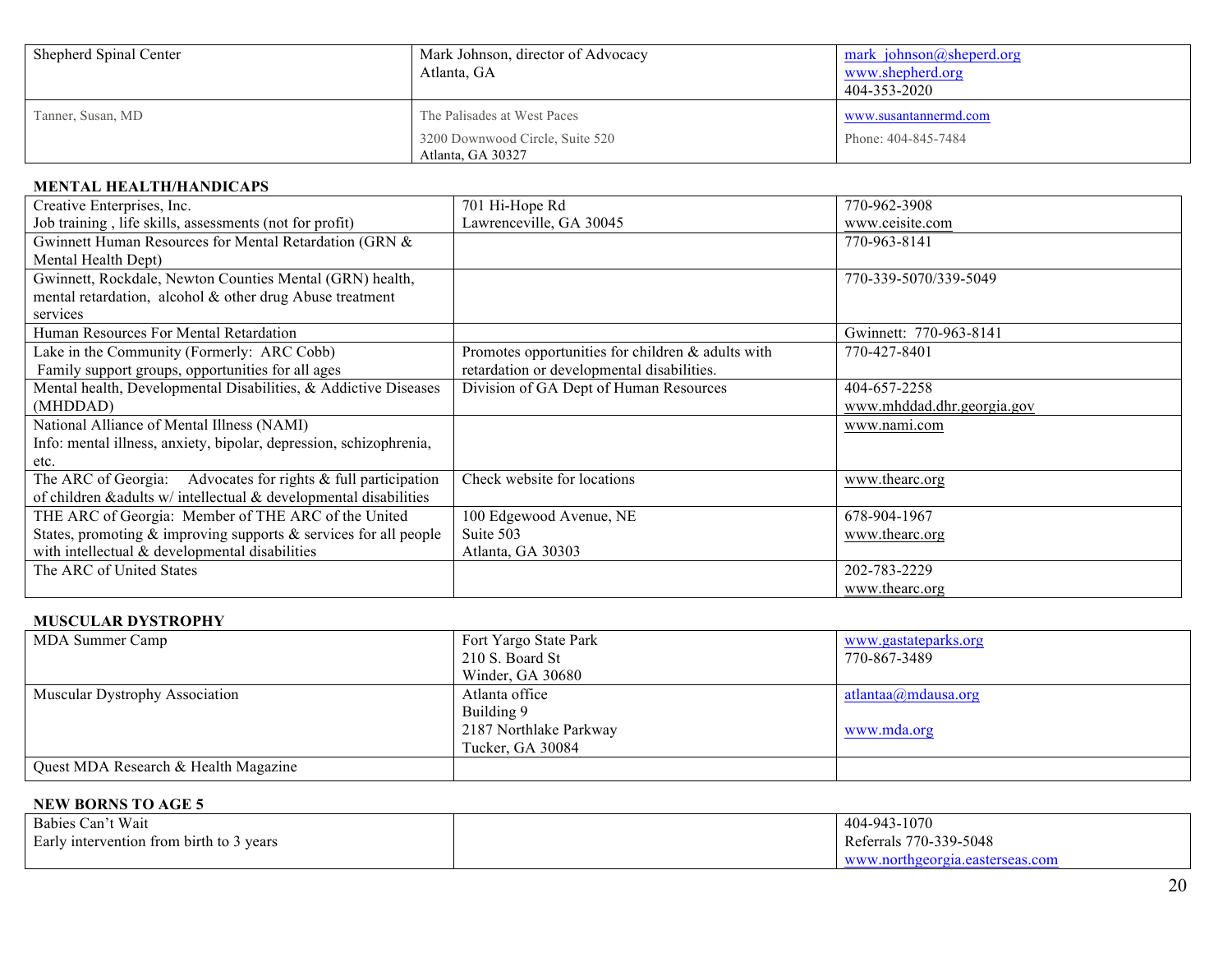| Early Childhood Social/Emotional Development Program.                | 1200 Lake Hearn Drive                 | 404-943-1070                         |
|----------------------------------------------------------------------|---------------------------------------|--------------------------------------|
| Parent Training Program, Teacher Training Program, Dinosaur          | Suite 250                             | www.northgeorgia.easterseals.com     |
| Child Training Program.                                              | Atlanta, GA 30319                     |                                      |
| Easter Seals of North Georgia                                        |                                       | 404-943-1070                         |
| Assessments, therapies, social, emotional development. Babies        |                                       | www.northgeorgia.easterseasls.com    |
| Can't Wait program, home consultation projects, Head Start, etc.     |                                       | Isabel Santiago 770-822-9115 ext 106 |
| Parent to Parent of Georgia: (birth through 26 years)                | 3805 Presidential Parkway, Suite 207  | 770-451-5484 Ext. 320                |
| Parent Training and Information Center (PTI)                         | Atlanta, GA 30340                     | 1-800-229-2038                       |
| Family to Family health Information Center (F2F)                     |                                       | FAX: 770-458-4091                    |
| Babies Can't Wait Central Directory                                  |                                       | www.p2pga.org                        |
| Georgia's Family Voices                                              |                                       | www.parentotparentofga.org           |
| Each state has an agency developed by IDEA federal guidelines.       |                                       |                                      |
| Agencies provide training on aspects of special needs, IEP, goal     |                                       |                                      |
| planning, support, advocacy, etc.                                    |                                       |                                      |
| Special Education Early Childhood Program.                           | <b>Gwinnett County Public Schools</b> | 678-301-7244                         |
| $(3,4, \& 5)$ years old) developmental delays, attention or behavior | 437 Old Peachtree Rd, NW              |                                      |
| problems, speech $\&$ /or language difficulties, hearing or vision   | Suwanee, GA 30024-2978                |                                      |
| impairments, physical or medical disabilities                        |                                       |                                      |

| Neurology                                       |                 |                             |
|-------------------------------------------------|-----------------|-----------------------------|
| <b>OBSESSIVE COMPULSIVE BEHAVIOR</b>            | 12 step program | www.clutterersanonymous.net |
| Clutterers Anonymous World Service Organization |                 |                             |
| <b>Obsessive-Compulsive Foundation</b>          |                 | www.ocdfoundation.org       |

# **PHYSICAL THERAPY/ ORTHOPEDIC IMPAIRMENT/MUSIC THERAPY/**

| Easter Seals of North Georgia                                    |                           | 404-943-1070                     |
|------------------------------------------------------------------|---------------------------|----------------------------------|
| Assessments, therapies, social, emotional development. Babies    |                           | $info(a)$ esng.easterseals.com   |
| Can't Wait program, home consultation projects, Head Start, etc. |                           | www.northgeorgia.easterseals.com |
| Families of Children Under Stress (GA)                           |                           | www.focus-ga.org                 |
| Feingold Association of United States                            | Physical retraining, etc. | www.feingold.org                 |
| Parkwood Farms Therapy Center: Dr. Marilyn Peterson,             | 2519 Parkwood Rd          | 678-344-6821                     |
| Director. Multi-discipline therapy center: Hyperbaric therapy,   | Snellville, GA 30078      | www.parkwoodfarms.org            |
| equine therapy, etc.                                             |                           |                                  |
| PLAY Therapy (fosters communications,                            |                           |                                  |
| Spina Bifida Association of GA                                   |                           | www.spinabifidaga.org            |
| United Cerebral palsy (GA)                                       |                           | www.ucpga.org                    |
| Kimbridge Music Therapy                                          | Suwanee, GA               | www.kimbridgemusictherapy.com    |
| Tae Kim, MM, MT-BC                                               |                           | taekimmtbc@gmail.com             |
| <b>Board Certified Music Therapist</b>                           |                           | 404-934-0115                     |

# **PHELAN-McDERMID Syndrome**

| Phelan-McDermid Syndrome (sometimes called 22q13 Deletion     | 200 Capri Isles Blvd., Suite 7F | WWW.pms. |
|---------------------------------------------------------------|---------------------------------|----------|
| Syndrome). Spontaneous genetic mutation Core features:        | Venice, FL 34292                |          |
| intellectual disability of varying degrees; delayed or absent | 1-941-485-8000                  |          |
| speech; symptoms of Autism or ACD                             |                                 |          |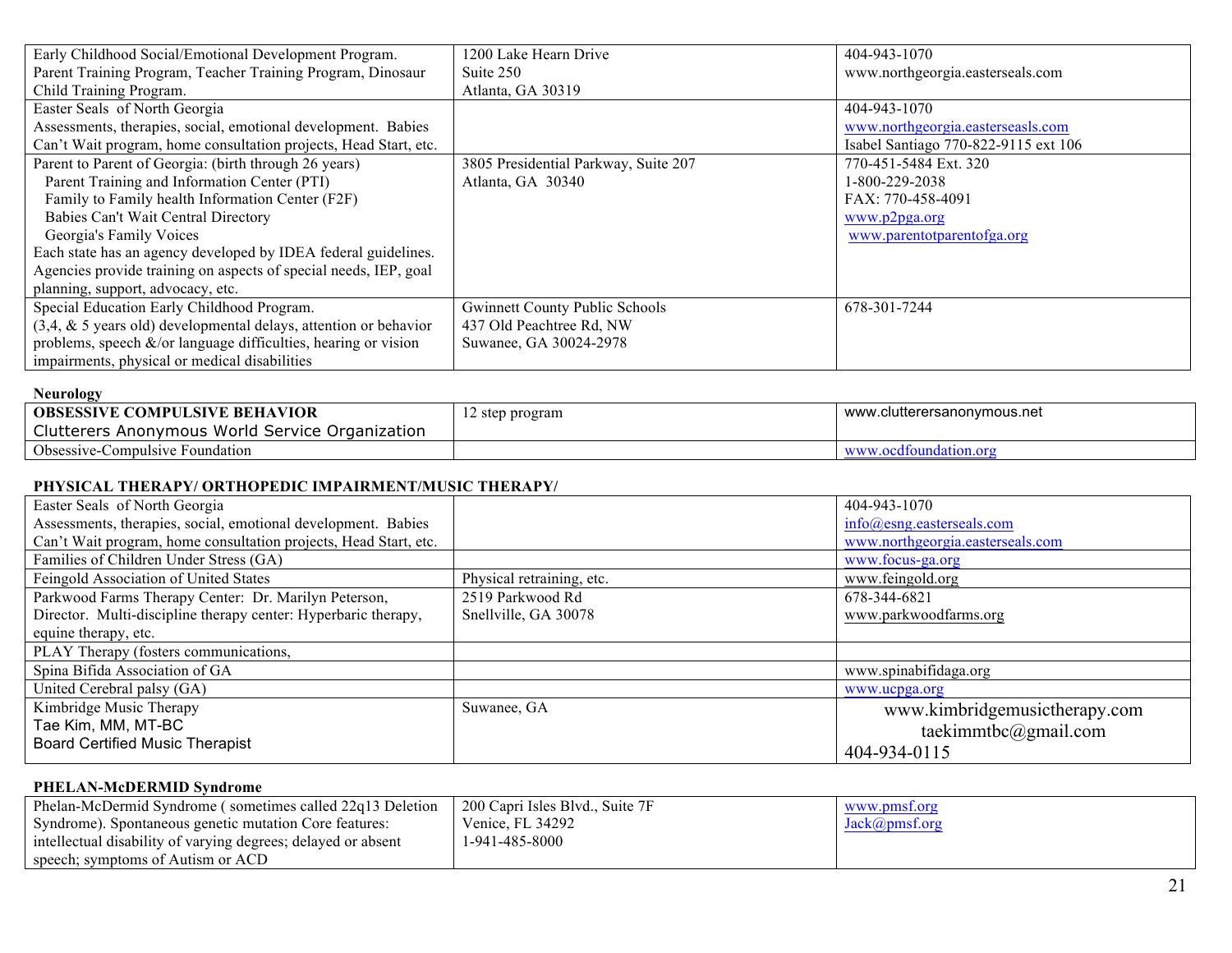# **PSYCHOLOGICALS/PHYCHOLOGISTS/Counseling/ Support Groups**

| <b>Covenant Counseling</b>                                         | 2219 Scenic Dr.                                   | 770-985-0837                                 |
|--------------------------------------------------------------------|---------------------------------------------------|----------------------------------------------|
|                                                                    | Snellville, GA 30078                              | info@covenantcounseling.org                  |
| Erik Fisher, PhD                                                   | 285 South Perry St                                | 770-513-0577                                 |
| Child & adolescent psychologist, focus on special needs            | Lawrenceville, GA 30045                           | www.erikfisher.com                           |
|                                                                    |                                                   | erik fisher $phd(\partial_l mindspring.com)$ |
| Responsible Child: Play Therapy                                    | 2775 Cruse Rd, Suite 1601                         | 678-924-3201                                 |
| Anger management, ADD/ADH/.OCD, anxiety/panic disorders,           | Lawrenceville GA 30044                            | www.responsiblechild.com                     |
| behavioral issues, school related issues, developmental Delays,    | 311 cooper Rd                                     |                                              |
| divorce, adoptions, foster care. Trauma, abuse. Individual, group, | Loganville, GA 30052                              |                                              |
| parent therapies/classes                                           |                                                   |                                              |
| Robert & Carol Kleemeier, PhD                                      | Northlake Pkwy                                    | 770-939-3073                                 |
|                                                                    | Atlanta, GA                                       |                                              |
| Spomenka Newman, PhD                                               | Child & adolescent psychologist for special needs | 770-995-1846                                 |
| Suiana Jain, PhD                                                   | Child $&$ Adolescent psychology for special needs | 770-414-0835                                 |

#### **PUBLISHICATIONS, VIDEOS, PERIODICALS** (all catalogs are free)

| <b>ABLE Newspaper:</b>                                           | <b>ABLE News</b>                                          | www.ablenews.com                                 |
|------------------------------------------------------------------|-----------------------------------------------------------|--------------------------------------------------|
| Published by, for, & about disabled people.                      | Box 395                                                   |                                                  |
|                                                                  | Old Bethpage, NY 11804                                    |                                                  |
| ADD Warehouse Catalog                                            | Books, educational equipment, supplies, learning tools,   | 800-233-9273                                     |
|                                                                  | etc.                                                      | www.addwarehouse.com                             |
| ADDitude. magazine specializing in practical advice, strategies, | Box 422220                                                | www.additudemag.com                              |
| treatment options, ADHD research                                 | Palm Coast, FL 32142-6881                                 |                                                  |
| American School Counselor Association                            | Links and info on many topics                             | www.asca@listserv.schoolcounselor.org            |
| <b>ASCA</b> (American School Counselor Association)              | Link to free articles, info on mental health issues, fact | www.mentalhealth.org/cmhs/childrenscampaign/pubs |
|                                                                  | sheets, etc. from SAMHSA National Mental Health           | .asp                                             |
|                                                                  | Information Center.                                       | ASCA@LISTSERV.SCHOOLCOUNSELOR.ORG                |
| Atlanta Parent Magazine                                          | Atlanta Parent Magazine                                   | 770-454-7599                                     |
|                                                                  | 2346 Perimeter Park Dr                                    | atlantaparent@atlantaparent.com                  |
|                                                                  | Atlanta, GA 30341                                         |                                                  |
| <b>Autism: A unique Type of Mercury Poisoning</b>                | 14 Commerce Dr                                            | 201-444-7306                                     |
|                                                                  | Cranford, NJ                                              | $n$ jcan $@$ aol.com                             |
|                                                                  |                                                           | sbernard@nac.net                                 |
| Calloway House                                                   | Equipment, organizational materials                       | 800-233-0290                                     |
|                                                                  |                                                           | www.callowayhouse.com                            |
| Cambridge Educational Publishers                                 |                                                           | www.cambridgeeducatinal.com                      |
| Candle lighters Publishers                                       | Various topics on health and special needs.               | www.candlelightspublishers.com                   |
| Childhood cancer books: King, Nancy                              | Author of numerous books on childhood cancer              | www.candlelightspublishers.com                   |
|                                                                  |                                                           | www.Childhoodcancerguides.com                    |
| <b>CMHS Programs</b>                                             | Public broadcasting program                               | www.pbs.org/cmhs/children'scampaign/pub/asp      |
| for Children, Adolescents & Families                             |                                                           |                                                  |
| Educating the Child with Cancer                                  | Two free/child. One is for the teacher.                   | www.Childhoodcancerguides.com                    |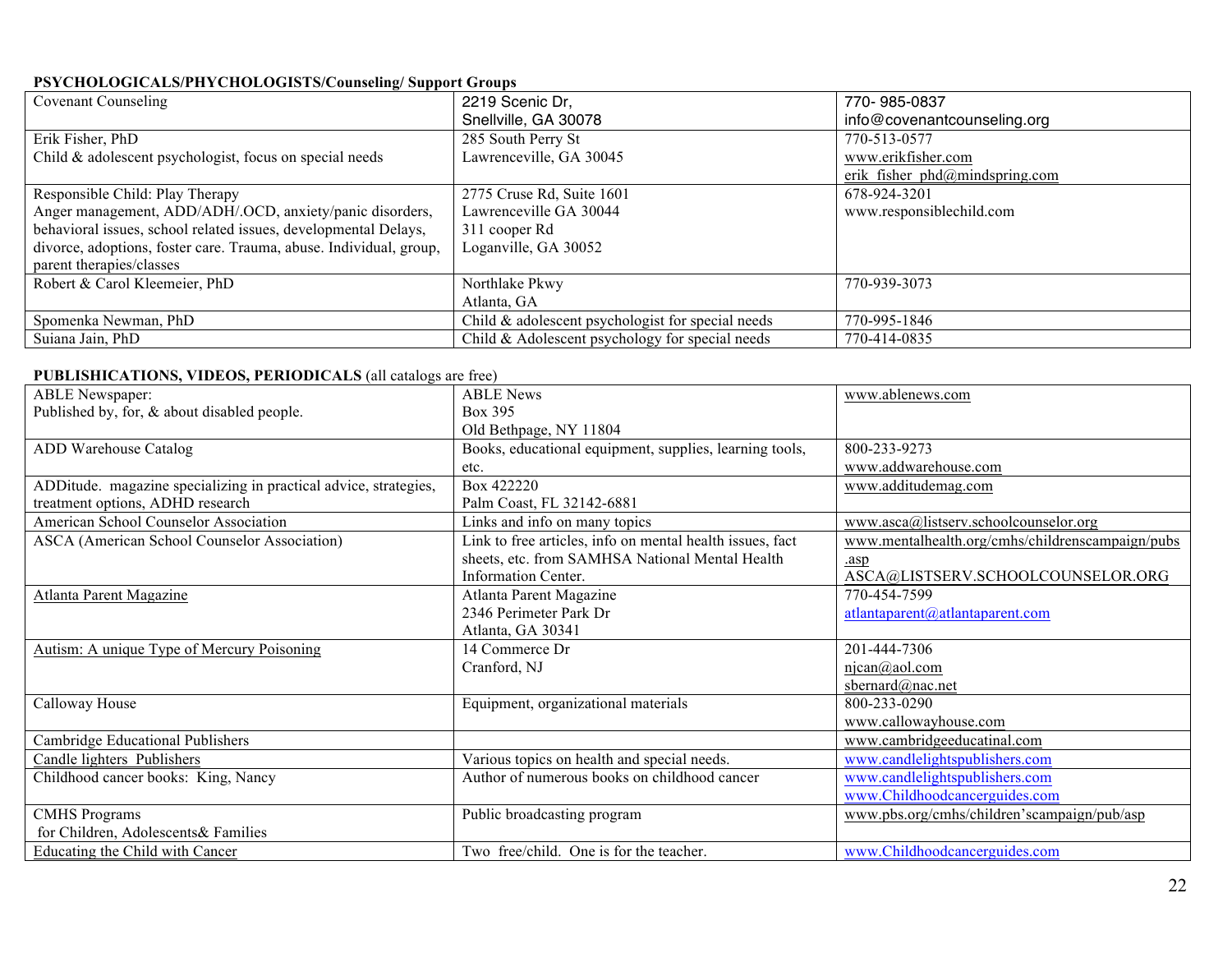| Funding for People with Disabilities: A Resource List       |                                                                  | www.findcenter.org/learn/topical/disabilities.html |
|-------------------------------------------------------------|------------------------------------------------------------------|----------------------------------------------------|
| Georgia Children's Network                                  |                                                                  | www.GCBF.org                                       |
| <b>GPL Health Link</b>                                      | Newsletters, ADD, PDD, Alzheimer's, Parkinson's,<br>Autism, etc/ | www.greatplainslaboratory.com                      |
| GRLS Georgia Activities/camps/ schools (free)               | Jim Cherry Center/DeKalb County schools                          | 404-320-3011                                       |
| Growing Ideas                                               | Gardening activities & equipment                                 | 800-538-7476                                       |
| Guide to the Educational Rights of Children with ADHD       |                                                                  | 800-828-2088                                       |
|                                                             |                                                                  | www.ADHDSupport.com                                |
| Herzog Keyboarding Sensors                                  | 801 E. Cam. de los Padres                                        | $(520) 792 - 2550$                                 |
| Typing programs for blind & disabled                        | Tucson, Arizona 85718                                            | Office@HerzogKeyboarding.com                       |
|                                                             |                                                                  | www.HerzogKeyboarding.com                          |
| Hold Everything                                             | Organization equipment                                           | 415-421-4242                                       |
| Just Kids Atlanta's Family /Guide to Special Needs          | Atlanta Parent Magazine                                          | 770-454-7599                                       |
|                                                             | 2346 Perimeter Park Dr                                           | atlantaparent@atlantaparent.com                    |
|                                                             | Atlanta, GA 30341                                                |                                                    |
| Learning Disabilities                                       | Public Broadcasting program                                      | www.pbs.org/wgbh/misunderstoodminds/info.html      |
| Learning Wrap-ups                                           | Manipulative learning tools: math, language                      | 800-992-4966                                       |
|                                                             |                                                                  | www.learningwrapups.com                            |
| <b>LINX Educational Publisher</b>                           | Request "Work, Work, Work" & "Guidance"                          | 800-717-5469                                       |
| Making A Difference (FREE)                                  | Kim Shapland, editor                                             | 770-578-9765                                       |
| Quarterly magazine from Governors' Council on Developmental | Two Peachtree St, NW; Suite 26-246                               | 404-657-2126                                       |
| <b>Disabilities</b>                                         | Atlanta, GA 30303-3142                                           | 1-888-275-4233                                     |
|                                                             |                                                                  | Vmsuber#dhr.state.ga.us                            |
|                                                             |                                                                  | www.gcdd.org                                       |
| National Reading Styles                                     | Source for colored overlays, reading programs, equipment         | 800-331-3117                                       |
| Negotiating the Special Education Maze                      |                                                                  | www.ldonline.org                                   |
| New Horizons for Learning                                   | Numerous publications for special needs families and             | 206-547-7936                                       |
| Barbara Meister Vitale, PhD                                 | designed for student use                                         | www.newhorizons.org                                |
| Overview of ADA, IDEA, Section 504: Update 2001 ERIC ED     |                                                                  | www.ldomline.org/legal_ledislative/update504_2001  |
| Digest E606.                                                |                                                                  |                                                    |
| People with Disabilities Press                              | Publications for /about disabilities and by disabled authors     | Stanklein.rcn.com                                  |
| Quest MDA Research & Health Magazine                        |                                                                  | www.mda.org                                        |
| <b>Understanding the Medicaid Waver</b>                     | Governor's Council on Developmental Disabilities: GA             | 770-414-3052                                       |
| NOW and COMP waivers                                        | Dept of Human Resources: Division of Mental health,              | www.aaddvocacy.org                                 |
|                                                             | Developmental Disabilities and Addictive Diseases                |                                                    |
| Views From Our Shoes: Growing Up with a Brother or Sister   | Woodbine House                                                   | 800-827-1092                                       |
| with Special Needs                                          |                                                                  |                                                    |
| CARLAT Report professional newsletter for medical personal, |                                                                  | www.thecarlatchildreport.com                       |
| available to anyone. Re: intellectual issues of all kinds   |                                                                  | www.thecarlatadultreport.com                       |

#### **RECREATION and THEAPEUTIC ACTIVITES: see Activities, Organizations and Camps**

#### **REHABILTATION (check with agencies under specific areas of concern)**

| $\sim$<br>Creative<br>ve Enterprises, Inc.                      | 701<br>H <sub>1</sub> -Hope Rd | 70-962-3908     |
|-----------------------------------------------------------------|--------------------------------|-----------------|
| skills.<br>Job training<br>life<br>assessments (not for profit) | <br>GA 30045<br>Lawrenceville. | www.ceisite.com |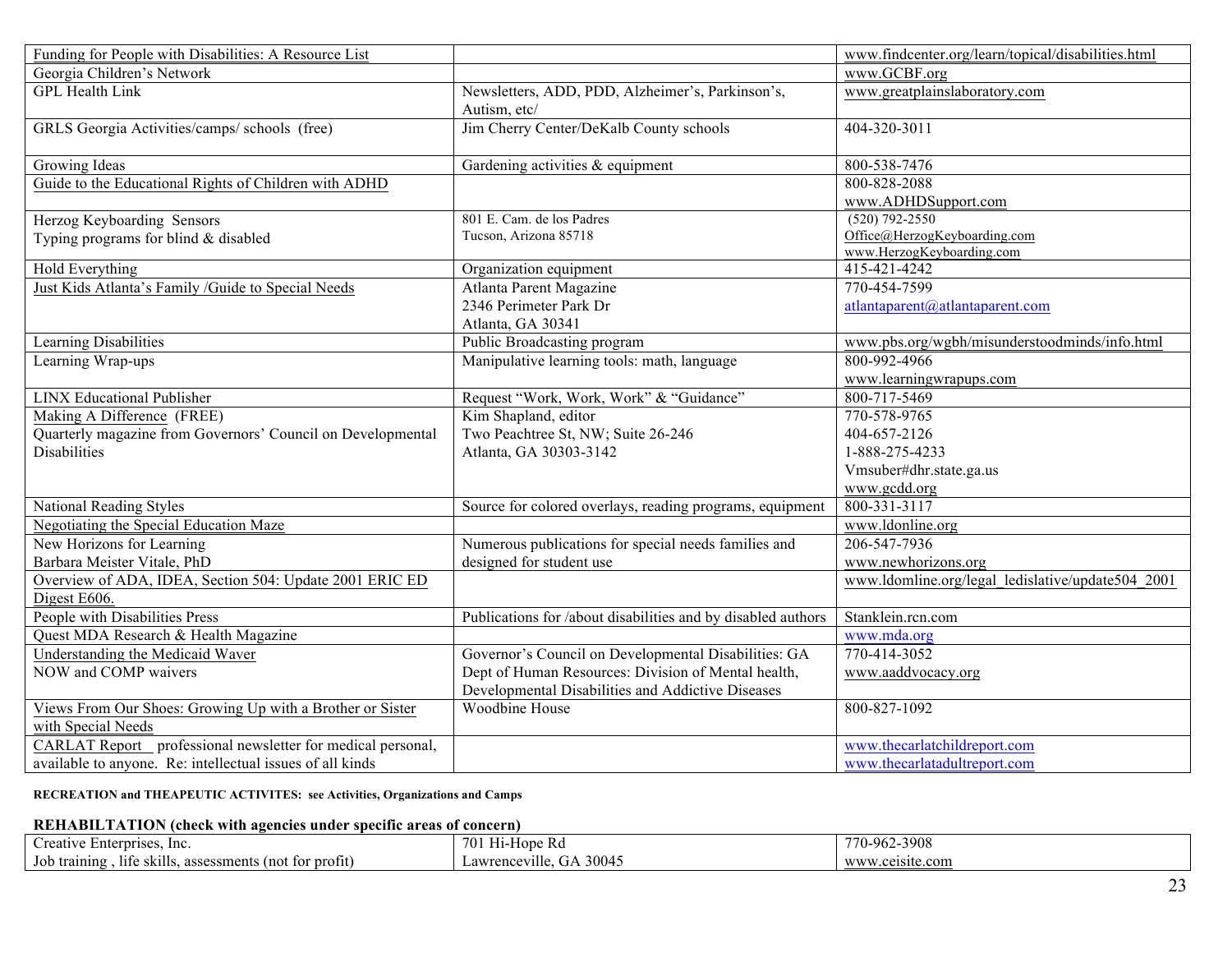| $\sim$<br>enter<br>DeKalb Rehab Results                                                                                     | 270 <sub>1</sub><br>Decatur<br>: Ko | 5749<br>-501<br>404 |
|-----------------------------------------------------------------------------------------------------------------------------|-------------------------------------|---------------------|
| $\sim$ $\cdot$<br>rehab.<br>. 1192<br>: programs. assessments<br>$\Delta$ to<br>)rus e<br>1.JI 1<br>UU.<br>$\cdot$ v $\sim$ | 30033<br>Decatur<br>۰тΑ             |                     |

#### **RESPIRATORY, ASTHMA, SINUSITIS, COCHLEAR IMPLANTS, PULMONARY**

| Chronic Sinusitis Evaluation & Protocol Guide | Take a free accessment at web site | 404-355-1312              |
|-----------------------------------------------|------------------------------------|---------------------------|
|                                               |                                    | www.sinusitiswellness.com |
| Dr. Donald Dennis, MD                         | 3193 Howell Mill Rd, Suite 215     | 404-355-1312              |
|                                               | Atlanta, GA 30327                  | www.sinusitiswellness.com |
| <b>Medical Acoustics Wellness Flute</b>       | 9700 Main St                       | 1-888-820-0970            |
|                                               | Clarence, NY 14031                 | www.lungflute.com         |

#### **RESIDENTIAL FACILITES**

| Georgia Housing Search                                            | Dept of Community Health                                 | 404-656-4507                 |
|-------------------------------------------------------------------|----------------------------------------------------------|------------------------------|
|                                                                   |                                                          | 1-877-428-8844               |
|                                                                   |                                                          | www.georgiahousingsearch.org |
|                                                                   |                                                          | www.dch.state.ga.us          |
| Residence, employment-Georgia's Unlock the Waiting List           | Advocates working to eliminate waiting list for home and | 877-waitlist                 |
|                                                                   | community based services                                 | www.unlockthewaitinglist.com |
| Wesley Glen Ministries. Serves adults with mental disabilities by | <b>Wesley Glen Ministries</b>                            | 478-471-3711                 |
| providing a home environment and continuum of programs to         | 4580 N. Mumford Rd                                       | wesleyglenministries.org     |
| allow each individual to develop skills and greater confidence,   | Macon, GA 31210                                          |                              |
| living happy, full lives as contributing members of their         | Locations across the state of GA                         |                              |
| surrounding community. Private, not for profit agency. Ministry   |                                                          |                              |
| of the South Georgia Conference of the United Methodist           |                                                          |                              |
| Church.                                                           |                                                          |                              |

# **RESPITE CARE (short and long term care)**

| Corrigan Care, Inc. - providing affordable, developmentally<br>appropriate care for special needs children and support for | We will be opening the first early intervention and<br>educational childcare center in the metro Atlanta | (404) 434-7893<br>info@corrigancare.org http://www.corrigancare.org |
|----------------------------------------------------------------------------------------------------------------------------|----------------------------------------------------------------------------------------------------------|---------------------------------------------------------------------|
| their families. Corrigan Care offers Mom's Morning Out                                                                     | area by the Fall of 2013. Marietta/East Cobb                                                             |                                                                     |
| for special needs kids and Respite.                                                                                        | Respite in Kennesaw. Gigi's Playhouse: Midtown                                                           |                                                                     |
|                                                                                                                            | Atlanta. Soon to open another location in Alpharetta                                                     |                                                                     |
| Next Step Ministries                                                                                                       | 3353 Trickum Rd                                                                                          | 770-592-1227                                                        |
| Saturday Respite Program                                                                                                   | Woodstock, GA 30188                                                                                      | nextstepministics@att.net                                           |
| Contact: Lori Baker                                                                                                        |                                                                                                          | www.nextstepministries.net                                          |
| Right in the Community                                                                                                     | 615 Roswell St, Suite 150                                                                                | 770-427-8401                                                        |
| Serving the Special Needs Community                                                                                        | Marietta, GA 30060-2147                                                                                  | $direction(a)$ rightinthecommunity.org                              |
| Information, referral services, advocacy, respite care, residential                                                        |                                                                                                          | www.rightinthecommunity.org                                         |
| homes, summer camp                                                                                                         |                                                                                                          |                                                                     |
| Sharyn Berg, Certified Respite Provider, Caregiver                                                                         | Grayson, GA                                                                                              | 770-334-0254                                                        |
|                                                                                                                            |                                                                                                          | sharynvb@gmail.com                                                  |

#### **SICKLE CELL**

| Sickle Cell<br>$\sim$<br>America<br>Disease Association of |                                | $11.1^{\circ}$<br>www.sicklecelidisease.org |
|------------------------------------------------------------|--------------------------------|---------------------------------------------|
| Sickle Cell Foundation of Georgia                          | Benjamin E Mays Dr, SW<br>239. | 404-755-1641                                |
|                                                            | ' 30311-329<br>Atlanta         |                                             |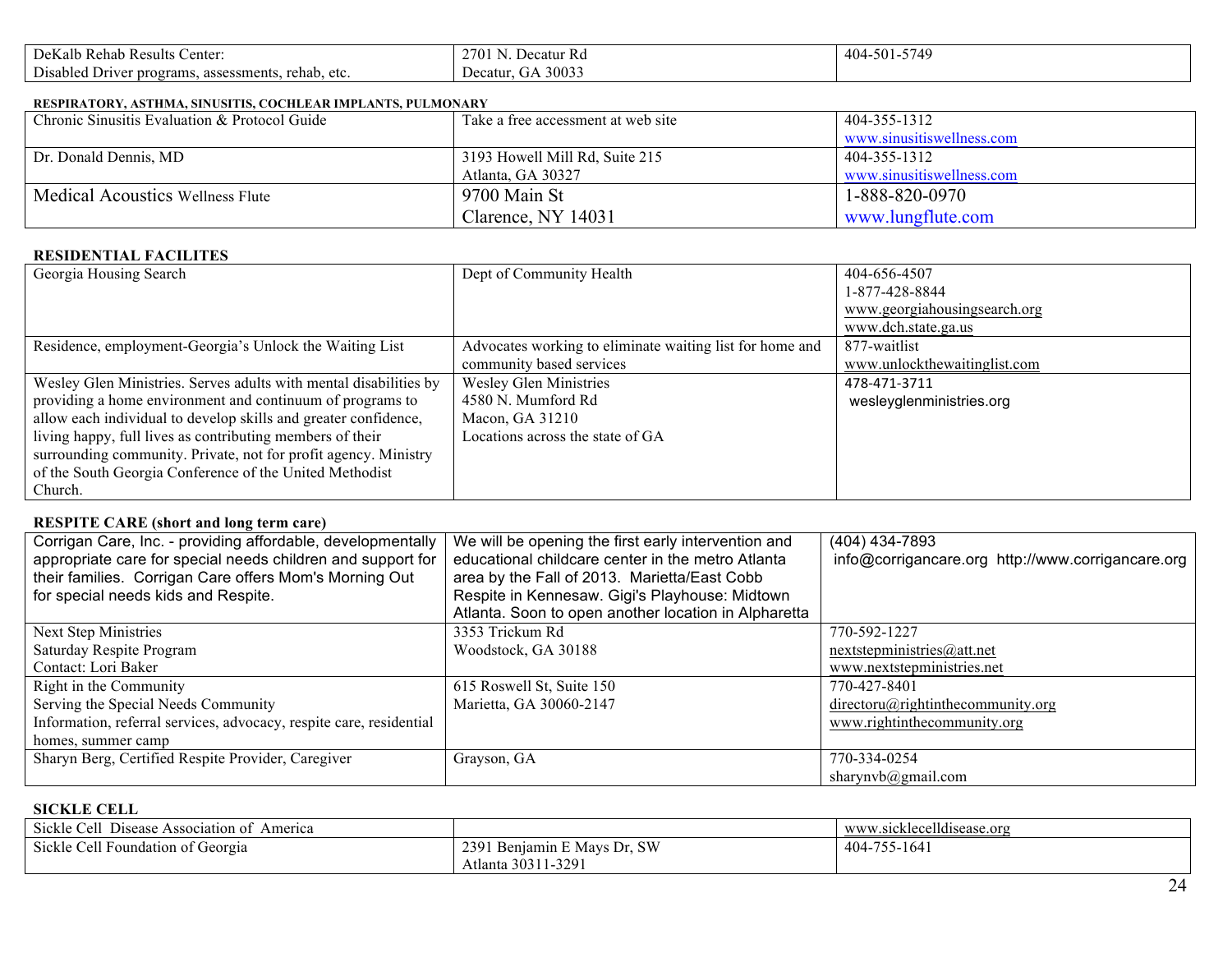#### **SPEECH/LANGUAGE**

| American Speech-Language-Hearing Association                      |                                  | www.asha.org           |
|-------------------------------------------------------------------|----------------------------------|------------------------|
| Bailey Speech and Language                                        | 306 South Perry Street           | 770-995-2378           |
| Assessments & evaluations, therapies,                             | Lawrenceville, Ga 30045          |                        |
| Communications Disorders at Emory                                 | <b>Emory University Hospital</b> | 404-727-5520           |
|                                                                   | Atlanta, GA                      | www.whsc.emory.edu     |
| Parkwood Farms Therapy Center                                     | Dr. Marilyn Peterson, Director.  | 678-344-6821           |
| Multi-discipline therapy center: Mild Hyperbaric, equine therapy, | 2519 Parkwood Rd                 | www.parkwoodfarms.org  |
| etc.                                                              | Snellville, GA 30078             |                        |
| <b>Stuttering Foundation of America</b>                           |                                  | www.stutteringhelp.org |

#### **SPECIAL OLYMPICS/FITNESS**

| Georgia SHAPE (Georgia Student Health and Physical<br>Education) Ages First through $12th$ grade. (at web site type in zip | Two Peachtree ST., NW 15 <sup>th</sup> Floor<br>Atlanta, GA 30303 | 404-657-6587www.GeorgiaSHAPE.org |
|----------------------------------------------------------------------------------------------------------------------------|-------------------------------------------------------------------|----------------------------------|
| code for locations, strategies, area fitness and nutria programs                                                           |                                                                   |                                  |
| Special Olympics of Georgia (Gwinnett Masters Special                                                                      | Mike O'Connell, Coordinator                                       | Hotline 404-625-3988             |
| Olympics)                                                                                                                  | Melisa Andrewieski, Asst Coordinator                              | Gwinnett: 678-886-5972           |
|                                                                                                                            | PO Box 491803                                                     | coordinator@GMSOga.org           |
|                                                                                                                            | <b>Gwinnett County</b>                                            | Melisagmso(a)gmaail.com          |
|                                                                                                                            | Lawrenceville, GA 30049                                           | www.GMSCOga.org                  |

# **SOCIAL SECURITY, MEDICARE/MEDICAID AND DEPARTMENT OF REHABILITATION**

(Inquire about support & services through local offices of Social Security Offices and Department of Labor-Rehabilitation Services)

| DeKalb County, GA Vocational Rehab Program of                | Employment program to assist disabled with work. Will | N. DeKalb Tucker 770-414-2602         |
|--------------------------------------------------------------|-------------------------------------------------------|---------------------------------------|
|                                                              | assist with school system for transition from HS      | Central DeKalb Decatur 404-638-5200   |
|                                                              |                                                       | S. DeKalb Decatur 404-298-4900        |
| Georgia Medicaid for Workers with Disabilities               | Medicaid buy in information                           | www.gmwd.org                          |
| Georgia Department of Labor Georgia Department of Vocational | 2211 Beaver Ruin Rd, Suite 160                        | 770-729-5400                          |
| Rehabilitation                                               | Norcross, GA 30071-3340                               | 770-995-2186                          |
|                                                              | Check for locations in your community                 |                                       |
| Georgia vocational Rehabilitation Centers                    |                                                       | rehab@dol.state.ga.us                 |
| Medicaid                                                     |                                                       | 770-740-2264/840-2265                 |
|                                                              |                                                       | www.lamedicaid.com                    |
| Medicaid Power Line                                          | Non-profit organization provides referral info for    | Gwinnett Clinic 770-995-3300          |
| Providers added regularly                                    | Medicaid clients                                      | Lawrenceville Pediatrics 770-962-3141 |
|                                                              |                                                       | Sugarloaf Pediatrics 678-377-1113     |
| Social Security Administration                               |                                                       | www.ssa.gov                           |
| Social Security Benefits                                     | Gwinnett & Barrow Counties                            | 1/866-331-8639                        |
|                                                              |                                                       | www.socialsecurity.gov                |
| Ticket to Work                                               | Social Security Administration                        | 404-885-1234                          |

#### **TECHNOLOGY**

| Center for Assistive Technology & Environmental Access | GA Institute of Technology | 404-894-4960         |
|--------------------------------------------------------|----------------------------|----------------------|
| (CATEA)                                                | College of Architecture    | 800-726-9119         |
|                                                        | 490 Tenth St. NW           | www.catea.gatech.edu |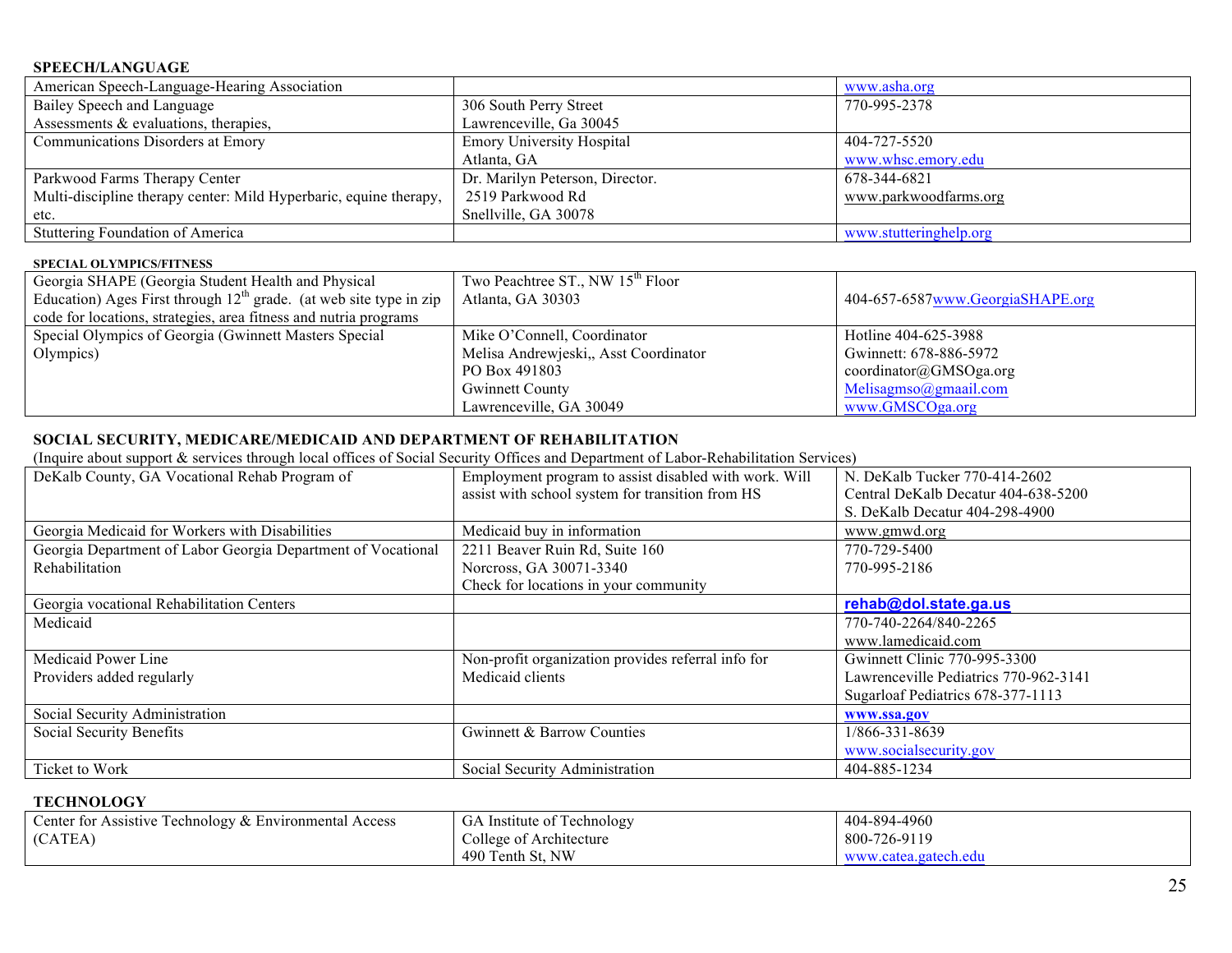|                                                                      | Atlanta, GA 30332-0156           |                          |
|----------------------------------------------------------------------|----------------------------------|--------------------------|
| Center for the Visually Impaired                                     |                                  | 404-875-9011             |
|                                                                      |                                  | www.cviatlanta.org       |
| Dunamis, Inc.                                                        | 3423 Fowler Boulevard            | 770-279-1144             |
| Computer and technical equipment and support                         | Lawrenceville, GA 30044-4264     | www.dunamisinc.com       |
|                                                                      |                                  |                          |
| University of Wisconsin-Madison                                      |                                  | 608-263-4660             |
| <b>Adaptive Technology</b>                                           |                                  | www.bme.wisc/edu         |
| Discovery Toys                                                       | Sue Keppel, Team Leader          | 770-271-5757             |
| Also, Special needs toy guide available                              | 3439 Rosecliff Trace             | 678-687-2339             |
|                                                                      | Buford, GA 30519                 | www.suestoys.com         |
| Lekotek of Georgia                                                   | 1955 Cliff Valley Way, suite 102 | 404-633-3430 Atlanta     |
| Making a Difference for Children with Disabilities                   | Atlanta, GA 30329                | 404-785-8525 Roswell     |
| Centers for families and children to be involved in activities, $\&$ |                                  | 770-420-9889 Kennesaw    |
| toys for social, emotional, mental, physical stimulation.            |                                  | 404-785-5423 Duluth      |
| Evaluations play dates, and related services available.              |                                  | lekotekga@mindspring.com |
|                                                                      |                                  | www.lekotekga.org        |

| TRANSITIONAL, RESIDENTIAL, AND POST SECONDARY SCHOOL PROGRAMS | (*residential facilities available)                      |                                    |
|---------------------------------------------------------------|----------------------------------------------------------|------------------------------------|
| Annandale at Suwanee, Inc.*                                   |                                                          | 770-945-8381                       |
| 3500 Annandale Lane                                           |                                                          | www.annandale.org                  |
| Suwanee, GA 30024                                             |                                                          |                                    |
| Association of University Centers on Disabilities, Medicaid   |                                                          | 301-588-8252                       |
| Resources                                                     |                                                          | www.aucd.org/aucd medicaid.htm#DRA |
| Atlanta Job Corp                                              |                                                          | 404-684-6480                       |
|                                                               |                                                          | www.jobcorp.org                    |
| Beacon College (for ADD, ADHD)*                               | 105 East Main St                                         | 352-787-7660                       |
|                                                               | Leesburg, FL 34748                                       | www.beacon4mpinet.net              |
| <b>Bobby Dodd Institute</b>                                   | Vocational training; socialization skills                | www.www.bobbydodd.org              |
| Career Resource Center of Atlanta Regional Workforce Board    | HS Diploma/GED recovery program, Free day care, free     | 770-806-2020                       |
| Gwinnett, Douglas, Rockdale Counties. Ages 16-21              | bus passes, free GED classes, free skills training       |                                    |
| Creative Enterprises, Inc.                                    | 701 Hi-Hope Rd                                           | 770-962-3908                       |
| Job training, life skills, assessments (not for profit)       | Lawrenceville, GA 30045                                  | www.ceisite.com                    |
| GA Housing Search                                             | Dept of Community Health                                 | 404-656-4507                       |
|                                                               |                                                          | www.dch.state.ga.us                |
| Georgia's Unlock the Waiting List: Housing                    | Advocates working to eliminate waiting list for home and | 877-waitlist                       |
|                                                               | community based services                                 | www.unlockthewaitinglist.com       |
| Hands for Hire                                                | Tucker, GA                                               | 770-939-1100                       |
| Employment training, social, independent living skills        |                                                          |                                    |
| Horizon School*                                               | 211 University Blvd                                      | 800-822-6242                       |
|                                                               | Birmingham, AL 35233                                     | www.horizonschool.com              |
| JUST People, INC <sup>*</sup>                                 | Box 930037                                               | 770-441-1188                       |
| Social, employment, independent living skills, optional       | Norcross, GA 30003                                       | jpeople99@netscape.net             |
| residential                                                   |                                                          |                                    |
| Reinhardt College*                                            | 7300 Reinhardt College Circle                            | 770-720-5600                       |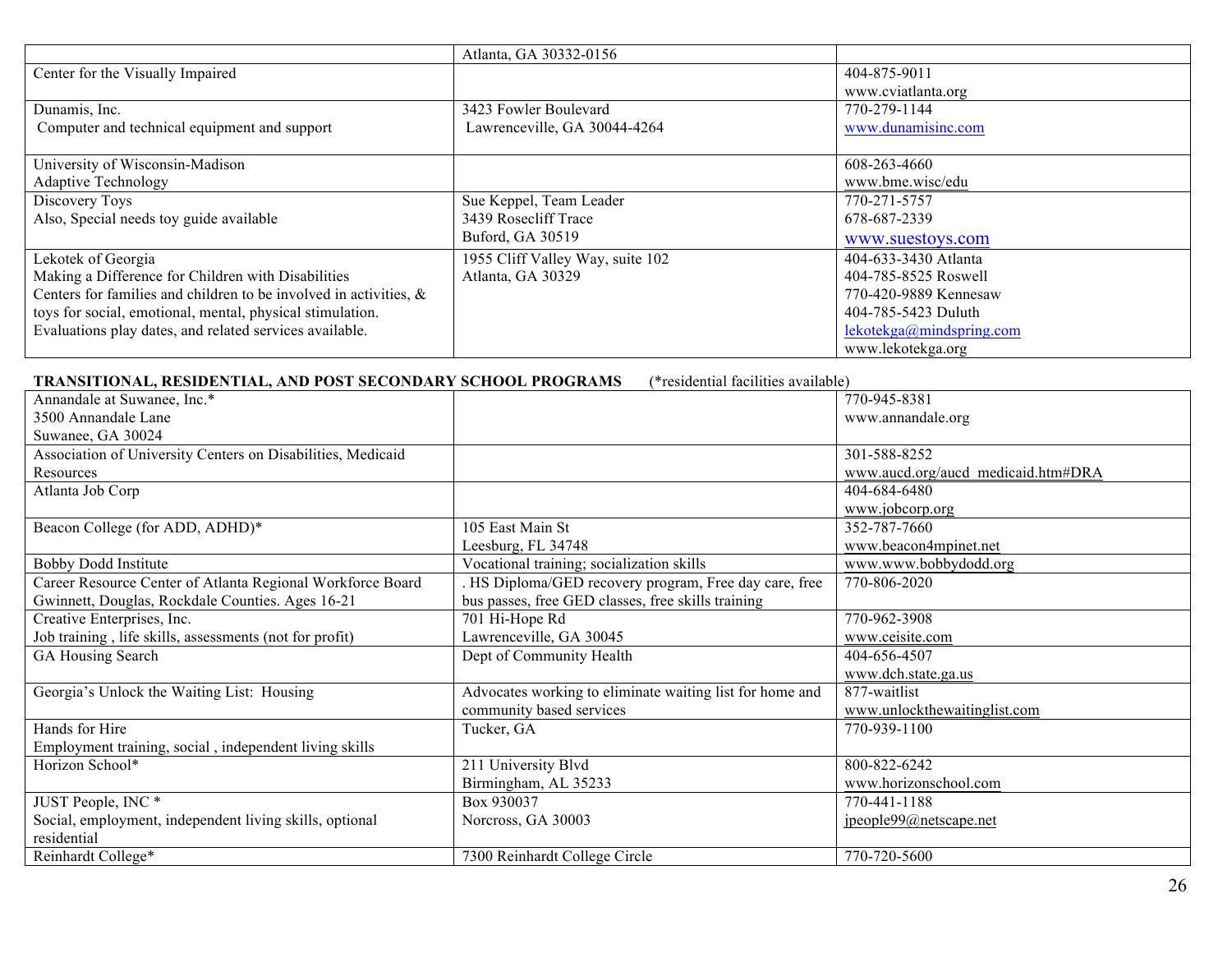| (has special support program)                                                | Waleska, GA 30183                                       | www.reinhardt.edu                |
|------------------------------------------------------------------------------|---------------------------------------------------------|----------------------------------|
| Residence--Georgia Housing Search                                            |                                                         | 1-877-428-8844                   |
|                                                                              |                                                         | www.georgiahousingsearch.org     |
| Roosevelt Center*                                                            | <b>Box 1000</b>                                         | 706-655-5000                     |
| Georgia Vocational Rehabilitation Services                                   | Warm Springs, GA 31830                                  |                                  |
| Special Needs Schools of Gwinnett, Inc. (pre-school through 12 <sup>th</sup> | 660 David Rd                                            | 678-442-6262                     |
| grade, Young adult living & learning skills                                  | Lawrenceville, GA 30046                                 | www.specialneedsschools.org      |
|                                                                              |                                                         | snsofgwinnnett@bellsouth.net     |
| Tommy Nobis Center                                                           | Vocational training; socialization skills               | www.tommynobiscenter.org         |
| <b>VISION</b><br>(*residential facilities available)                         |                                                         |                                  |
| <b>ACB RADIO</b>                                                             | Enables individuals to access latest info about what is | www.acbradio.org                 |
|                                                                              | happening around the work in the blind community        |                                  |
| Alabama Institute for the Deaf and Blind*                                    | <b>Box 698</b>                                          | 205-761-3200                     |
|                                                                              | Talladega, AL 35161                                     | ibust@aidb. state.al.us          |
| American Foundation for Blind                                                | 100 Peachtree St                                        | 404-525-2303                     |
|                                                                              | Atlanta, GA 30023                                       | www.afb.org                      |
| Assistive Technology Fund                                                    | Helps with costs of adaptive equipment                  | www.assocofblindcitizens.org     |
| Atlanta Braille Volunteers: JoAnn Baldwin                                    | Transcribes books into Braille                          | 770-723-0471                     |
| Atlanta Brailler Repair and Service                                          | Blind & Low Vision Services of North Ga.                | 770-432-7280                     |
|                                                                              | 3830 South Cobb Dr                                      | doctorbrailler@bellsouth.net     |
|                                                                              | Suite 125                                               |                                  |
|                                                                              | Smyrna, Ga 30080                                        |                                  |
| <b>Bookears</b>                                                              | Audiobook swap, sale, & rentals                         | Brookhaven 404-816-2665          |
|                                                                              |                                                         | Rivermont 770-649-8273           |
|                                                                              |                                                         | Publix at Perimeter 770-671-8273 |
|                                                                              |                                                         | Ansley II 404-815--7475          |
| Bookshare                                                                    | Download wide variety books for refreshable Braille     | www.bookshare.org                |
|                                                                              | display or synthesized speech. Fee.                     |                                  |
| Cane repair: Elizabeth Isaacs                                                | 1785 Presidents Dr                                      | 770-963-9562                     |
|                                                                              | Lawrenceville, GA 30043                                 | www.whitecanes@charter.net       |
| Center for Visually Impaired                                                 | 739 West Peachtree St, NW                               | 404-875-9011                     |
| Info & referral, rehab training, voc eval, work adjustment, job              | Atlanta, GA 30308                                       | www.cviatlanta.org               |
| placement; low vision clinic, re-hab, independent living, assistive          |                                                         |                                  |
| technology, pre-school, school aged, adults. Counseling for                  |                                                         |                                  |
| diabetics.<br>Council of the Blind                                           |                                                         | 800-822-9727                     |
|                                                                              | Social, fundraising & advocacy activities. Braille      | 404-767-1792                     |
|                                                                              | transcription                                           | www.abc.org                      |
| <b>CVI</b> InfoLink                                                          |                                                         | 404-875-6418                     |
| designed for obtaining current information concerning events in              |                                                         | 1-800-558-5451                   |
| the community                                                                |                                                         | www.cviatlanta.org               |
| Dunamis, Inc.                                                                | 3423 Fowler Boulevard                                   | 770-279-1144                     |
| Computer and technical equipment and support                                 | Lawrenceville, GA 30044-4264                            | www.dunamisinc.com               |
| <b>Emory Eye Center</b>                                                      | Clifton Rd                                              | 404-778-2020                     |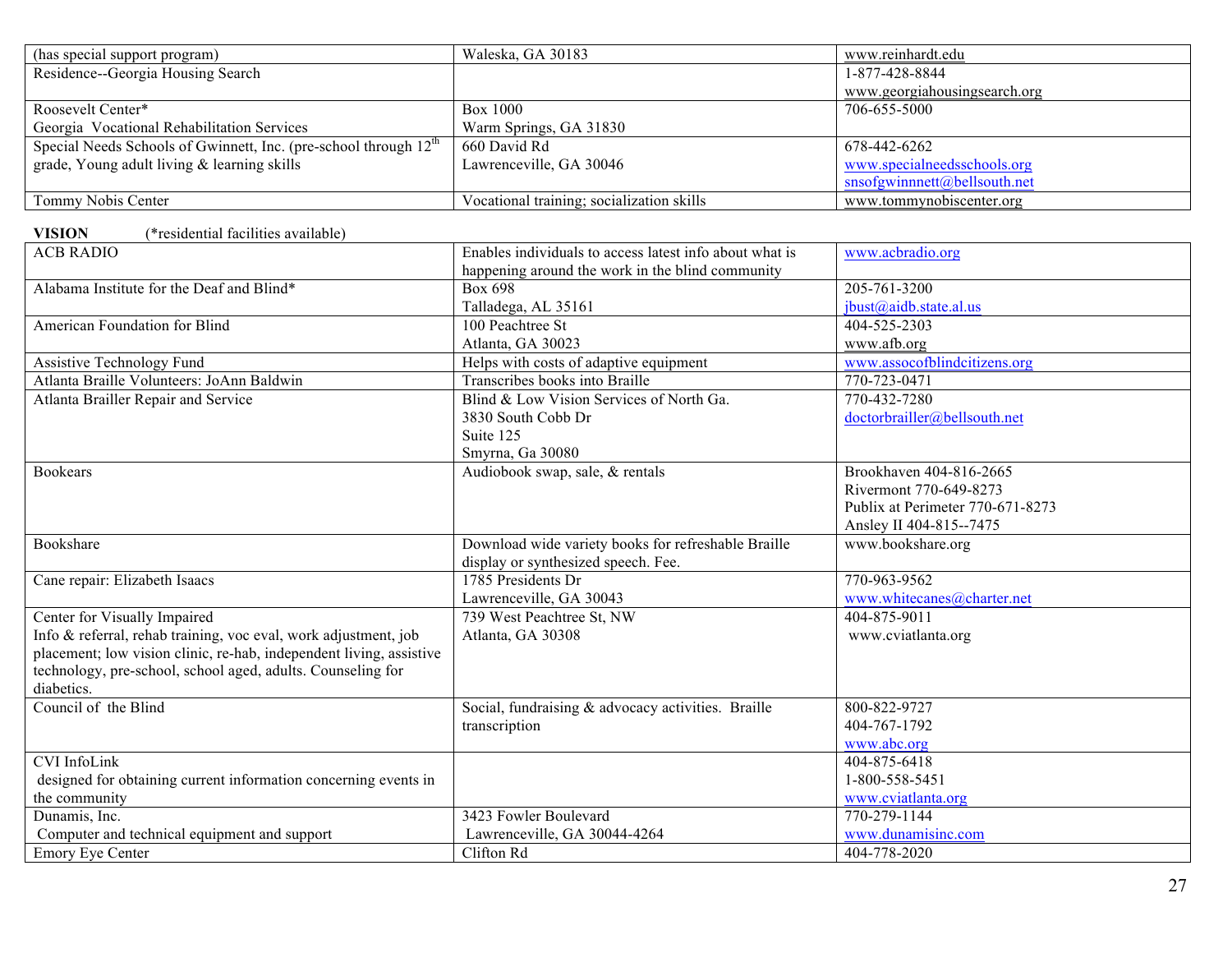| <b>Emory Hospital</b>                                             | Atlanta, GA                                                 | eyecenter@emory.edu                    |
|-------------------------------------------------------------------|-------------------------------------------------------------|----------------------------------------|
| Enrichment Audio Resource Services (EARS)                         |                                                             | www.earsforeyes.org                    |
| Non-profit. Provides free audio cassette lesson tapes which teach |                                                             | 800-531-2063                           |
| adaptive daily living skills to vision impaired.                  |                                                             |                                        |
| Eye Physicians of Atlanta                                         | 1457 Scott Blvd                                             | 404-292-2500                           |
|                                                                   | Decatur 30030                                               |                                        |
| <b>Foundation Fighting Blindness</b>                              | 385 Waverly hall Dr                                         | 404-885-9084                           |
|                                                                   | Roswell, GA                                                 | www.blindnessga.org                    |
| <b>Foundation Fighting Blindness</b>                              | Support/educational meetings                                | 404-885-9084                           |
| GA Client Assistance Program                                      | Dept of Labor Rehab Services Program                        | 800-822-9727                           |
| GA Driver's License                                               | GA law allows qualified VI drivers to obtain a license      | 404-657-9300                           |
| Dept of Public Safety                                             | using bioptics. Also, allows 14 yr olds to apply for a      |                                        |
|                                                                   | license in order to transport VI parent.                    |                                        |
| GA Radio Reading Service                                          | Broadcasts print materials i.e. newspaper, magazine         | 404-685-2820                           |
|                                                                   | articles, consumer info & announcements if interest         |                                        |
|                                                                   | through special receiver & cable TV                         |                                        |
| Georgia Pines (Parent Infant Network for Educational Services.    | 890 North Indian Creek Drive                                | 1-800-522-8652                         |
| For children with sensory impairments included multiple           | Clarkston, GA 30021                                         | 404-298-4882 Atlanta                   |
| disabilities, hearing loss, visual impairments, deaf-blind.       |                                                             | astanley@doe.k12.ga.us                 |
|                                                                   |                                                             | www.gapines.info                       |
| Glaucoma Support Group                                            | Sponsored by Prevent Blindness Georgia                      | 404-266-0071                           |
| Hadley School for the Blind                                       | Free correspondence courses for blind adults, parents or    | 800-323-4238                           |
|                                                                   | grandparents of blind child, a blind family member, para-   |                                        |
|                                                                   | professionals                                               |                                        |
| Helen Keller Center F/T Deaf-Blind                                | Intake, referral & consultation                             | 404-766-9625                           |
| ILA Independent Living Aids                                       | Catalog                                                     | 800-537-2118                           |
| SoundBytes                                                        |                                                             | Indpendentliving.com                   |
|                                                                   |                                                             | Soundbytes.com                         |
| Independent Living Aids, Inc                                      |                                                             | 1-800-537-2118                         |
| Numerous products designed to help visually impaired              |                                                             | www.independentliving.com              |
|                                                                   |                                                             | www.soundbytes.com                     |
| <b>JOBLINE</b>                                                    | Job search for job vacancies from touch-tone phone          | 1-800-414-5748                         |
| Library for the Blind and Handicapped                             | Source for Talking Books & Textbooks on Tape.               | Athens, GA: 1-800-531-2063             |
| Applications are available at all public libraries or online      | FREE service from the Library of Congress                   | specialneedslibrary@athenslibrary.org) |
| Lions Lighthouse                                                  | Funding for eye exams, treatments, surgery, glasses (also   | 404-325-3630                           |
|                                                                   | hearing aids)                                               |                                        |
| Macular Degeneration Support Group                                |                                                             | 404-266-0071                           |
|                                                                   |                                                             | CVI 404-875-9011                       |
| National Federal for the Blind                                    |                                                             | www.nfb.org                            |
| National Federation of the Blind                                  |                                                             | 410-595-9314                           |
|                                                                   |                                                             | ww.nfbnet.org                          |
| Postal Services: Stamps-by-Mail                                   | Call local post office for order form Free matter for Blind | Local past office                      |
|                                                                   | available for mailing large print, Brailler or taped        |                                        |
|                                                                   | materials/equipment to. from VI individuals                 |                                        |
| Prevent Blindness Georgia                                         | Educational films, brochures & programs on eye health,      | 404-266-0071                           |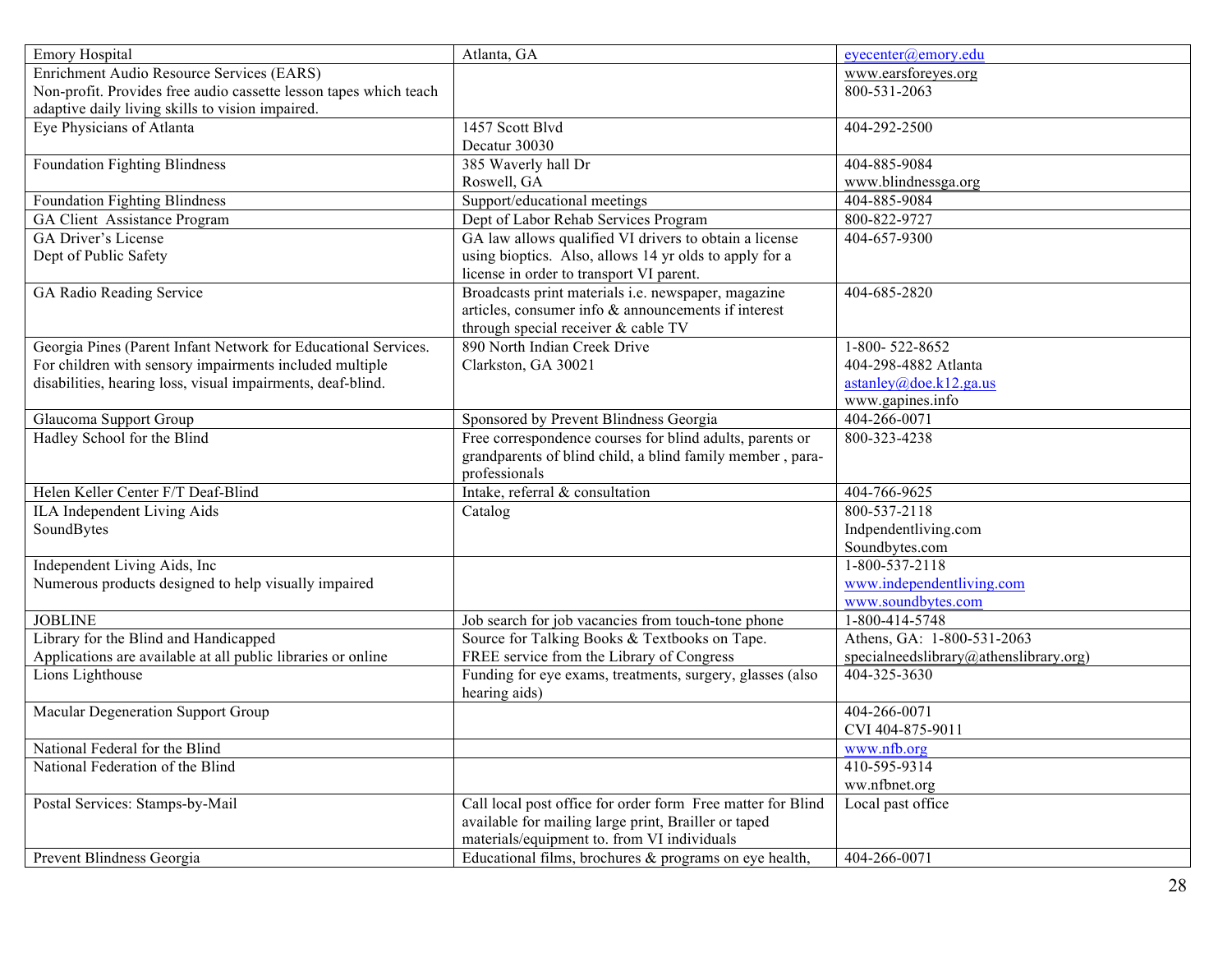|                                                                               | care, safety. Free glaucoma screenings                          |                                              |
|-------------------------------------------------------------------------------|-----------------------------------------------------------------|----------------------------------------------|
| Shopping & Errand Services                                                    | Check with local retailers for any assistance they may          | Anything Goes 404-262-2612                   |
|                                                                               | offer. These organizations will shop, deliver and some run      | Take-out Taxi Roswell 678-461-9000           |
|                                                                               | errands                                                         | Take-out Taxi Norcorss 770-248-9988          |
|                                                                               |                                                                 | Fulton County 404-728-8888                   |
|                                                                               |                                                                 | Friend of the Family 770-643-3000            |
| <b>STARS Program</b>                                                          | Recreational activities, after-school tutoring, summer<br>camps | 404-875-9011                                 |
| <b>Telephone Services</b>                                                     | Free directory assistance, accessible communications            | AT&T 1-800-872-3883                          |
|                                                                               | products catalogs                                               | Sprint 800-877-4000                          |
|                                                                               |                                                                 | Lifeline 888-225-5322                        |
|                                                                               |                                                                 | www.fcc.gov/cib/consumerfacts/lowincome.html |
| The Visibility Store offers equipment, products, assisted                     | Center for the Visually Impaired                                | www.cviga.org                                |
| technology, health & wellness, children's items, games, low                   | 739 West Peachtree St., NW                                      | 404-602--4358                                |
| vision, braille                                                               | Atlanta, GA 30308                                               |                                              |
| Thomas Eye Group Pediatric Ophthalmology                                      | Ste 400, 5671 Peachtree Dunwoody Rd                             | Main 678-892-2020                            |
| (Stephen Levine, Jerry Berland, Stephen Lipsky, Jeri Salit)                   | Atlanta, GA                                                     | Alpharetta, GA 678-287-7640                  |
|                                                                               |                                                                 | Atlanta, GA 404-256-1507                     |
|                                                                               |                                                                 | Decatur, GA 770-981-9010                     |
|                                                                               |                                                                 | www.thomaseye.com                            |
| Tools for Life                                                                | Adaptive technology information                                 | 404-638-0384                                 |
| Vision Impaired Personal Services                                             | Services: mail reading, bill paying assistance, letter          | 770-474-3474                                 |
| Helen & Rebecca Bartels                                                       | typing, faxing, business handling assistance, Notary            |                                              |
|                                                                               | Public, mailing & shopping. Fee                                 |                                              |
| <b>Visions Rehabilitation Services</b>                                        | 3830 S Cobb Dr                                                  | 770-432-7280                                 |
| Formerly Blind & Low Vision Services of North GA                              | Smyrna, GA 30080                                                | www.blvgeorgia.org                           |
| Visually Impaired Foundation                                                  |                                                                 | www.magnifiers.com/vifga                     |
| Groups, services, organizations, funding, vendors, etc.                       |                                                                 |                                              |
| <b>OTHER PROGRAMS and INFORMATION</b><br>(* residential facilities available) |                                                                 |                                              |
| $*A$ nuandala at $S$                                                          |                                                                 | 770.045.0201                                 |

| *Annandale at Suwanee, Inc.                                     |                              | 770-945-8381               |
|-----------------------------------------------------------------|------------------------------|----------------------------|
| 3500 Annandale Lane                                             |                              | www.annandale.org          |
| Suwanee, GA 30024                                               |                              |                            |
| *Eckerd Youth Alternatives                                      | 100 N, Star crest Dr         | 800-914-3937               |
|                                                                 | PO Box 7450                  | www.eckerd.org             |
|                                                                 | Clearwater, FL 33758         |                            |
| *Orange Grove Center                                            | 615 Derby St                 | 615-629-1451               |
|                                                                 | Chattanooga, TN 37404        |                            |
| *Outdoor Therapeutic Programs                                   | 294 OTP Dr                   | 706-865-3143               |
|                                                                 | Cleveland, GA 30528          |                            |
| *Ridge Creek Outdoor Therapeutic Programs                       |                              | www.ridgecreek.org         |
| *Wellspring Living                                              | Main Office                  | 404-704-6876               |
| Exists to confront the issue of childhood sexual abuse and      | 140 Howell Road              | Sarah Borek                |
| exploitation through treatment, education and advocacy programs | Suite C-2 Tyrone, GA $302+0$ | Community Liaison          |
| for girls and women.                                            |                              | sborek@wellspingloving.org |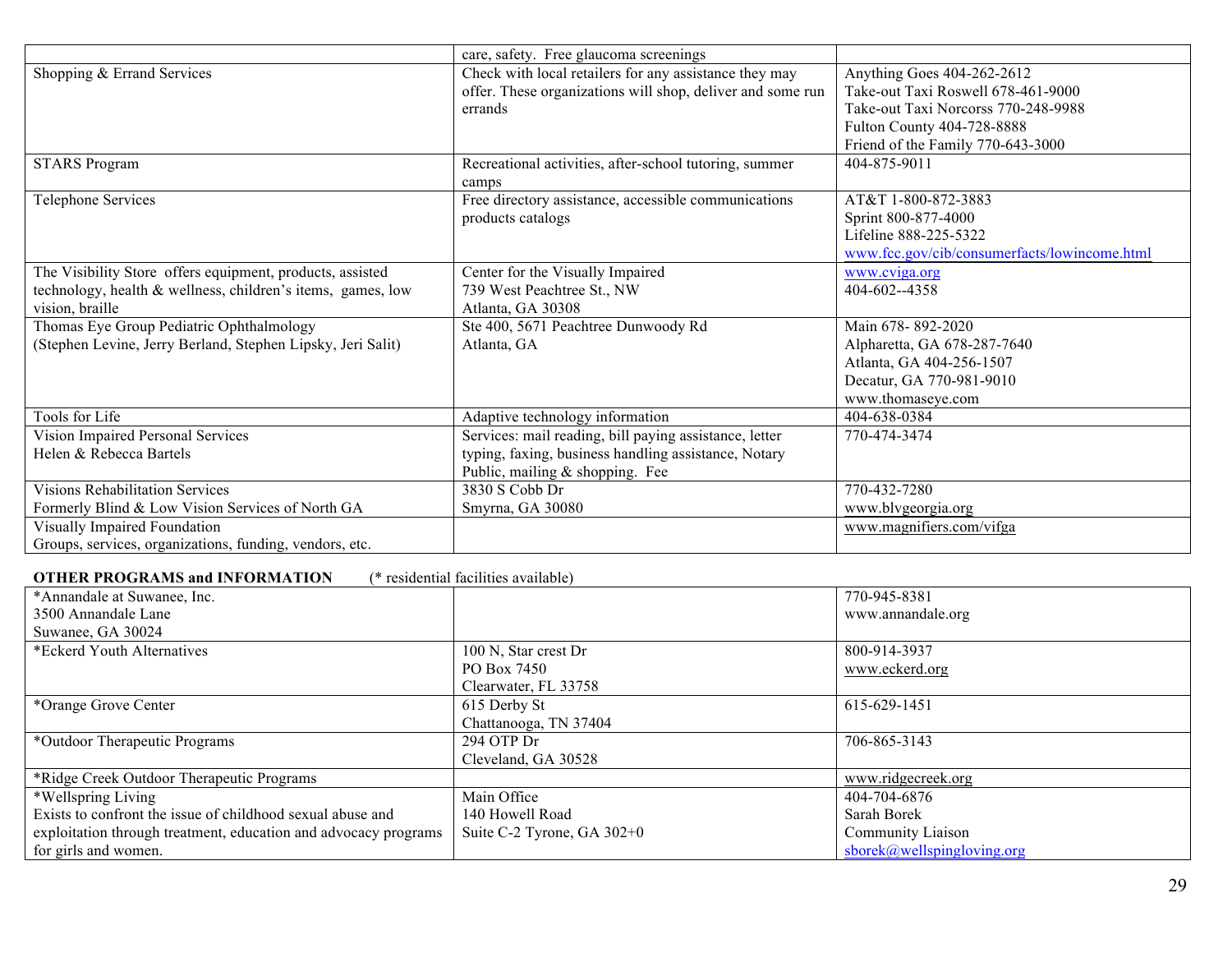| <b>CANCER: HOPE House</b>                                         | Cannon Methodist Church                | 770-972-5463                                        |
|-------------------------------------------------------------------|----------------------------------------|-----------------------------------------------------|
|                                                                   | 2424 Webb Gin House Rd                 | www.cannonchurch.org                                |
|                                                                   | Snellville, GA 30078                   |                                                     |
| Dream House for Medically Fragile Children:                       | Lilburn, GA and other sites            | www.dreamhouseforkids.org/home                      |
| help with resources for families                                  | Laura Moore                            |                                                     |
| Employee Assistance & Recruitment Network                         |                                        | 866-327-6669                                        |
|                                                                   |                                        | www.earnworks.com                                   |
| <b>ENTER HERE video series</b>                                    | Entry level information on 100 careers | Available at all Gwinnett County Counseling Offices |
| Funding for People with Disabilities                              |                                        | www.findcenter.org                                  |
| Georgia Post secondary schools                                    |                                        | www.gcic.peachnet.edu                               |
|                                                                   |                                        | www.universitysystemofGeorgia.edu                   |
| Handicapped Driver Services, Inc.                                 | 1310 Kennesaw Cir                      | 770-422-9674 or 866-562-2477                        |
| Modified vans for wheelchair accessibility                        | Marietta, GA                           | www.hdsvans.com                                     |
| Information on Chronic Illnesses, development disabilities        |                                        | www.lifesan.org                                     |
| <b>Job Accommodation Network</b>                                  | TDY 877-781-9403                       | 800-526-7234                                        |
|                                                                   |                                        | www.jan,wvu.edu                                     |
| Plans to Achieve Self Support                                     |                                        | www.passplan.org                                    |
| Road Ready Driving School                                         |                                        | 678-924-7489                                        |
| (simulator and road experience)                                   |                                        | www.roadreadytech.com                               |
| Seasonal Affective Disorder: Light Therapy                        |                                        | 800-545-9667                                        |
| Seasonal Affective Disorder: Circadian Lighting Association       |                                        | www.nosad.org                                       |
|                                                                   |                                        | www.claorg.org                                      |
| Three Wishes, Inc.                                                | 3443 State St                          | 800-823-5220                                        |
| Provides electric wheelchairs                                     | Santa Barbra, CA                       | www.threewishes2.com                                |
| <b>Village Events--activities</b>                                 | Dacula, GA                             | Matt Zavadil 770-596-7759                           |
| Drumming, dancing, inspiration for all people, all ages.          |                                        | mattzavadil@gmail.com                               |
| Currently a youth program is active in the Gwinnett Public        |                                        | Charlotte Scott 770-596-7527                        |
| Libraries.                                                        |                                        | Charlotte888@gmail.com                              |
| <b>Walton Faces</b>                                               | Loganville, Ga                         | www.reddirtworld.com                                |
| GA Family of Autism (& Asperger)                                  |                                        |                                                     |
| <b>Wellspring Living: Wellspring Treasures</b>                    | Wellspring Treasures (                 | 770) 623-3166.                                      |
| Resale of quality items to support the Wellspring Living program. | Duluth Merchant's Square               | http://www.youtube.com/watch?v=GjaqlvaFuyY          |
| Also, retaining site.                                             | 2785 Buford Hwy, Suite 103-B           | $@$ wellspringliving on Twitter                     |
|                                                                   | Duluth, GA 30096                       | Wellspring on Facebook                              |
|                                                                   |                                        | Facebook Cause                                      |
| Wheelchair Getaways                                               | Accessible van rentals                 | 404-457-9851                                        |
|                                                                   |                                        | 800-554-6893                                        |
|                                                                   |                                        | www.wheelchairgetaways.com                          |
| Youth Connections/ Goodwill Industries                            | 1502 Pleasant Hill Rd                  | 770-564-2447                                        |
| Job readiness, counseling, career development, word adjustment,   | Duluth, GA 30096                       |                                                     |
| mentoring, job coaches, GED prep                                  |                                        |                                                     |
| Residence--Georgia Housing Search                                 |                                        | 1-877-428-8844                                      |
|                                                                   |                                        | www.georgiahousingsearch.org                        |